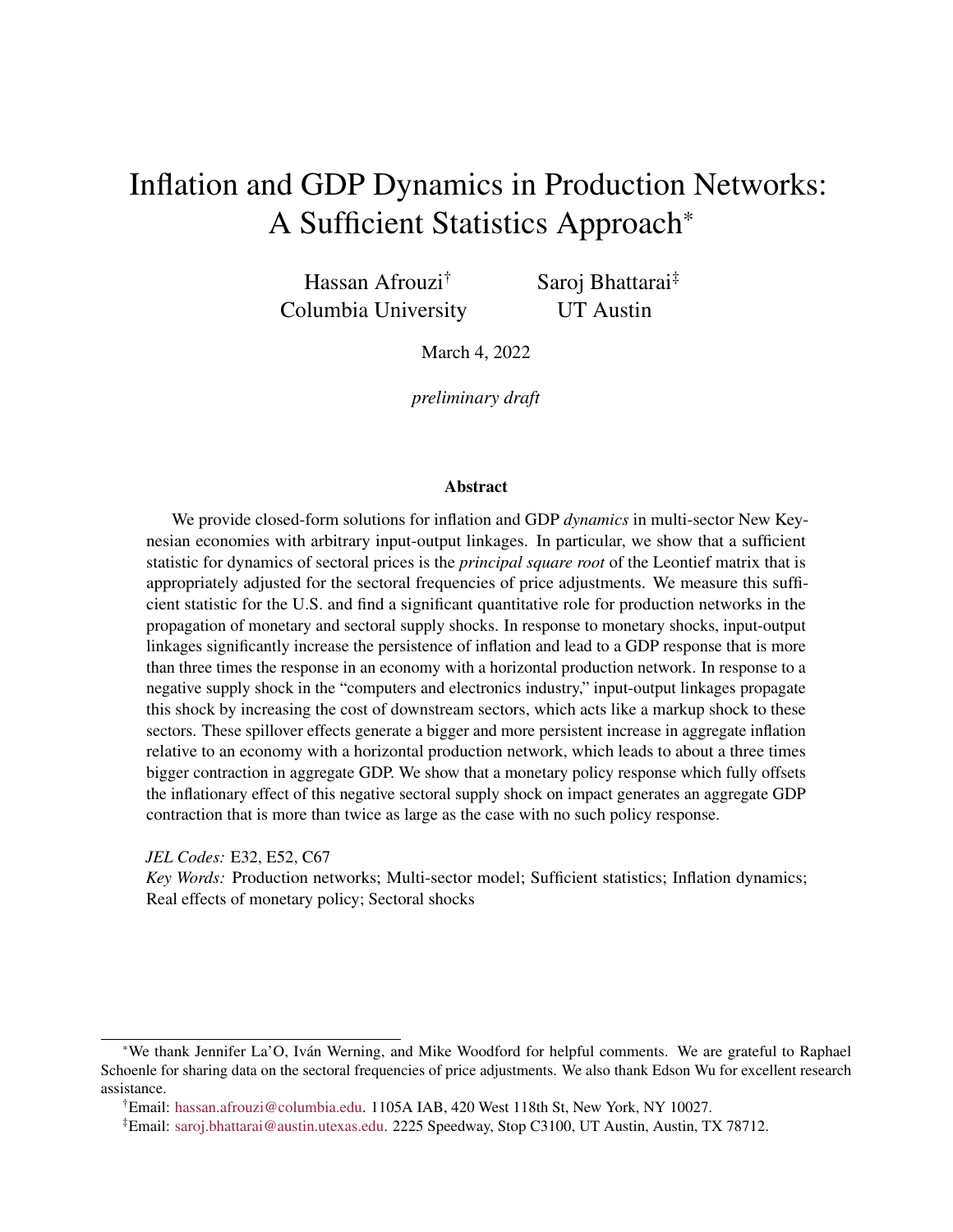## 1 Introduction

Multi-sector models with production networks have been widely used to study positive and normative questions in macroeconomics, especially in static environments. Yet, some of the most pressing questions about inflation in the wake of recent macroeconomic events, such as supply chain disruptions, require dynamic predictions. For instance, how long do we expect high inflation to last in response to supply chain disruptions and monetary policy shocks?

This paper presents a dynamic model where production across several sectors has input-output linkages, and firms make forward-looking nominal pricing decisions under staggered pricing-setting. We do not restrict the input-output linkages and allow for heterogeneity in frequencies of price adjustments and household expenditure shares across sectors and model both aggregate and sectorspecific shocks. In this environment, we provide analytical results and sufficient statistics on how the dynamics of sectoral and aggregate inflation rates are affected by production networks in response to aggregate and sectoral shocks, which plays a crucial role in the eventual propagation to aggregate GDP. We show, both analytically and quantitatively, how the interaction of sticky prices with a dynamic setting provides new insights into the transmission of shocks in economies with arbitrary input-output linkages.

On the analytical side, we provide closed-form results on dynamic responses of inflation and GDP to sectoral and aggregate shocks, where, in particular, we show theoretically how input-output linkages affect the persistence of macroeconomic variables. First, we show that the equilibrium sectoral prices are fully characterized by a system of differential equations that involve sectoral price gaps (the deviation of sectoral prices from their counterfactual flexible price benchmarks). Second, we show that a Leontief matrix appropriately adjusted for sectoral price adjustments frequencies governs the role of these sectoral price gaps in influencing inflation dynamics. This characterization leads to our main theoretical result: the sufficient statistics for the dynamic responses of inflation and GDP to sectoral and aggregate shocks are the *principal square root* of this frequency-adjusted Leontief matrix and the vector of household's expenditure shares of sectoral goods.

Building on this main theoretical result, we then show several other substantive analytical results related to the real effects of monetary policy and the spillover effects of shocks that originate in one sector and how they permeate through the economy over time. First, we provide an analytical result on monetary non-neutrality in this economy: The cumulative impulse response of GDP to an aggregate monetary policy shock is fully determined by the principal square root of the frequency-adjusted Leontief matrix and the vector of household's expenditure shares of sectoral goods.

Next, we provide an analytical result on the effects of persistent but transitory sectoral shocks in this economy. We show that the principle square root of the frequency-adjusted Leontief matrix also governs the impulse response functions of aggregate inflation and GDP to these shocks once they have propagated through the *inverse* Leontief matrix as in static models without nominal rigidities.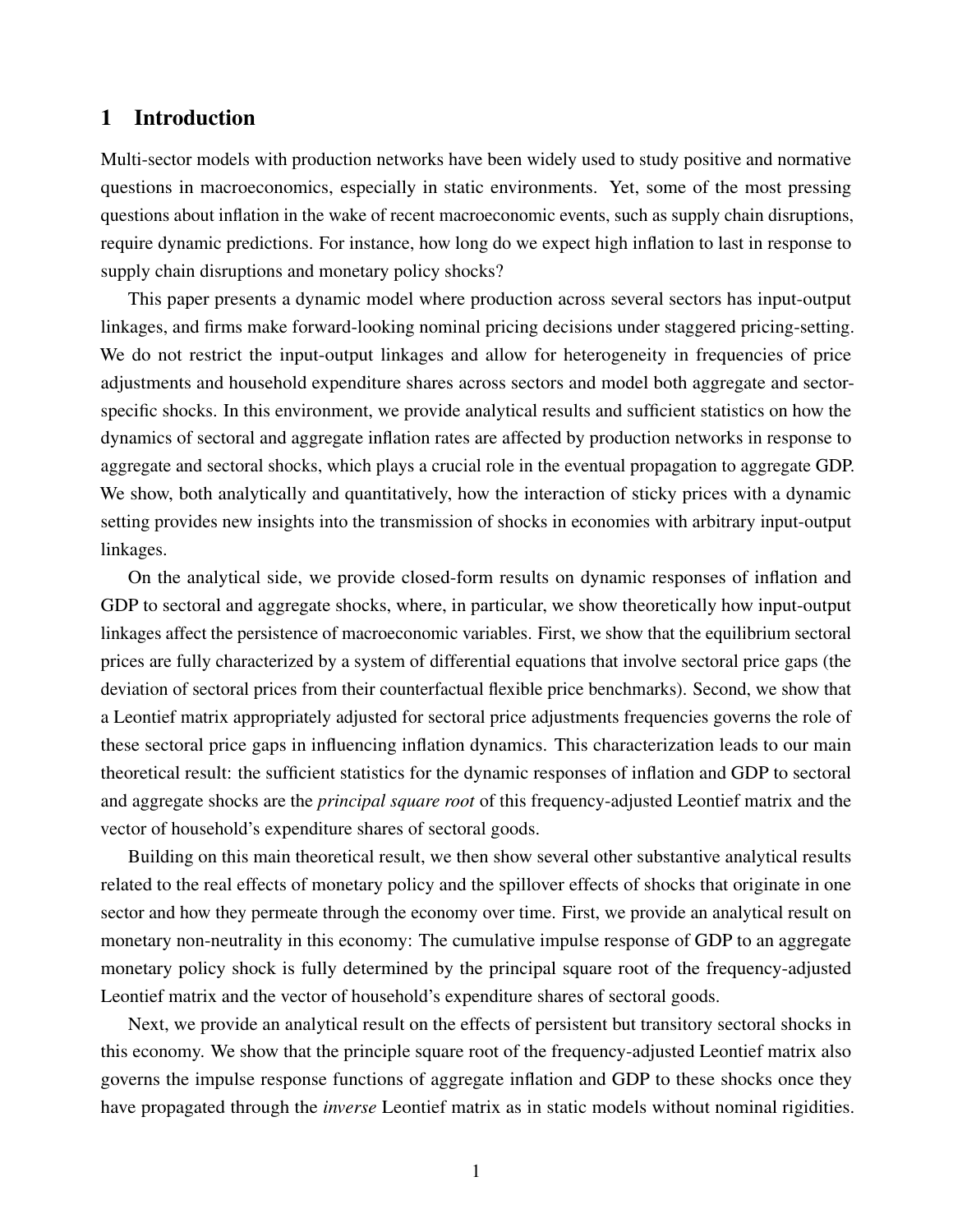Our analytical solutions, therefore, shed light on two separate roles of the Leontief matrix in the propagation of sectoral shocks: while the inverse Leontief matrix governs the propagation of sectoral shocks through the network at any given time—as in static models—the frequency-adjusted Leontief matrix governs their propagation across sectors *through* time and thus directly affects the persistence of inflation and GDP responses to these shocks.<sup>[1](#page-2-0)</sup> Accordingly, the endogenous transition dynamics of the production network economy are captured by the frequency-adjusted Leontief matrix.

To study the quantitative importance of production networks in governing the dynamic response of the U.S. economy to monetary and sectoral supply shocks, we use input-output tables as well as data on consumption shares and frequencies of price adjustments across different sectors in the U.S. to construct our sufficient statistics. Comparing our calibrated U.S. economy with a counterfactual horizontal economy with no input-output linkages, we first show that taking input-output linkages into account leads to a more persistent aggregate inflation response to the monetary policy shock. Next, input-output linkages also lead to 3.45 times higher real effects of the monetary policy shock (as measured by the cumulative impulse response of GDP) than in a counterfactual horizontal economy. We interpret such larger effects as coming through strategic complementarities in pricing decisions introduced by production networks, which increase aggregate inflation persistence by slowing down price adjustment across sectors, leading to more significant real effects.

Next, motivated by recent supply chain disruptions during the pandemic, we simulate the effects of a negative supply shock in the "computers and electronics industry." Compared to the effects predicted purely based on the expenditure share of this industry, in our calibrated U.S. economy, we find that such a negative sectoral supply shock leads to a much bigger and more persistent increase in aggregate inflation. In the presence of input-output linkages, a negative TFP shock to this sector propagates downstream through the network by increasing the input prices of downstream sectors, leading to a higher aggregate inflation response on impact. More importantly, since the increase in input prices is endogenously persistent due to price stickiness, an initial rise in the price of this sector slowly permeates downstream and causes a significantly more persistent aggregate inflation response relative to the economy with no input-output linkages.

This effect on aggregate inflation is associated with a contraction in aggregate GDP, which is also quite persistent over time. There is a negative effect on aggregate GDP because, for sectors that increase their prices without directly facing a negative TFP shock, demand declines and in the aggregate, value-added production falls. Put another way, with nominal expenditures constant as monetary policy has not changed; higher inflation leads to lower GDP. Such spillover effects on other sectors mean that the negative supply shock in this sector propagates as a *markup shock* in *all* downstream sectors and leads to a more significant effect on aggregate inflation together with an aggregate GDP contraction.

<span id="page-2-0"></span>To illustrate further how sectoral TFP shocks manifest as markup shocks in the rest of the economy,

<sup>&</sup>lt;sup>1</sup>Thus, in the flexible price version of our model, where there are no endogenous dynamics, or in the steady-state of our model, consistent with previous studies, the inverse Leontief matrix fully characterizes the effects of sectoral shocks.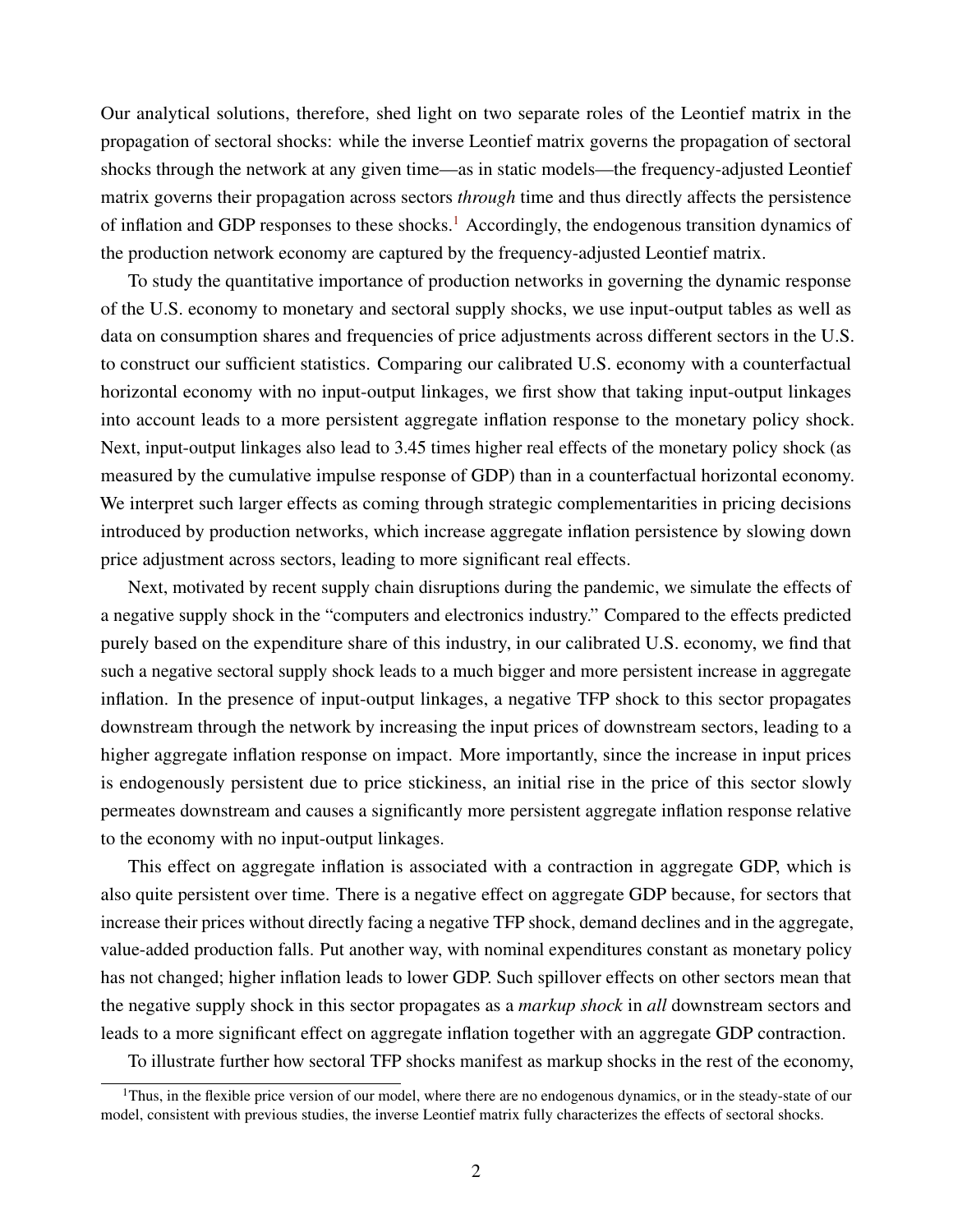we compare our calibrated economy with a horizontal economy with no input-output linkages and show that the negative effect on aggregate GDP of this sectoral shock is lower compared to our calibrated economy, as now there is no mechanism that leads to a propagation of the negative sectoral shock as a markup shock to other sectors. In particular, the cumulative impulse response of GDP to the negative sectoral shock is 2.73 times larger in our baseline economy. This shows the role played by production networks in amplifying the negative aggregate GDP effects of negative sectoral shocks by affecting aggregate inflation dynamics.

Having shown how a negative TFP shock in the computers and electronics sector propagates like a markup shock above, we then consider a monetary policy response to this sectoral shock. In particular, we model a case where money supply contracts precisely by the amount necessary to fully stabilize the inflationary effects of the shock on impact. We find that such a policy is non-trivially contractionary over time for aggregate GDP as the cumulative impulse response of GDP is 2.43 times lower than the case where the monetary policy does not respond to this shock.

Related Literature. Our paper is related to several papers in the literature. [Carvalho, Lee, and Park](#page-19-0) [\(2021\)](#page-19-0); [La'O and Tahbaz-Salehi](#page-19-1) [\(2021\)](#page-19-1); [Woodford](#page-19-2) [\(2021\)](#page-19-2); [Rubbo](#page-19-3) [\(2020\)](#page-19-3); [Pasten, Schoenle, and Weber](#page-19-4) [\(2020\)](#page-19-4) recently introduce input-output linkages in models with heterogeneous degrees of nominal rigidities across sectors and are closely related to our paper. Our main contribution to this strand of the literature is to provide an analytical characterization of sectoral inflation dynamics together with sufficient statistics for the dynamics of inflation and GDP to both aggregate and sectoral shocks. Moreover, in addition to studying the effects of an aggregate monetary policy shock, we also study the effects of a sectoral supply shock, which is motivated by recent supply chain issues during the pandemic. These analytical characterizations then inform our quantitative results, as they show how the persistence of aggregate inflation gets affected by production networks, which has important implications for effects on aggregates GDP.

Our results in connecting the effects of input-output linkages to real effects of monetary policy shocks are related to the original insight of [Basu](#page-19-5) [\(1995\)](#page-19-5) in a model of round-about production technologies. [Basu](#page-19-5) [\(1995\)](#page-19-5) showed that when the final good produced by all firms in the economy is also used as input for production, such an input-output linkage increases the real effects of monetary policy by introducing strategic complementarities in price-setting decisions.<sup>[2](#page-3-0)</sup> In more recent work, [La'O and Tahbaz-Salehi](#page-19-1) [\(2021\)](#page-19-1) show that this insight extends to economies with arbitrary input-output linkages in a static framework. We build on these insights and show how the dynamic effects of strategic complementarities due to arbitrary input-output linkages are summarized by a sufficient statistic that is the principal square root of a frequency-adjusted Leontief matrix.

<span id="page-3-0"></span>In deriving sufficient statistics for real effects of monetary policy shocks in sticky-price models

<sup>&</sup>lt;sup>2</sup>[Woodford](#page-19-6) [\(2003\)](#page-19-6) contains a comprehensive discussion of various sources of strategic complementarities in New Keynesian models, such as round-about production networks, segmented labor markets, and non-CES demand that lead to variable markups, which can all contribute to higher real effects of monetary policy shocks.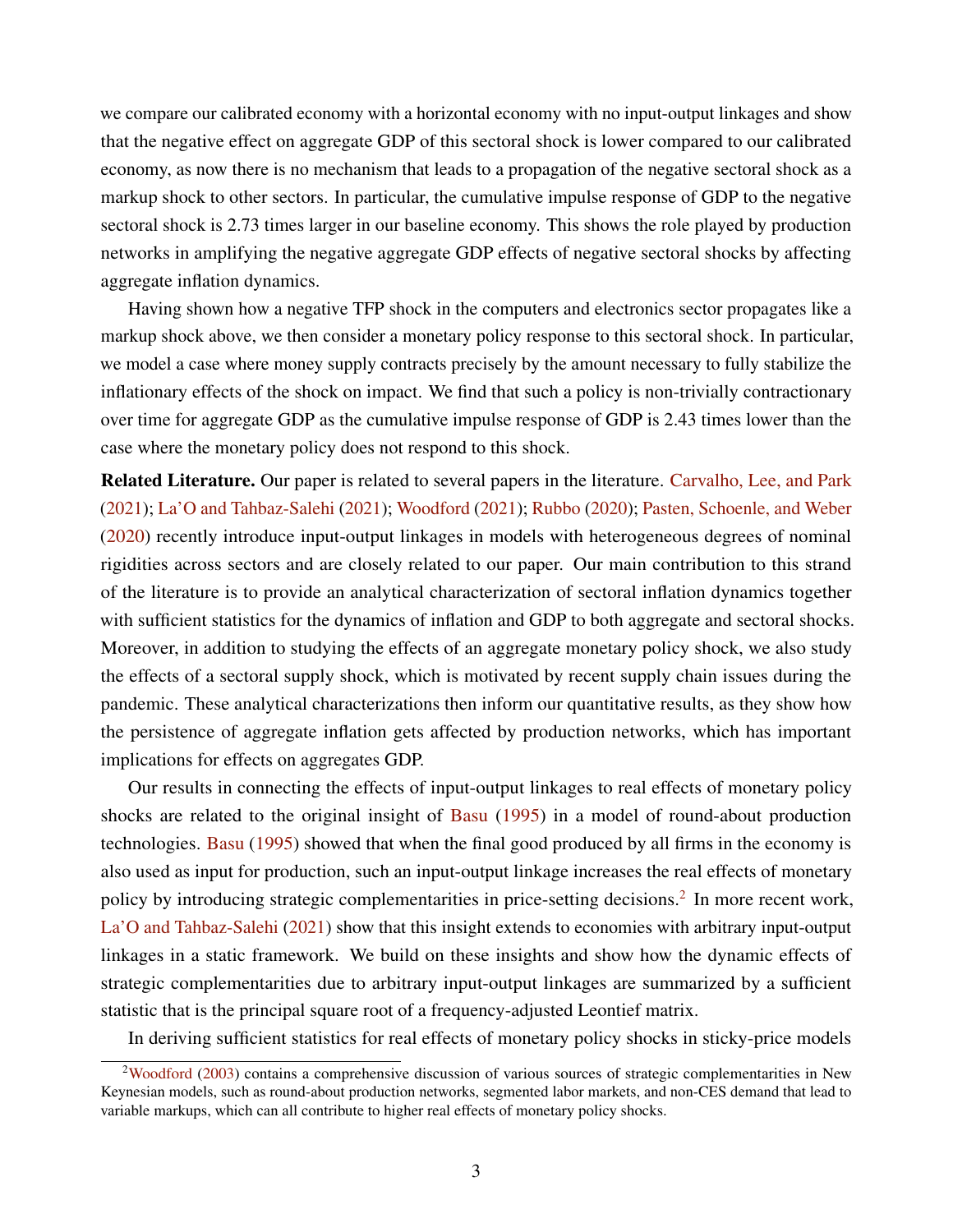with strategic complementarities, our paper connects to recent work by [Wang and Werning](#page-19-7) [\(2021\)](#page-19-7) and [Alvarez, Lippi, and Souganidis](#page-19-8)  $(2022)^3$  $(2022)^3$  $(2022)^3$  Our main contribution to this strand of the literature is that we consider a multi-sector New Keynesian model with input-output linkages. Our environment is, however, simpler on other dimensions: it does not model oligopolistic behavior within a sector (as in [Wang and Werning,](#page-19-7) [2021\)](#page-19-7) or feature menu costs (as in [Alvarez, Lippi, and Souganidis,](#page-19-8) [2022\)](#page-19-8). Our sufficient statistic, which is the principal square root of the frequency-adjusted Leontief matrix, is in close correspondence to, and complements, the ones in [Wang and Werning](#page-19-7) [\(2021\)](#page-19-7); [Alvarez, Lippi,](#page-19-8) [and Souganidis](#page-19-8) [\(2022\)](#page-19-8), as they all share an underlying transmission mechanism based on strategic complementarities in pricing decisions.

Finally, there is by now a rich literature in static settings that considers various formulations of exogenous production networks in macroeconomic models. For example, [Acemoglu, Carvalho,](#page-18-0) [Ozdaglar, and Tahbaz-Salehi](#page-18-0) [\(2012\)](#page-18-0), [Baqaee and Farhi](#page-19-9) [\(2020\)](#page-19-9), and [Bigio and La'O](#page-19-10) [\(2020\)](#page-19-10) are important contributions and [Carvalho](#page-19-11) [\(2014\)](#page-19-11); [Carvalho and Tahbaz-Salehi](#page-19-12) [\(2019\)](#page-19-12) are comprehensive surveys of the literature. These papers study how sectoral shocks propagate to the aggregate economy to cause business cycles and how (if at all) they affect aggregate total factor productivity or the labor wedge.<sup>[4](#page-4-1)</sup> Our sectoral shock results are related to these ideas, but we focus on how they affect the dynamics of aggregate inflation and, thereby, the response of GDP in an economy with nominal pricing frictions. Yet other papers, such as [Taschereau-Dumouchel](#page-19-13) [\(2020\)](#page-19-13), consider endogenous production networks and study phenomena such as cascades. We use exogenous production networks, thereby using a simpler setting, but we study a dynamic model with sticky prices.<sup>[5](#page-4-2)</sup>

Outline. The paper is organized as follows. Section [2](#page-4-3) presents the general framework and the environment of our model. Section [3](#page-8-0) includes our main theoretical results and derives sufficient statistics for the responses of sectoral and aggregate prices and aggregate GDP. Section [4](#page-14-0) constructs our sufficient statistics using U.S. data and presents quantitative results on inflation and GDP responses to monetary and sectoral TFP shocks. Section [5](#page-18-1) concludes.

## <span id="page-4-3"></span>2 Model

## 2.1 Environment

Time is continuous and is indexed by  $t \in \mathbb{R}_+$ . The economy consists of a representative household, monetary and fiscal authorities and n industries indexed by  $i \in [n] \equiv \{1, \ldots, n\}$  with input-output

<span id="page-4-0"></span><sup>3</sup>Our analytical results are also related to previous work by [Alvarez, Le Bihan, and Lippi](#page-19-14) [\(2016\)](#page-19-14); [Baley and Blanco](#page-19-15) [\(2021\)](#page-19-15) who do not explicitly model strategic complementarities but provide analytical results in settings with idiosyncratic shocks and menu costs.

<span id="page-4-1"></span><sup>4</sup>See, also, [Guerrieri, Lorenzoni, Straub, and Werning](#page-19-16) [\(2020\)](#page-19-16) which focuses on the plausibility and spillover effects of Keynesian supply shocks.

<span id="page-4-2"></span> ${}^5A$  recent application of production networks in a real model with dynamics is [Liu and Tsyvinski](#page-19-17) [\(2021\)](#page-19-17), which derives analytical results for the dynamics of the real variables in a model with adjustment costs on inputs. We instead consider an economy with nominal rigidities but no adjustment cost. The model environments are therefore inherently different.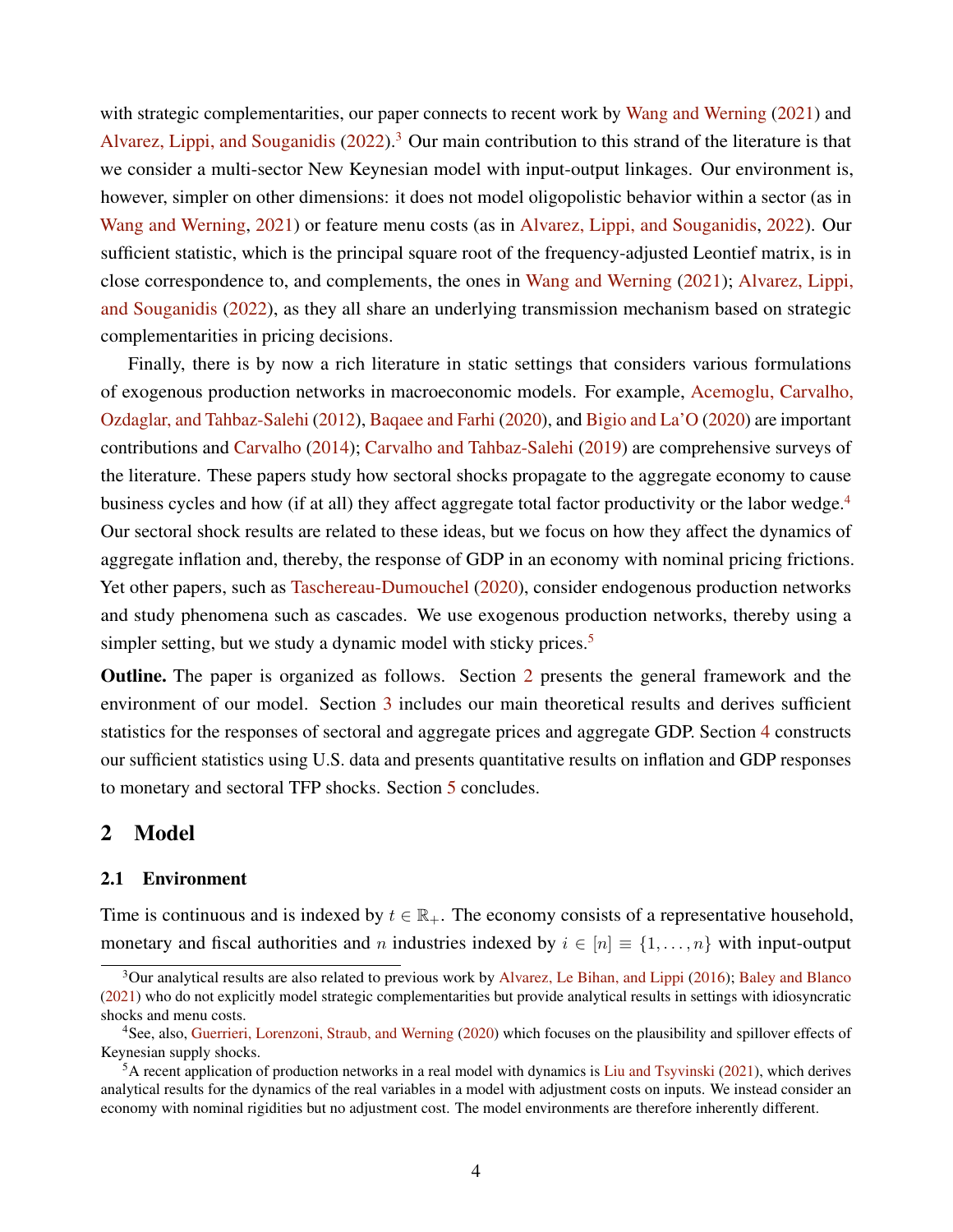linkages. Each industry  $i \in [n]$  consists of a continuum of monopolistically competitive producers and a competitive final good producer with a CES production function.[6](#page-5-0)

Household. The representative household demands the final goods produced by each industry, supplies labor in a competitive market, and holds money as well as nominal bonds with nominal yield  $i_t$ . Household's instantaneous preferences over aggregate consumption  $C$ , and labor supply  $L$  is given by  $U(C) - V(L)$ , where U and V are both strictly increasing, U is strictly concave, V is strictly convex, and they both satisfy Inada conditions. Formally, given initial bond and money holdings  $\{B_{0-}, M_{0-}\},$ the household solves

<span id="page-5-3"></span>
$$
\max_{\{(C_{i,t})_{i\in[n]},L_t,B_t,M_t\}_{t\geq 0}} \int_0^\infty e^{-\rho t} \left[ U(C_t) - V(L_t) \right] dt \tag{1}
$$

subject to 
$$
\sum_{i \in [n]} P_{i,t} C_{i,t} + \dot{B}_t + \dot{M}_t \le W_t L_t + i_t B_t + M_t + \text{Profits}_t + T_t \tag{2}
$$

$$
C_t \equiv \Phi(C_{1,t}, \dots, C_{n,t})
$$
\n(3)

<span id="page-5-1"></span>
$$
\sum_{i \in [n]} P_{i,t} C_{i,t} \le M_t \tag{4}
$$

Here,  $C_t$  is an aggregate consumption index that is a function of the household's consumption bundle from all industries  $(C_{i,t})_{i\in[n]}$  and is defined by the aggregator function  $\Phi(.)$  that is homogenous of degree one, and increasing in each of its arguments. Moreover,  $L_t$  is the household's labor supply at wage  $W_t$ ,  $P_{i,t}$  is the price of the final good of sector i, Profits<sub>t</sub> is the aggregate profits of all monopolistic firms in the economy rebated to the household and  $T_t$  is a lump-sum transfer, possibly zero, used by the government to finance taxes or subsidies on firms. Finally, similar to [La'O and Tahbaz-Salehi](#page-19-1) [\(2021\)](#page-19-1), we model demand for money with a cash-in-advance constraint in Equation [\(4\)](#page-5-1) where the velocity of money per unit of time is constant and normalized to 1. This approach significantly simplifies the aggregate dynamics in the model. $<sup>7</sup>$  $<sup>7</sup>$  $<sup>7</sup>$ </sup>

Monetary and Fiscal Policy. We assume that the monetary authority controls the supply of money over time,  $(M_t^s)_{t\geq 0}$ , where we will later model a monetary shock as an *unexpected* one-time increase in  $M_t^s$ , which is a common approach utilized in the literature (e.g., [Golosov and Lucas,](#page-19-18) [2007;](#page-19-18) [Alvarez,](#page-19-14) [Le Bihan, and Lippi,](#page-19-14) [2016;](#page-19-14) [Wang and Werning,](#page-19-7) [2021\)](#page-19-7).

Finally, we allow for the fiscal authority to tax (subsidize) intermediate firms' sales in every sector i at a deterministic but possibly time-varying rate  $\tau_{i,t}$ . These wedges can be used to alleviate aggregate and relative distortions from market power and sticky prices or be set to zero. We assume these taxes or subsidies are lump-sum transferred to the household at every instant and nominal bonds are at zero net supply.

<span id="page-5-0"></span><sup>6</sup>Assuming the existence of this final good producer in each industry, which has no value-added to the economy, is convenient as it allows the industry to produce a unified good that is purchased by other industries. See [La'O and](#page-19-1) [Tahbaz-Salehi](#page-19-1) [\(2021\)](#page-19-1) for a similar assumption.

<span id="page-5-2"></span> $<sup>7</sup>$ An alternative approach that would yield a similar money demand function is use money in the utility function. See,</sup> e.g., [Wang and Werning](#page-19-7) [\(2021\)](#page-19-7); [Alvarez, Lippi, and Souganidis](#page-19-8) [\(2022\)](#page-19-8).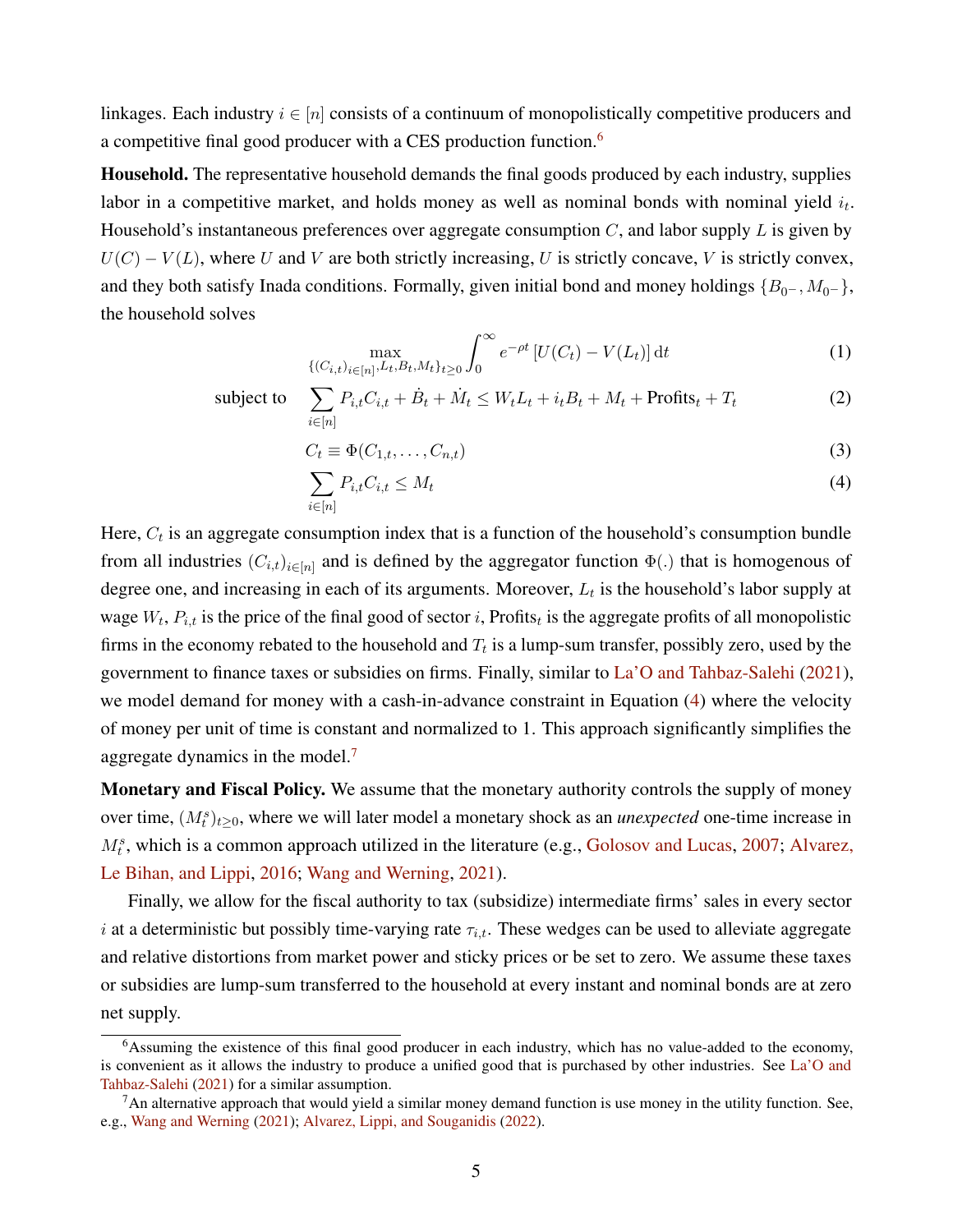**Final Good Producers.** Every industry  $i$  has a competitive final good producer that buys from a continuum of intermediate firms, indexed by  $ij, j \in [0, 1]$  in the sector and produces a final sectoral good using a CES production function with an elasticity of substitution  $\sigma_i > 1$ . Formally, this producer's problem, at any given point in time, is

$$
\max_{(Y_{ij,t}^d)_{j \in [0,1]}} P_{i,t} Y_{i,t} - \int_0^1 P_{ij,t} Y_{ij,t}^d \mathrm{d}j \quad \text{subject to} \quad Y_{i,t} = \left[ \int_0^1 (Y_{ij,t}^d)^{1-\sigma_i^{-1}} \mathrm{d}j \right]^{\frac{1}{1-\sigma_i^{-1}}} \tag{5}
$$

where  $Y_{i,j,t}^d$  is the final good producer's demand for variety  $ij$ ,  $Y_{i,t}$  is its total production of the final good,  $P_{i,t}$  is the price of i's final good—which is taken as given by the producer—and  $P_{ij,t}$  is the variety  $ij$ 's price at time t. It follows that the final producer's demand for variety  $ij$  is:

$$
Y_{ij,t}^d = \mathcal{D}(P_{ij,t}/P_{i,t}; Y_{i,t}) \equiv Y_{i,t} \left(\frac{P_{ij,t}}{P_{i,t}}\right)^{-\sigma_i} \quad \text{where} \quad P_{i,t} = \left[\int_0^1 P_{ij,t}^{1-\sigma_i} \mathrm{d}j\right]^{\frac{1}{1-\sigma_i}} \tag{6}
$$

Since the final good producer is a price-taker that produces with a constant returns to scale production function, it has zero value added to the economy and its existence is merely a point of convenience for aggregation: it allows industries to have a unified good, which is then the input to all intermediate firms in other industries that use  $i$ 's output for production.

Intermediate Goods Producers. Every industry *i* has a unit measure of intermediate goods producers, indexed by  $ij, j \in [0, 1]$  that supply to their industry's final good producer and use labor and other final goods as inputs. More precisely, an intermediate good producer  $ij$ 's production function is given by

<span id="page-6-2"></span><span id="page-6-1"></span><span id="page-6-0"></span>
$$
Y_{ij,t}^s = Z_{i,t} F_i(L_{ij,t}, X_{ij,1,t}, \dots, X_{ij,n,t})
$$
\n(7)

where  $Z_{i,t}$  is a Hicks-neutral sector-specific productivity level that is deterministic but possibly changes over time,  $L_{ij,t}$  is the firm's labor demand from the competitive labor market and  $X_{ij,k,t}$  is the firm's demand for the final good of sector k. Moreover, the function  $F_i : \mathbb{R}^n \to \mathbb{R}$  is homogenous of degree one and satisfies proper Inada conditions so that demand for all inputs are strictly positive at all prices. Thus, the firm's total cost for producing output Y, given the vector of aggregate wage  $W_t$  and all sectoral prices,  $P_t \equiv (W_t, P_{i,t})_{i \in [n]},$  is:

$$
C_i(Y; \mathbf{P}_t, Z_{i,t}) \equiv \min_{(L_{ij,t}, X_{ij,k,t})_{k \in [n]} W_t L_{ij,t} + \sum_{k \in [n]} P_{k,t} X_{ij,k,t}
$$
  
subject to  $Z_{i,t} F_i(L_{ij,t}, X_{ij,1,t}, \dots, X_{ij,n,t}) \ge Y$  (8)

Intermediate goods producers are monopolistically competitive and set their prices under a Calvotype sticky prices friction, where the opportunities for changing prices are i.i.d. across all firms and arrive according to Poisson processes with intensity  $\theta_i > 0$ . Given the cost function  $C_i(Y^s_{ij,t}; \mathbf{P}_t, Z_{i,t})$ in Equation [\(8\)](#page-6-0) and its demand  $Y_{i,j,t}^d$  from the final goods producer in Equation [\(6\)](#page-6-1), a firm ij that has received the opportunity to change its price at time t chooses its *reset price*, which we denote by  $P_{ij,t}^{\#}$ , to maximize the expected net present value of its profits until the next price change taking into account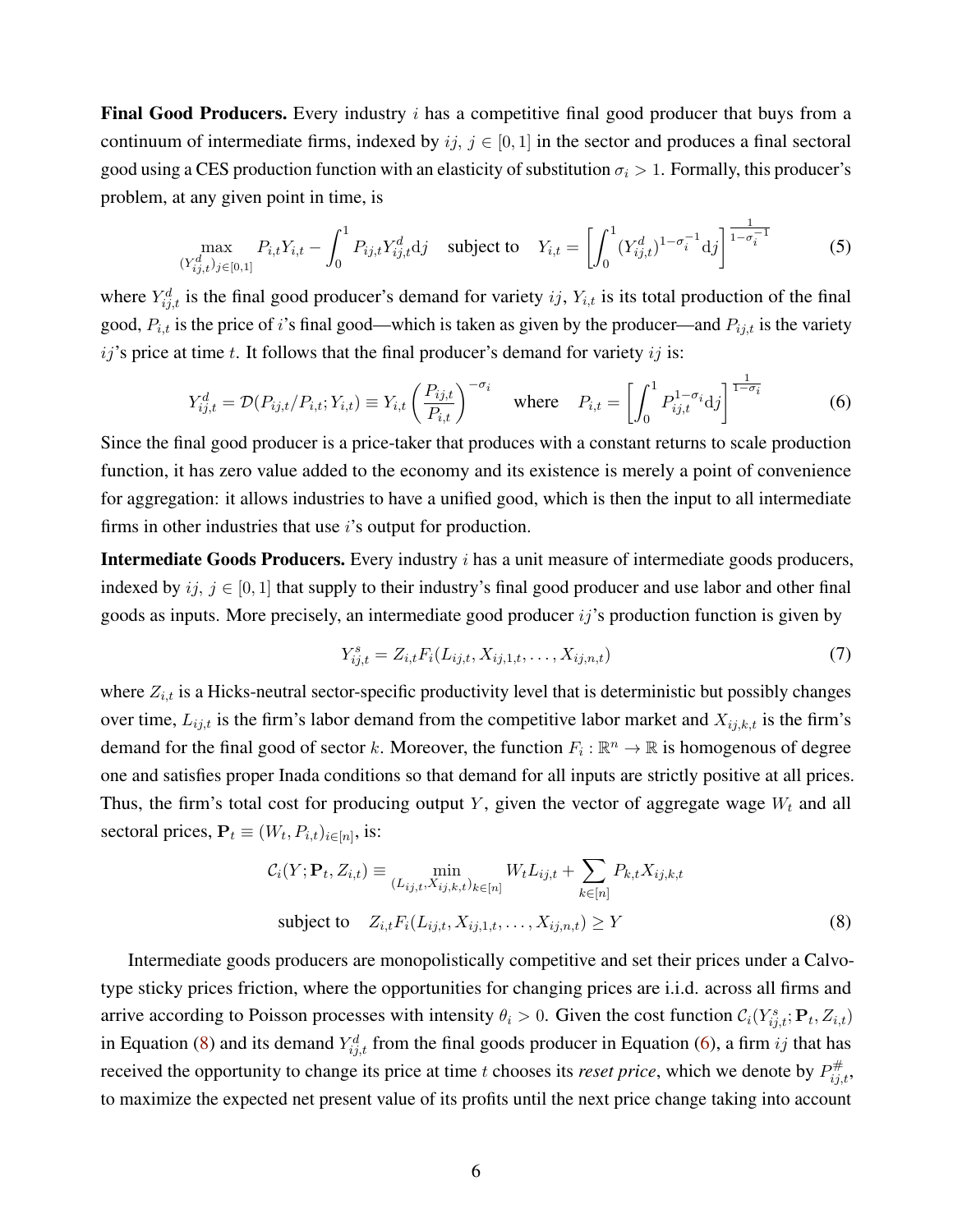that they will have to meet the implied demand at each point in time in between the two price changes:<sup>[8](#page-7-0)</sup>

$$
P_{ij,t}^{\#} \equiv \arg \max_{P_{ij,t}} \int_0^{\infty} \theta_i e^{-(\theta_i h + \int_0^h i_{t+s} ds)} \left[ (1 - \tau_{i,t}) P_{ij,t} \mathcal{D}(P_{ij,t}/P_{i,t+h}; Y_{i,t+h}) - C_i(Y_{ij,t+h}^s; \mathbf{P}_{t+h}, Z_{i,t+h}) \right] dh
$$
  
subject to  $Y_{ij,t+h}^s \ge \mathcal{D}(P_{ij,t}/P_{i,t+h}; Y_{i,t+h}), \quad \forall h \ge 0$  (9)

where  $\theta_i e^{-\theta_i h}$  is the density of time until next price change (captured here by h),  $e^{-\int_0^h i_{t+h} ds}$  is the discount rate based on nominal rates for profits at time  $t + h$ , and  $\tau_{i,t}$  is the constant tax rate on intermediate firms' sales in sector i. Note that the only source of dynamic considerations for the firms is stickiness in prices. Were prices flexible, maximizing the net present value of profits for the firms would be equivalent to maximizing the static profits within every instant  $t$ . Let us define the firm's *desired* price, denoted by  $P_{ij,t}^*$ , as the price that the firm would choose under such flexible prices. Then,  $P_{ij,t}^*$  solves:

<span id="page-7-3"></span><span id="page-7-1"></span>
$$
P_{ij,t}^* \equiv \arg\max_{P_{ij,t}} (1 - \tau_{i,t}) P_{ij,t} \mathcal{D}(P_{ij,t}/P_{i,t}; Y_{i,t}) - \mathcal{C}_i(Y_{ij,t}^s; \mathbf{P}_t, Z_{i,t})
$$
  
subject to 
$$
Y_{ij,t}^s \ge \mathcal{D}(P_{ij,t}/P_{i,t}; Y_{i,t})
$$
 (10)

#### 2.2 Equilibrium Definition

Having specified the actions and objectives of all the agents, we now formally define the equilibrium of this economy given the allocation of goods and the set of prices.

### <span id="page-7-2"></span>Definition 1. A sticky price equilibrium for this economy is

- (a) an allocation for the household,  $A_h = \{(C_{i,t})_{i \in [n]}, C_t, L_t, B_t, M_t\}_{t \ge 0} \cup \{B_{0-}, M_{0-}\},$
- (b) an allocation for all firms  $A_f = \{(Y_{i,t}, Y_{ij,t}^d, Y_{ij,t}^s, L_{ij,t}, X_{ij,k,t})_{i \in [n], j \in [0,1]}\}_{t \ge 0}$ ,
- (c) a set of monetary and fiscal policies  $A_g = \{(M_t^s, T_t, \tau_{1,t}, \dots, \tau_{n,t})_{t \geq 0}\},$

(d) and a set of prices  $P = \{(P_{i,t}, P_{ij,t})_{i \in [n], j \in [0,1]}, W_t, P_t, i_t\}_{t \geq 0} \cup \{(P_{ij,0}-)_{i \in [n], j \in [0,1]}\}$ such that

- 1. given P and  $A_q$ ,  $A_h$  solves the household's problem in Equation [\(1\)](#page-5-3),
- 2. given  $P$  and  $A_g$ ,  $A_f$  solves the final goods producers problems in Equation [\(5\)](#page-6-2), intermediate goods producers' cost minimization in Equation [\(8\)](#page-6-0) and their pricing problem in Equation [\(9\)](#page-7-1),
- 3. labor, money, bonds and final sectoral goods markets clear and government budget constraint is satisfied:

$$
M_t = M_t^s, \quad B_t = 0, \quad L_t = \sum_{i \in [n]} \int_0^1 L_{ij, t} \mathrm{d}j, \quad \sum_{i \in [n]} \int_0^1 (1 - \tau_i) P_{ij, t} Y_{ij, t} \mathrm{d}j = T_t \quad \forall t \ge 0 \quad (11)
$$

$$
Y_{k,t} = C_{k,t} + \sum_{i \in [n]} \int_0^1 X_{ij,k,t} \mathrm{d}j \quad \forall k \in [n], \quad \forall t \ge 0 \tag{12}
$$

Furthermore, to understand how the stickiness of prices will affect and distort the equilibrium allocations, we will make comparisons between the equilibrium defined above and its *flexible-price*

<span id="page-7-0"></span> ${}^{8}$ This is the common New Keynesian assumption that while prices are fixed, firms produce enough to meet demand. See [Woodford](#page-19-6) [\(2003\)](#page-19-6) or [Galí](#page-19-19) [\(2015\)](#page-19-19) for discussions of this assumption.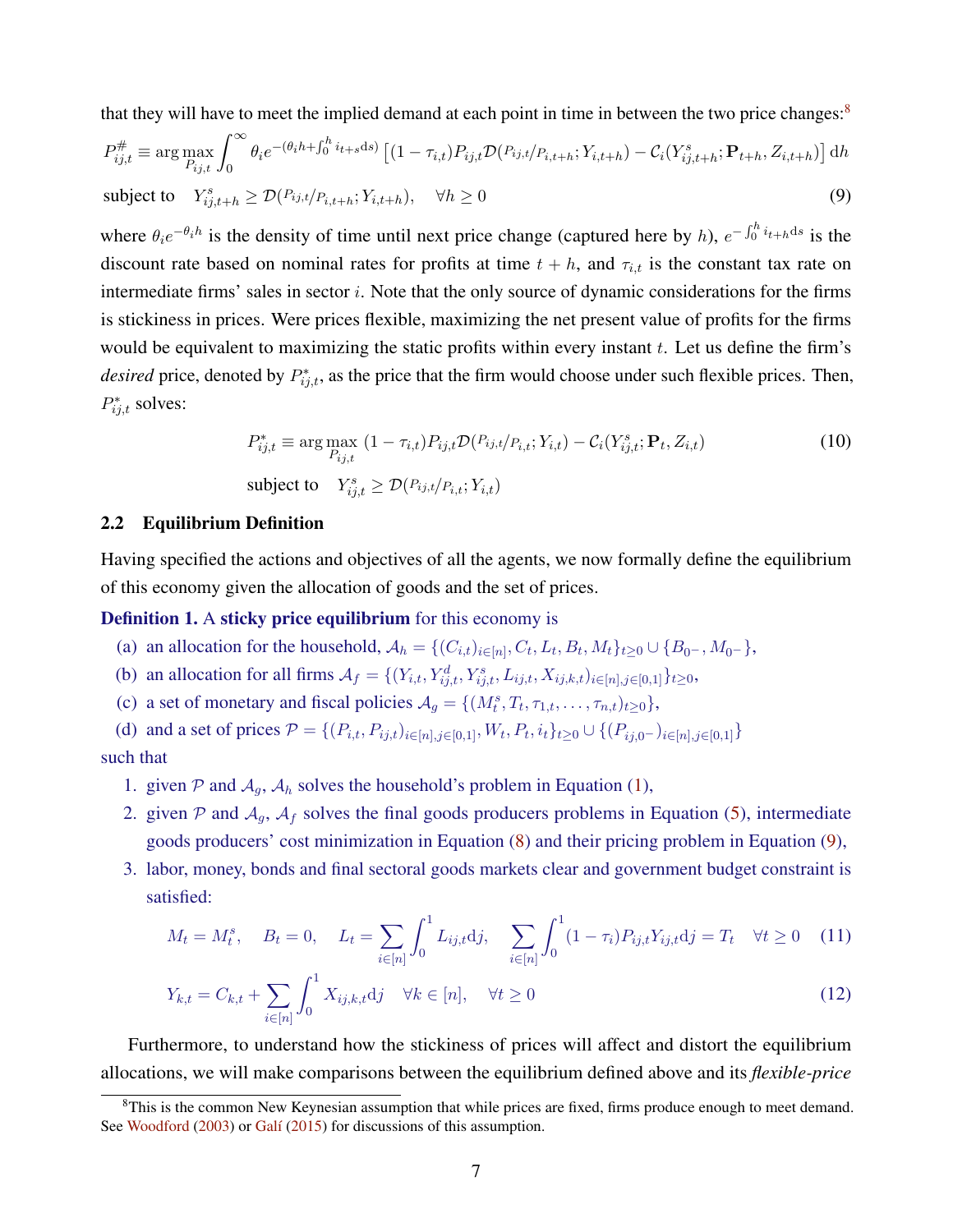analog, formally defined below.

<span id="page-8-1"></span>Definition 2. A flexible price equilibrium is an equilibrium defined similar to Definition [1](#page-7-2) with the only difference that intermediate goods producers' prices solve the flexible price problems specified in Equation [\(10\)](#page-7-3) instead of the sticky price problem in Equation [\(9\)](#page-7-1).

Finally, since we have defined our economy without any aggregate or sectoral shocks, we will pay specific attention to *stationary* equilibria, which we define below.

**Definition 3.** A stationary equilibrium for this economy is an equilibrium as in Definition [1](#page-7-2) or Definition [2](#page-8-1) with the additional requirement that all the allocative variables in the household's allocation in  $A_h$  and the sectoral production of final good producers  $(Y_{i,t})_{i\in[n]}$  as well as the distributions of the allocative variables for intermediate good producers in  $A_i$  are constant over time.<sup>[9](#page-8-2)</sup>

## <span id="page-8-0"></span>3 Theoretical Results

This section presents our main theoretical results and derives our sufficient statistics for inflation and GDP dynamics for small perturbations around a stationary efficient equilibrium.

## 3.1 Log-Linearized Approximation of Optimality Conditions

We start by deriving log-linear approximations to optimality conditions of the model presented in Section [2.](#page-4-3) These optimality conditions are discussed in Appendix [B.](#page-32-0) We derive these log-linear approximations around a stationary equilibrium that is efficient—i.e., all exogenous variables are constant over time and taxes are set to fully offset firms' market power. Moreover, following [Golosov](#page-19-18) [and Lucas](#page-19-18) [\(2007\)](#page-19-18), we assume that household's preferences are such that  $U(C) = \log(C)$  and  $V(L) = L$ , which simplify our analytical representations significantly. Finally, notation-wise, small letters in this section correspond to logs of their corresponding variables in capitalized letters in Section [2.](#page-4-3)

Firms. For any given sector i, three price indices summarize the behavior of sectoral prices: a *desired* price,  $p_{i,t}^*$ , which is the firms' optimal price were prices flexible; a *reset* price,  $p_{i,t}^{\#}$ , which is the optimal price of price-setting firms at t under price stickiness; and an aggregate *sectoral* price,  $p_{i,t}$ , which is the average price of all the firms in sector  $i$  at time  $t$ .

Let us start with desired prices, which depend on the marginal cost of firms in sector  $i, mc_{i,t}$ , and on a wedge,  $\omega_{i,t}$ , which can denote deviations in markups or taxes. With input-output linkages and labor as the only production factor,  $mc_{i,t}$  depends on the aggregate wage,  $w_t$ , the aggregate sectoral prices, and a Hicks-neutral productivity measure,  $z_{i,t}$ . Formally, with all prices denoted in logs:

<span id="page-8-3"></span>
$$
p_{i,t}^* \equiv \omega_{i,t} + mc_{i,t}, \quad mc_{i,t} \equiv \alpha_i w_t + \sum_{k \in [n]} a_{ik} p_{k,t} - z_{i,t}, \quad \omega_{i,t} \equiv \log(\frac{\sigma_i}{\sigma_i - 1} \times \frac{1}{1 - \tau_{i,t}})
$$
(13)

<span id="page-8-2"></span><sup>&</sup>lt;sup>9</sup>Note that the production and input demands of individual intermediate goods producers do not need to be time-invariant in the stationary equilibrium, but their distributions do.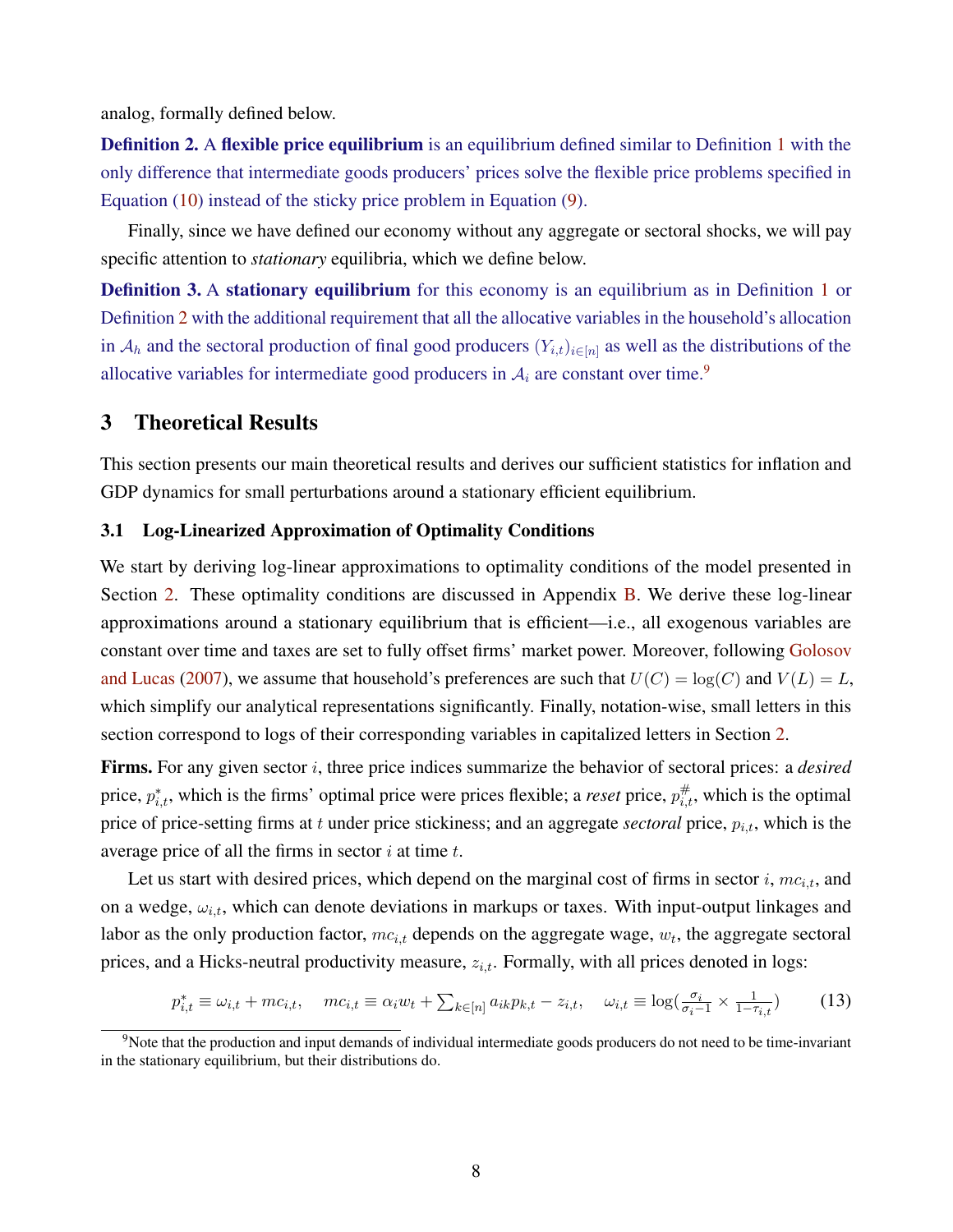where  $\alpha_i > 0$ ,  $a_{ik} \ge 0$ ,  $\forall k$  and  $\alpha_i + \sum_{k \in [n]} a_{ik} = 1$ , denoting constant returns to scale in production, and

$$
\Omega \in \mathbb{R}^{n \times n} \quad \text{where} \quad [\Omega]_{ik} = a_{ik} \tag{14}
$$

corresponds to the *cost-based input-output matrix* under firms' optimal expenditure shares under the stationary efficient allocation.

Given desired prices, firms' optimal reset price in sector i is an average of all the *future* desired prices, weighted by the probability density of the time between price changes.

<span id="page-9-0"></span>
$$
p_{i,t}^{\#} = (\rho + \theta_i) \int_0^\infty e^{-(\rho + \theta_i)h} p_{i,t+h}^* dh
$$
 (15)

where  $\theta_i$  is the frequency of price changs in sector i and  $\rho > 0$  corresponds to the steady-state interest rate (the representative household's discount rate). Finally, given sector *i*'s initial aggregate price  $p_{i,t}$  is an average of the *past* reset prices and initial price  $p_{0-}$  (left limit of prices at  $t = 0$ ), weighted by the density of time between price changes:

<span id="page-9-3"></span>
$$
p_{i,t} = \theta_i \int_0^t e^{-\theta_i h} p_{i,t-h}^{\#} dh + e^{-\theta_i t} p_{i,0} \tag{16}
$$

Aggregate Price and GDP. The household's compensated demand for sectoral goods defines the aggregate price index,  $p_t$ , as an average of sectoral prices, weighted by the household's expenditure shares:

<span id="page-9-1"></span>
$$
p_t = \sum_{i \in [n]} \beta_i p_{i,t}, \quad \text{with} \quad \sum_{i \in [n]} \beta_i = 1 \tag{17}
$$

where  $\beta = (\beta_i)_{i \in [n]} \in \mathbb{R}^n$  denotes expenditure shares from sectoral goods in the point of approximation (stationary efficient allocation) that sum up to one. Given the preferences in [Golosov and Lucas](#page-19-18) [\(2007\)](#page-19-18), household's total expenditures clear the money market at a given path of money supply,  $(m_t^s)_{t\geq 0}$ , and labor supply is fully elastic so that GDP,  $y_t$ , is equal to the real wage:

$$
y_t = w_t - p_t
$$
 (fully elastic labor supply)  $m_t^s = p_t + y_t$  (money supply = demand) (18)

Equilibrium. Given our log-linear approximation, it is worth to reiterate our definition of the equilibrium in the previous section in this context.

**Definition 4.** Given a path for the primitives,  $(\omega_t, z_t, m_t^s)_{t \geq 0}$ , a **sticky price equilibrium** for the loglinearized economy is a path for GDP, wage and prices,  $\vartheta \equiv \{y_t, w_t, p_t, (p_{i,t}^*, p_{i,t}^*, p_{i,t})_{i \in [n]}\}_{t \geq 0}$ , such that given a vector of initial sectoral prices,  $\mathbf{p}_{0-} = (p_{i,0}-)_{i \in [n]}, \vartheta$  solves the optimality conditions in Equations [\(13\)](#page-8-3) and [\(15\)](#page-9-0) to [\(18\)](#page-9-1). Finally, an equilibrium is stationary if the real GDP and relative sectoral prices are constant over time.

Flexible Prices and the Flexible Price Level of GDP. Consider a counterfactual economy where prices are flexible so that all sectoral prices are equal to *desired* prices in Equation [\(13\)](#page-8-3). Letting  $\mathbf{p}_t^f \in \mathbb{R}^n$  denote such prices, we have:

<span id="page-9-2"></span>
$$
\mathbf{p}_t^f = w_t \alpha + \Omega \mathbf{p}_t^f + \omega_t - z_t \quad \Rightarrow \quad \mathbf{p}_t^f = m_t^s \mathbf{1} + \Psi(\omega_t - z_t) \tag{19}
$$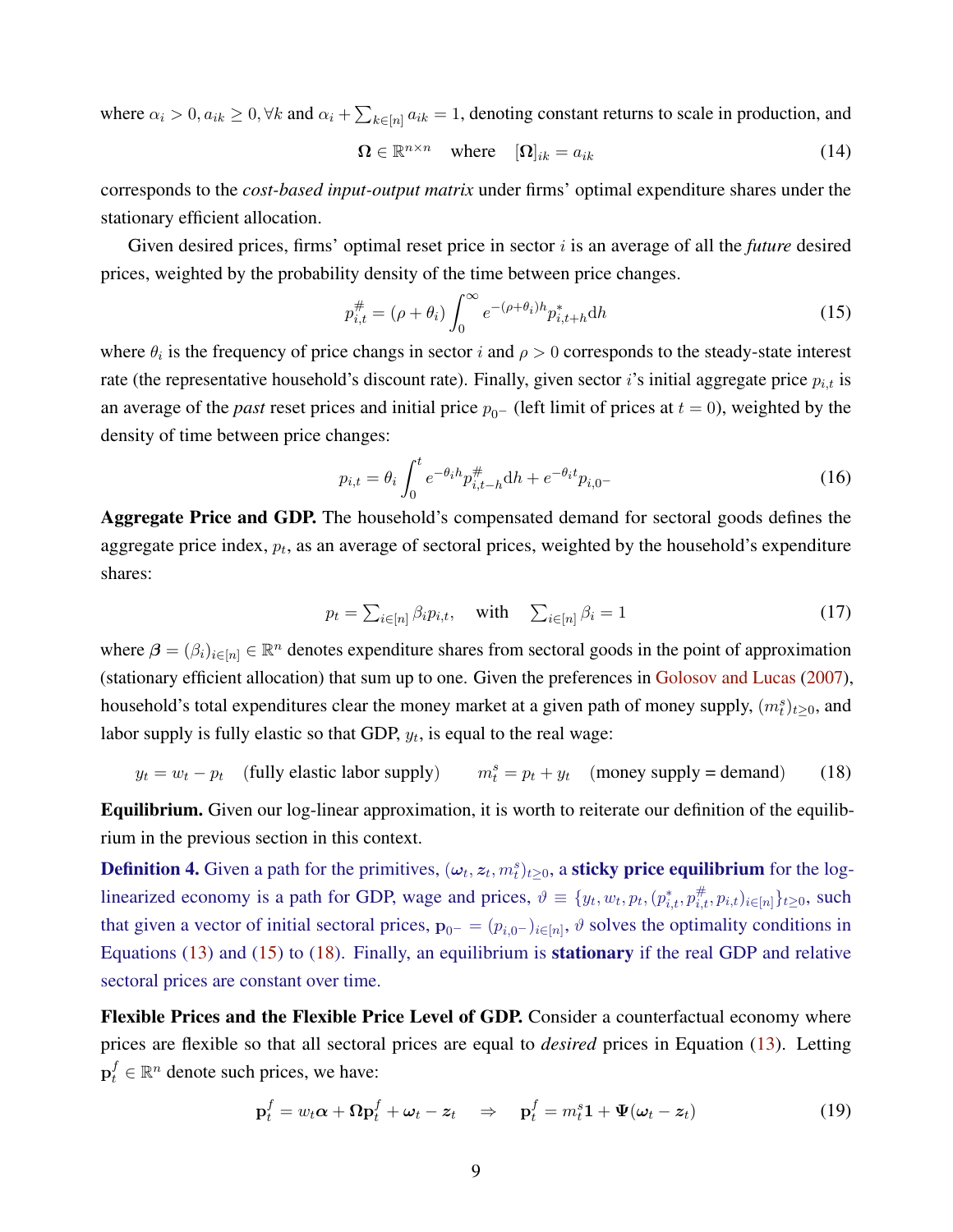where  $\alpha \equiv (\alpha_i)_{i \in [n]} \in \mathbb{R}^n$ , 1 is the vector of ones in  $\mathbb{R}^n$ , and  $\Psi \equiv (\mathbf{I} - \mathbf{\Omega})^{-1}$  is the infamous *inverse* Leontief matrix.<sup>[10](#page-10-0)</sup> We can then define the *flexible price GDP*,  $y_t^f$  $t<sub>t</sub>$ , as the level of output that prevails in this counterfactual economy. Using Equations [\(18\)](#page-9-1) and [\(19\)](#page-9-2), we arrive at:

<span id="page-10-2"></span>
$$
y_t^f = m_t^s - \beta^\mathsf{T} \mathbf{p}_t^f = \boldsymbol{\lambda}^\mathsf{T} (z_t - \boldsymbol{\omega}_t), \qquad \boldsymbol{\lambda} \equiv \boldsymbol{\Psi}^\mathsf{T} \boldsymbol{\beta} \tag{20}
$$

where the vector  $\lambda$  is known as the Domar weights under the efficient allocation—i.e., the ratio of total sales of all sector relative to the household's total nominal expenditures.<sup>[11](#page-10-1)</sup> Therefore, Equation  $(20)$ echoes Hulten's theorem [\(Hulten,](#page-19-20) [1978\)](#page-19-20): up to a first-order approximation *around the efficient allocation*, log-changes in the aggregate TFP is equal to Domar-weighted log-changes in the sectoral productivities.[12](#page-10-3)

## 3.2 Evolution of Prices and Sufficient Statistics with Sticky Prices.

Given a vector of initial prices,  $\mathbf{p}_{0-}$ , let  $\mathbf{p}_t \equiv (p_{i,t})_{i \in [n]}$ ,  $\mathbf{p}_t^{\#} \equiv (p_{i,t}^{\#})_{i \in [n]}$  and  $\mathbf{p}_t^* \equiv (p_{i,t}^*)_{i \in [n]}$  denote the vectors of sectoral aggregate, reset and desired prices, respectively. Then, an immediate implication of Equation [\(13\)](#page-8-3) is that we can write desired prices in the following vector form:

<span id="page-10-6"></span><span id="page-10-5"></span>
$$
\mathbf{p}_t^* = (\mathbf{I} - \mathbf{\Omega})\mathbf{1}w_t + \mathbf{\Omega}\mathbf{p}_t + \boldsymbol{\omega}_t - \boldsymbol{z}_t
$$
\n(21)

This equation hints at [La'O and Tahbaz-Salehi](#page-19-1) [\(2021\)](#page-19-1)'s insight as it shows how the input-output matrix Ω plays the role of a matrix of *strategic complementarities* across the economy for the vector of sectoral prices.

Similarly, we can write reset and aggregate sectoral prices in Equations [\(15\)](#page-9-0) and [\(16\)](#page-9-3) in vector form. It follows that these prices uniquely solve the following systems of differential equation:

$$
\vec{\pi}_t^{\#} \equiv \text{d}\mathbf{p}_t^{\#}/\text{d}t = (\rho \mathbf{I} + \mathbf{\Theta})(\mathbf{p}_t^{\#} - \mathbf{p}_t^*), \quad \text{with boundary condition} \quad \lim_{t \to \infty} e^{-(\rho \mathbf{I} + \mathbf{\Theta})t} \mathbf{p}_t^{\#} = 0, \quad (22)
$$
  

$$
\vec{\pi}_t \equiv \text{d}\mathbf{p}_t/\text{d}t = \mathbf{\Theta}(\mathbf{p}_t^{\#} - \mathbf{p}_t), \quad \text{with boundary condition} \quad \mathbf{p}_0 = \mathbf{p}_0.
$$

where  $\Theta = \text{diag}(\theta_i) \in \mathbb{R}^n$  is the diagonal matrix whose *i*'th diagonal entry is the frequency of price adjustments in sector  $i$ , and the boundary conditions on the right hand side are chosen so that the solution of the differential equations coincides with Equations  $(15)$  and  $(16)$ .<sup>[13](#page-10-4)</sup> With one further step,

<span id="page-10-0"></span><sup>&</sup>lt;sup>10</sup>The inverse Leontief matrix exists because the spectral radius of  $\Omega$  is strictly less than one by the assumption that  $0 < \alpha_i \leq 1$  $0 < \alpha_i \leq 1$ ,  $\forall i$  (see the discussion below Remark 1 for more details). Also, in deriving Equation [\(19\)](#page-9-2) we have utilized the fact that  $\alpha = (\mathbf{I} - \mathbf{\Omega})\mathbf{1}$ .

<span id="page-10-1"></span><sup>&</sup>lt;sup>11</sup>Under inefficient allocations, Domar weights can be defined either based on costs or sales of industries, each of which represent different roles in aggregation [\(Baqaee and Farhi,](#page-19-9) [2020\)](#page-19-9). Under the efficient allocation, however, the two are the same as all firms make zero profits with constant returns to scale and no distortions.

<span id="page-10-3"></span><sup>&</sup>lt;sup>12</sup>Equation [\(16\)](#page-9-3) shows that the changes in log-GDP are the same as the change in aggregate TFP because, with log preferences on consumption, the income and substitution effects on labor supply fully offset one another and labor does not change. To see this, recall that in the efficient economy with no nominal rigidities  $W_t/P_t = V'(L_t)/U'(C_t) = C_t/L_t$ . Combining these equations and assuming  $U(C) = \log(C)$ , we arrive at  $V'(L_t)L_t = 1$ , meaning that labor supply is fixed and independent of productivity. Thus, all changes in GDP are due to changes in aggregate TFP.

<span id="page-10-4"></span><sup>&</sup>lt;sup>13</sup>Throughout this draft, we frequently use exponential function of square matrices, defined by its corresponding power series:  $\forall A \in \mathbb{R}^{n \times n}$ ,  $e^{A} \equiv \sum_{k=0}^{\infty} A^{k}/k!$ , which is well-defined because these power series are always convergent.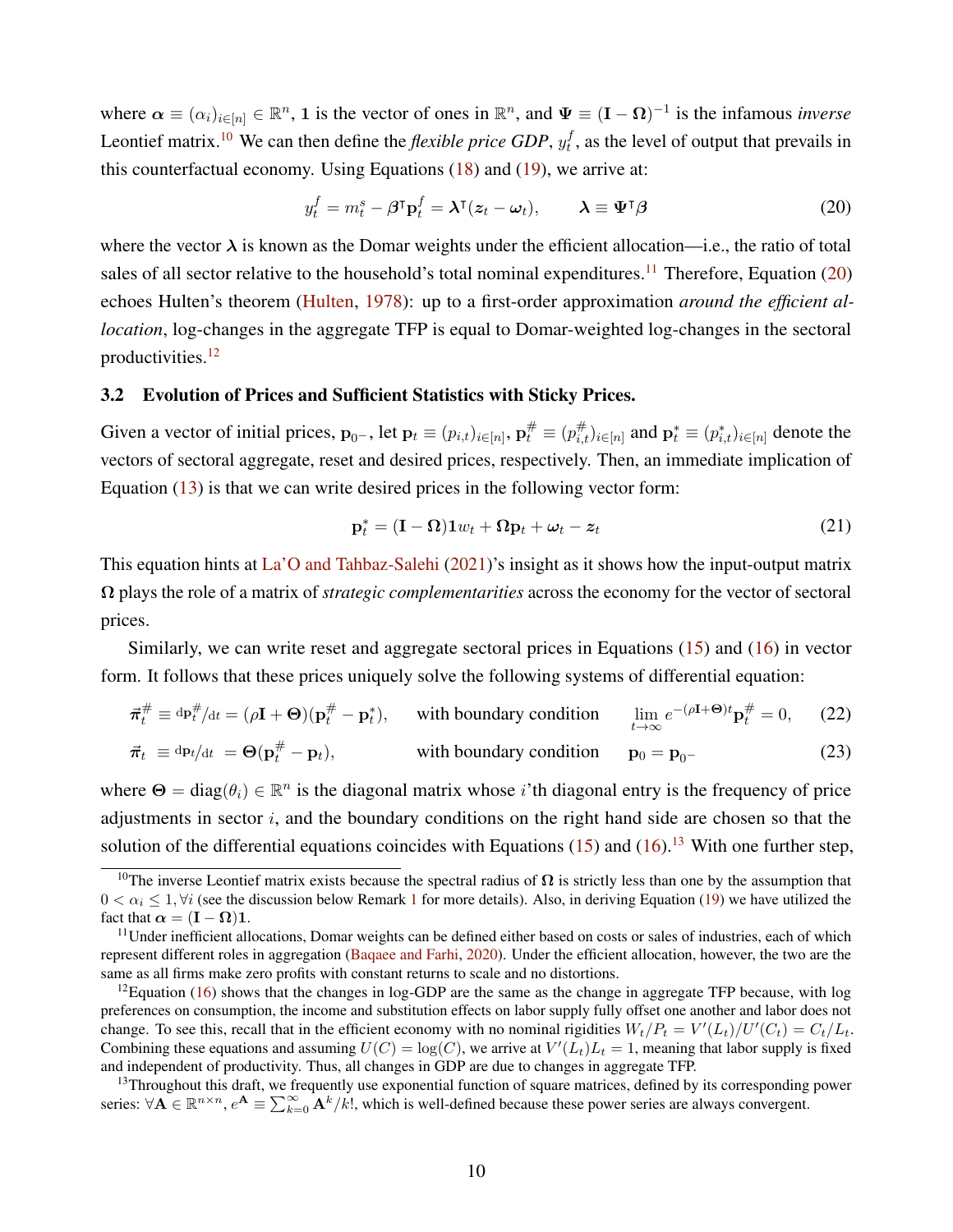we can combine these two equations to a differential equation just in terms of  $p_t$ .

<span id="page-11-3"></span>**Proposition 1.** Given  $p_{0-}$ , sectoral prices evolve according to the following **sectoral Phillips curves:** 

<span id="page-11-1"></span>
$$
\frac{\mathrm{d}}{\mathrm{d}t}\vec{\pi}_t = \rho\vec{\pi}_t - \Theta(\rho\mathbf{I} + \Theta)(\mathbf{I} - \mathbf{\Omega})(\mathbf{p}_t^f - \mathbf{p}_t)
$$
(24)

Equation [\(24\)](#page-11-1) corresponds to the economy's sectoral Phillips curves because it relates the sectoral inflation rates to the deviations of these prices from their flexible counterparts, which move one to one with *sectoral consumption gaps*. [14](#page-11-2) This observation gives a unique interpretation to the matrix  $\Theta(\rho I + \Theta)(I - \Omega)$ , which we summarize in the following remark.

<span id="page-11-0"></span>**Remark 1.** The matrix  $\Gamma \equiv \Theta(\rho I + \Theta)(I - \Omega)$ , denoted as the **frequency-adjusted Leontief matrix** is the slope of sectoral Phillips curves in matrix form, which is uniquely determined by the Leontief matrix,  $I - \Omega$ , adjusted by a quadratic form of price adjustment frequencies,  $\Theta(\rho I + \Theta)$ .

Intuitively, dynamics of prices in a production network should depend on how fast prices adjust to shocks in each sector (here captured by Θ) and how shocks propagate through the input-output linkages (captured by the Leontief matrix). Proposition [1](#page-11-3) and Remark [1](#page-11-0) formalize this intuition and show that the exact form through which these two mechanisms interact is summarized by a particular combination that is captured by Γ, which rescales every row of the Leontief matrix by the squared frequency of price changes in the corresponding sector.

Due to its direct correspondence to the slopes of sectoral Phillips curves, the frequency-adjusted Leontief matrix, and as we will see, its principal square root, are intimately connected to dynamics of output and inflation and plays a fundamental role in our analysis. To briefly discuss the existence and properties of these matrices it is useful to note that under the assumption that  $\Omega$  is positive and has row sums strictly less than one,  $I - \Omega$  is a nonsingular M-matrix—which implies that the *inverse* Leontief matrix, defined as  $\Psi \equiv (\mathbf{I} - \mathbf{\Omega})^{-1}$ , exists, has positive entries, and all of its eigenvalues have positive real parts (see, e.g., [Carvalho and Tahbaz-Salehi,](#page-19-12) [2019,](#page-19-12) p. 639). It is straightforward to show that  $\Gamma$  is also a nonsingular M-matrix.<sup>[15](#page-11-4)</sup> Moreover, what is perhaps less commonly known but is crucial to our analysis is that every nonsingular  $M$ -matrix has exactly one  $M$ -matrix as its square root [\(Alefeld and](#page-18-2) [Schneider,](#page-18-2) [1982,](#page-18-2) Theorem 5), which is also its principal square root. Formally, we have the following lemma.

<span id="page-11-5"></span>**Lemma 1.** Let  $\sqrt{\Gamma}$  denote the principal square root of the frequency-adjusted Leontief matrix. Then,  $\sqrt{\Gamma}$  is an *M*-matrix. In particular, all the eigenvalues of  $\sqrt{\Gamma}$  have positive real parts.

$$
m_t^s \mathbf{1} = \mathbf{E} \mathbf{p}_t^f + \mathbf{c}_t^f - \log(\beta) = \mathbf{E} \mathbf{p}_t + \mathbf{c}_t - \log(\beta) \qquad \Rightarrow \qquad \mathbf{p}_t^f - \mathbf{p}_t = \mathbf{E}^{-1}(\mathbf{c}_t - \mathbf{c}_t^f) \tag{25}
$$

<span id="page-11-2"></span><sup>&</sup>lt;sup>14</sup>To see this, let  $c_t$  and  $c_t^f$  denote the log-consumption vectors from sectoral goods in the flexible and sticky price economies, respectively. Then, given that in both economies, nominal demand of the household is equal to money supply by Equation [\(18\)](#page-9-1), up to a first order approximation around the efficient allocation, we have:

where E is the demand cross-elasticity matrix for sectoral goods in the stationary efficient allocation.

<span id="page-11-4"></span><sup>&</sup>lt;sup>15</sup>By Theorem 2.3 in [\(Berman and Plemmons,](#page-19-21) [1994,](#page-19-21) p. 134, condition  $N_{38}$ ),  $\Gamma$  is an M-matrix if it is inverse-positive; i.e.,  $\Gamma^{-1}$  exists and  $\Gamma^{-1} \ge 0$  elementwise. Since  $\Theta(\rho \mathbf{I} + \Theta)$  is invertible because  $\theta_i > 0$ ,  $\forall i$ , and  $\mathbf{I} - \mathbf{\Omega}$  is also invertible with  $(I - \Omega)^{-1} = \sum_{n=0}^{\infty} \overline{\Omega^n}$ ,  $\Gamma^{-1}$  exists and is the infinite sum of positive matrices:  $\Gamma^{-1} = \sum_{n=0}^{\infty} \Omega^n (\rho I + \Theta)^{-1} \Theta^{-1} \ge 0$ .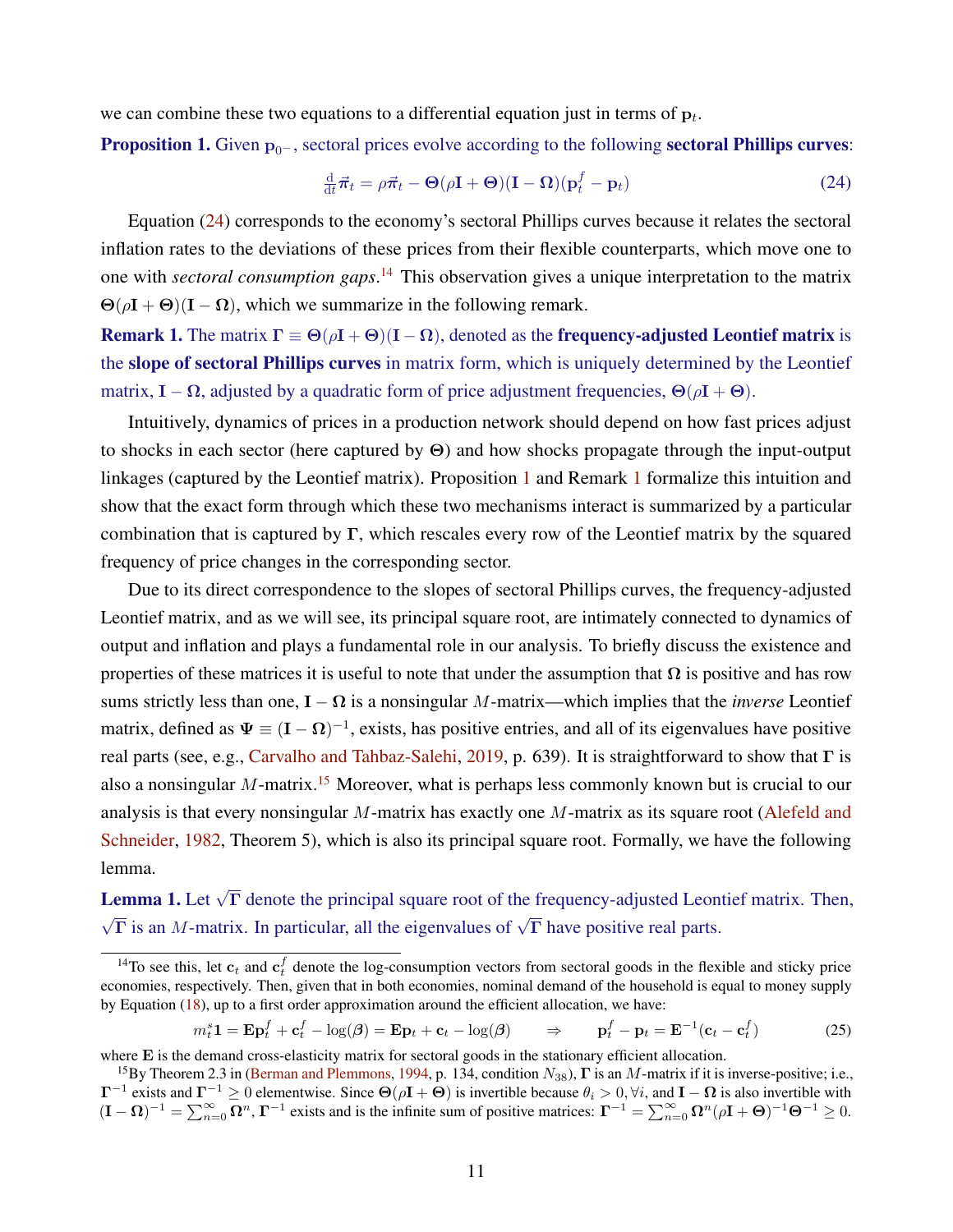A second observation about Equation [\(24\)](#page-11-1) is that it is a system of second-order differential equations in  $\mathbf{p}_t$  that with its two boundary conditions— $\mathbf{p}_0 = \mathbf{p}_{0-}$  and non-explosive prices—uniquely pins down the path of sectoral prices as a function of the flexible price path  $(\mathbf{p}_t^f)$  $_{t}^{f}$ )<sub>t</sub>  $\geq$ <sub>0</sub>. This leads to the following remark.

<span id="page-12-0"></span>**Remark 2.** All primitives  $(\omega_t, z_t, m_t^s)_{t \geq 0}$  affect dynamics of prices *only* through flexible prices,  $(p_t^f)$  $_{t}^{J})_{t\geq0}.$ 

The observation in Remark [2](#page-12-0) demonstrates the power of expressing inflation dynamics in terms of *sectoral price gaps* relative to a counterfactual equilibrium with flexible prices because it implies that solving for the dynamics of prices for a given path of  $\mathbf{p}_t^f$  $_t^t$  is equivalent to having characterized impulse response functions of *all* the prices in the economy to all three types of TFP, markup, and monetary shocks in a unified framework. For an arbitrary path of flexible prices, the following Proposition characterizes these dynamics and shows that  $\sqrt{\Gamma}$  is a sufficient statistic for how the vector of sectoral prices evolve over time.

<span id="page-12-4"></span>**Proposition 2.** Suppose  $\mathbf{p}_t^f$  $t_i$  is piece-wise continuous and is bounded,<sup>[16](#page-12-1)</sup> and let  $\rho = 0.17$  $\rho = 0.17$  Then, given  $\mathbf{p}_t^f$  $t_t$  and a vector of initial prices  $\mathbf{p}_{0-}$ , √  $\overline{\Gamma}$  is a sufficient statistic for dynamics of prices and the unique non-explosive solution to Equation  $(24)$  is given by:<sup>[18](#page-12-3)</sup>

<span id="page-12-5"></span>
$$
\mathbf{p}_t = e^{-\sqrt{\Gamma}t}\mathbf{p}_{0-} + \sqrt{\Gamma}e^{-\sqrt{\Gamma}t}\int_0^t \sinh(\sqrt{\Gamma}h)\mathbf{p}_h^f \mathrm{d}h + \sqrt{\Gamma}\sinh(\sqrt{\Gamma}t)\int_t^\infty e^{-\sqrt{\Gamma}h}\mathbf{p}_h^f \mathrm{d}h
$$
 (26)  
inertial effect of past prices due to stickiness  
forward looking effect of future prices

While Proposition [2](#page-12-4) characterizes the dynamics of prices for any piece-wise continuous and bounded path of  $\mathbf{p}_t^f$  $_{t}^{t}$ , we are particularly interested in characterizing impulse response functions of prices, inflation and GDP to monetary, TFP and markup (wedge) shocks. We would like our characterization to be general enough to capture two sets of properties. First, we would like to capture both permanent changes (for monetary policy shocks) and persistent but transitory changes (for TFP or markups shocks) in flexible prices. Second, we want the path for  $p_t^f$  $t_t$  to be general enough to allow for heterogeneous shocks across sectors so that we can capture both sectoral and aggregate shocks.

To this end, let us consider an economy in its steady-state at  $t = 0^-$  (left limit at  $t = 0$ ) meaning that prices are at their flexible level:  $\mathbf{p}_{0^-} = \mathbf{p}_{0^-}^f = m_{0^-}^s \mathbf{1} + \mathbf{\Psi}(\omega_{0^-} - z_{0^-})$ . For this economy, consider the following paths for money supply, productivities and wedges:

$$
m_t^s = m_{0^-} + \delta_m, \quad \forall t \ge 0, \qquad \omega_t - z_t = \omega_{0^-} - z_{0^-} + e^{-\Phi t} \delta_z, \quad \forall t \ge 0 \tag{27}
$$

<span id="page-12-1"></span><sup>&</sup>lt;sup>16</sup>In deterministic environments like ours, piece-wise continuity guarantees that the  $p_t^f$  is Riemann integrable and is without significant loss of generality our unexpected shocks will introduce only a finite number of jumps in flexible prices. In stochastic environments this assumption would need to be adapted for stochastic integrals. Moreover, the boundedness assumption is also without loss of generality because we assume zero trend inflation and this assumption guarantees existence of the Laplace transform which we use in the proof of this proposition. With trend inflation, boundedness should be replaced with  $\mathbf{p}_t^f$  being of an exponential order.

<span id="page-12-2"></span><sup>&</sup>lt;sup>17</sup>The assumption of  $\rho = 0$  is not necessary for analytical tractability but simplifies the analytical representation of the solution significantly. Moreover, given the small value of this parameter in a model that is calibrated to the long-run interest rates at a monthly frequency ( $\rho = 0.96^{(1/12)} \approx 0.001$ ), it is without a significant loss of generality.

<span id="page-12-3"></span><sup>&</sup>lt;sup>18</sup>The hyperbolic sine of a square matrix **A** is defined as  $\sinh(A) \equiv (e^{A} - e^{-A})/2$ .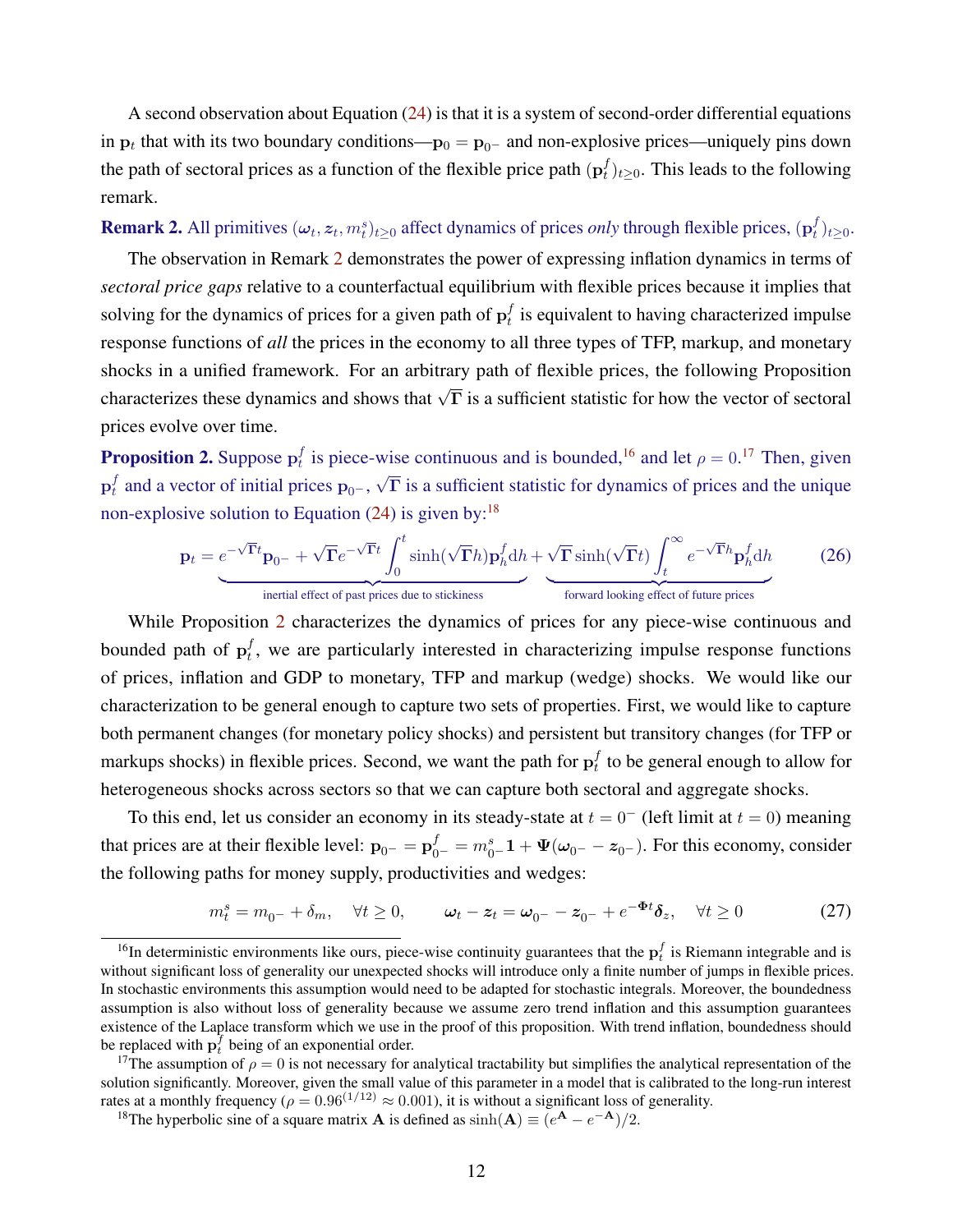where  $\delta_m \in \mathbb{R}$  captures a permanent change in money supply—with a positive  $\delta_m$  denoting an expansionary monetary shock—and  $\delta_z \in \mathbb{R}^n$  is a vector of sectoral shocks to TFP or wedges that decay at the rate  $\Phi \in \mathbb{R}^{n \times n}$ —with positive  $\delta_z$  denoting a vector negative TFP or a positive wedge shocks to sectors. Here, the matrix  $\Phi$  is a positive diagonal matrix whose diagonal entries capture the decay rates of the TFP/wedge shocks to all sectors. Combining these paths, we arrive at the following expression for the dynamics of flexible prices:

<span id="page-13-4"></span><span id="page-13-0"></span>
$$
\mathbf{p}_t^f = \mathbf{p}_{0^-}^f + \delta_m \mathbf{1} + \Psi e^{-\Phi t} \delta_z \tag{28}
$$

Note that this formulation for  $p_t^f$  $t_t$  satisfies all the conditions stated above: while  $\delta_m$  captures monetary shocks, different combinations of  $\delta_z$  and  $\Phi$  capture arbitrarily persistent shocks to either aggregate or sectoral TFP/wedges. The following Theorem derives the dynamics of sectoral prices for this path.

<span id="page-13-2"></span>**Proposition 3.** Suppose  $\mathbf{p}_t^f$ f follows the dynamics specified in Equation [\(28\)](#page-13-0). Let  $\rho = 0$  and assume  $\Phi^2$ and  $\Gamma = \Theta^2(I - \Omega)$  have no common eigenvalues.<sup>[19](#page-13-1)</sup> Then, the dynamics of sectoral inflation rates,  $\vec{\pi}_t$ , are uniquely determined by the principal square root  $\sqrt{\Gamma}$  and a matrix A:

$$
\mathbf{p}_t = \mathbf{p}_{0-}^f + \underbrace{(\mathbf{I} - e^{-\sqrt{\mathbf{\Gamma}}t})\mathbf{1}\delta_m}_{\text{response to monetary shock}} + \underbrace{\mathbf{A}e^{-\Phi t}\delta_z - e^{-\sqrt{\mathbf{\Gamma}}t}\mathbf{A}\delta_z}_{\text{response to TFP/wedge shock}} \tag{29}
$$

where A is the unique solution to the Sylvester equation  $\Gamma A - A\Phi^2 = \Theta^2$ .

Having shown how sectoral prices evolve when aggregate and sectoral shocks hit the economy, we now present the solution in the following Collorary for aggregate GDP and inflation, which are a focus of the paper as they illustrate the key aggregate implications.

<span id="page-13-3"></span>Corollary 1. GDP and aggregate inflation dynamics are given by

$$
y_t = y_{0-}^f + \underbrace{\beta^{\mathsf{T}} e^{-\sqrt{\mathsf{T}}t} \mathbf{1}_{\delta_m}}_{\text{response to monetary shock}} + \underbrace{\beta^{\mathsf{T}} (e^{-\sqrt{\mathsf{T}}t} \mathbf{A} - \mathbf{A} e^{-\Phi t}) \delta_z}_{\text{response to TFP/wedge shock(s)}}
$$
(30)

$$
\pi_t = \underbrace{\beta^{\mathsf{T}}(\sqrt{\Gamma}e^{-\sqrt{\Gamma}t})\mathbf{1}\delta_m}_{\text{response to monetary shock}} + \underbrace{\beta^{\mathsf{T}}(\sqrt{\Gamma}e^{-\sqrt{\Gamma}t}\mathbf{A} - \mathbf{A}e^{-\Phi t}\Phi)\delta_z}_{\text{response to TFP/wedge shock(s)}}
$$
(31)

Next, as a summary statistic for GDP effects, we present in the Corollary below the solution for the cumulative impulse response (CIR) of GDP. This is the main object of interest in the literature on sufficient statistics for non-neutrality of monetary policy shocks. Here, we provide such a result for both monetary policy shock as well as sectoral TFP shocks.

<span id="page-13-1"></span><sup>&</sup>lt;sup>19</sup>This is not a very restrictive assumption but allows for a tremendous amount of tractability in our analysis by ruling out issues that arise from repeated eigenvalues. To see why this assumption is not very restrictive, we can think of  $\Gamma$ , which we will measure in the data, as being drawn from a distribution that is absolutely continuous with respect to the Lebesgue measure—i.e., it has a density with respect to this measure (by Radon-Nikodym Theorem). Then the eigenvalues of Γ are almost surely different from the eigenvalues of  $\Phi^2$ .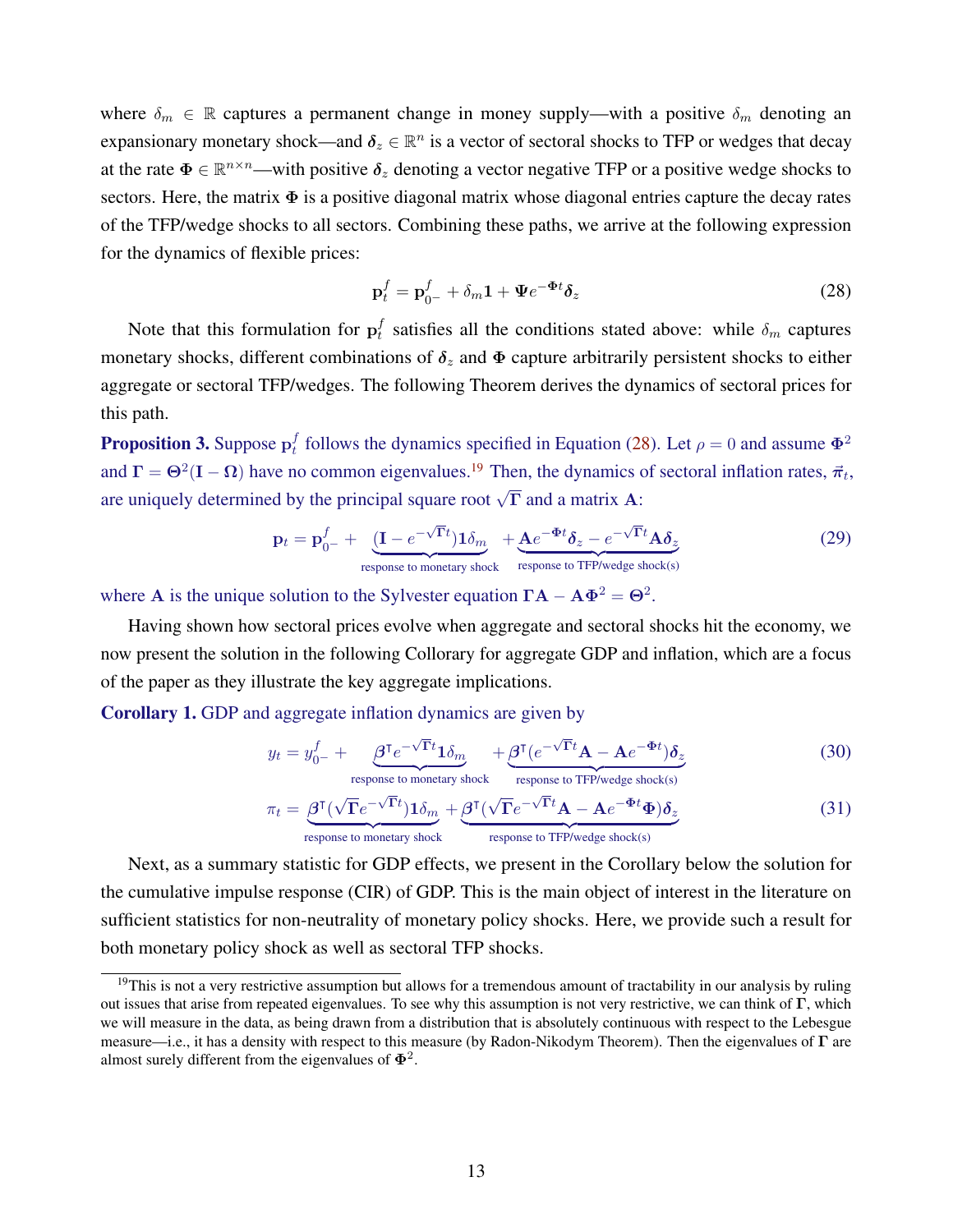Corollary 2. The cumulative impulse response (CIR) of GDP is given by

<span id="page-14-2"></span>
$$
\text{CIR}_y(\delta_m, \delta_z) \equiv \int_0^\infty (y_t - y_{0-}^f) \, \mathrm{d}t = \underbrace{\beta^T \sqrt{\Gamma}^{-1} \mathbf{1} \delta_m}_{\text{response to monetary shock}} + \underbrace{\beta^T (\sqrt{\Gamma}^{-1} \mathbf{A} - \mathbf{A} \Phi^{-1}) \delta_z}_{\text{response to TFP/wedge shock(s)}} \tag{32}
$$

Finally, to compare our results with the production networks literature in static settings, as well as for a reference point, we present in the Corollary below the solution for the cumulative impulse response (CIR) of GDP in a counterfactual case of fully flexible prices. In such an environment, there are no internal dynamics in the model and the CIR of GDP is given by the Domar weights, as in the literature. We note that the Domar weights depend on the inverse Leontief matrix, while our model solutions above in the case of sticky prices depend on the Leontief matrix (appropriately adjusted for frequency of price adjustment) for transition dynamics.

Corollary 3. The cumulative impulse response (CIR) of the flexible prices GDP to sectoral TFP shocks  $\delta_z$  is given by

<span id="page-14-1"></span>
$$
\text{CIR}_{y}^{f}(\delta_{z}) \equiv \int_{0}^{\infty} (y_{t}^{f} - y_{0-}^{f}) dt = -\underbrace{\lambda^{\text{T}}}_{\text{Domain weights}} \times \underbrace{\Phi^{-1} \delta_{z}}_{\text{cumulative TFP response}}
$$
(33)

To see how Equation [\(33\)](#page-14-1) follows from Equation [\(32\)](#page-14-2), note that the CIR of flexible price GDP is the limit of CIR of GDP in the sticky price economy when  $\theta_i \to \infty$ ,  $\forall i \in [n]$ —i.e., frequencies of price adjustments are arbitrarily large. In this case,  $\sqrt{\Gamma}^{-1} \to 0$  (as  $\Gamma^{-1} = (\mathbf{I} - \Omega)^{-1} \Theta^{-2}$ ) and, more importantly, A tends to the inverse Leontief matrix,  $\Psi$ <sup>[20](#page-14-3)</sup> Equation [\(33\)](#page-14-1) then follows from the fact that  $\beta^{\dagger} A \rightarrow \beta^{\dagger} \Psi = \lambda.$ 

## <span id="page-14-0"></span>4 Quantitative results

We now present quantitative results on dynamic responses of inflation and GDP to aggregate and sectoral shocks, using U.S. data to construct our sufficient statistics. We then do counterfactual experiments to show the role of various model ingredients that affect the propagation of shocks.

Sufficient Statistics Construction From Data. Proposition [3](#page-13-2) shows that the sufficient statistics for inflation and output dynamics in response to shocks in our model are the frequency-adjusted Leontief matrix, as given by  $\Gamma \equiv \Theta^2(I - \Omega)$ , and the vector of consumption expenditure shares across sectors, as given by  $\beta$ . Here, we briefly describe here how we construct  $\Gamma$  and  $\beta$  using detailed sectoral U.S. data. Further details are in the Appendix [C.](#page-36-0)

First, we use the input-output (IO) tables from the BEA to construct the input-output linkages across sectors, given by the matrix  $\Omega$ ; the consumption expenditure shares across sectors, given by the vector  $\beta$ ; and the sectoral labor shares, given by the vector  $\alpha$ . We construct these objects using the IO tables from 2019 at the summary-level disaggregation, excluding the government sectors. This leads to 66 sectors in our sample. In particular, to construct  $\Omega$ , we use both the make and use IO tables. The use

<span id="page-14-3"></span><sup>&</sup>lt;sup>20</sup>To see this, note that A is the solution of the Sylvester equation  $\Gamma A - A\Phi^2 = \Theta^2$ . Multiplying this equation by  $\Theta^{-2}$ from left we have:  $(I - \Omega)A - \Theta^{-2}A\Phi^2 = I$ . Taking the limit as  $\Theta \to \infty$  we have  $A \to \Psi$ .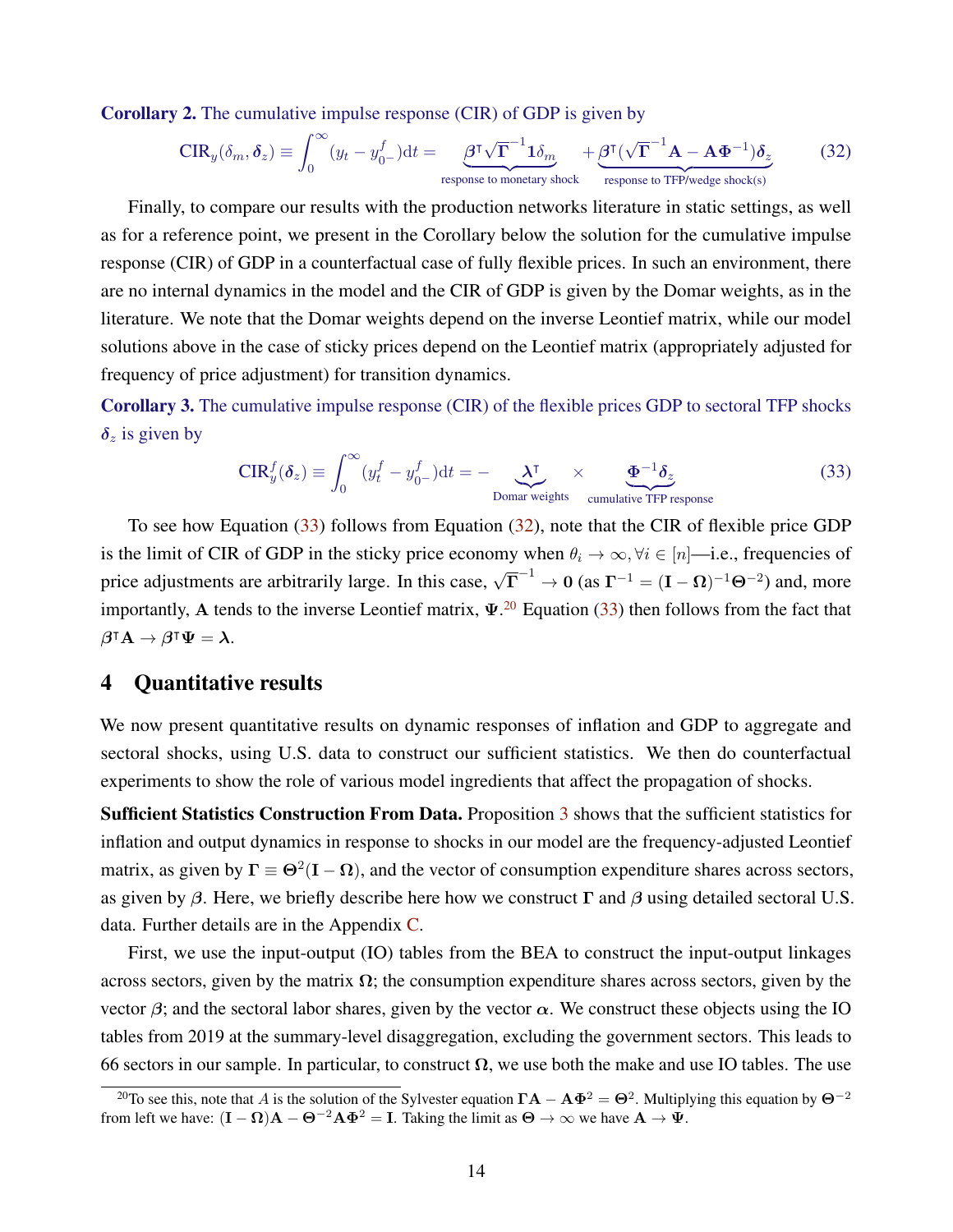IO table also provides data on compensation of employees, which we use to construct the sectoral labor shares  $\alpha$ . Moreover, we also construct the consumption expenditure shares across sectors,  $\beta$ , using the use IO table, where the consumption share for a given sector is given by the personal consumption expenditure on that sector over total personal consumption expenditure.

Next, we construct the diagonal matrix  $\Theta^2$ , whose diagonal elements are the squared frequency of price adjustment in each sector, using data on 341 sectors from [Pasten, Schoenle, and Weber](#page-19-4) [\(2020\)](#page-19-4). We match data from [Pasten, Schoenle, and Weber](#page-19-4) [\(2020\)](#page-19-4) on the frequency of price changes with the 2002 concordance table between the IO industry codes and the NAICS codes. Then, we match the resulting table with the 2012 concordance table between the IO industry codes and the NAICS codes. The last step is needed to get the link between the frequency of price adjustment at the detail level disaggregation, which is a finer disaggregation, and the summary level disaggregation, which is what we use in the paper.<sup>[21](#page-15-0)</sup> The weighted average frequency of price changes across sectors is  $0.185$  ( $0.204$ ), before (after) our continuous time transformation.<sup>[22](#page-15-1)</sup>

Dynamic Responses to a Monetary Policy Shock. For our calibrated economy, in Figure [1,](#page-20-0) we show impulse responses of aggregate inflation and GDP to an expansionary monetary policy shock. The shock size is chosen such that it leads to a 1 percent increase in inflation on impact.

After increasing by 1 percent on impact, inflation slowly goes back to steady-state, as endogenous state variables evolve over time and input-output linkages and differential price stickiness across sectors slow down the inflation adjustment. More importantly, there are substantial real effects on GDP of this shock, as seen by the large initial effect on GDP of around 10 percent. Critically, these effects on GDP are persistent and decay slowly, and the cumulated impulse response of GDP is about 130 percent.

To put these magnitudes in context, as well as to illustrate the roles of model ingredients that lead to such substantial real effects, we now do various counterfactual experiments. In these counterfactuals, we keep the initial impact on inflation the same at 1 percent.<sup>[23](#page-15-2)</sup> In Figure [2,](#page-21-0) we compare our calibrated baseline economy to a counterfactual horizontal economy. This counterfactual economy thus does not feature any input-output linkages and labor is the only input in production. The cumulated impulse response of GDP is 3.45 times larger in our baseline economy, which shows the role played by production networks in amplifying the real effects of monetary policy shocks. Strategic complementarity in price setting that arises through input-output linkages, as we pointed out while discussing the analytical results, is the driving force for this result.

In addition to input-output linkages, another source that amplifies the real effects of monetary policy in our model is heterogenous price stickiness across sectors, as pointed out by [Carvalho](#page-19-22) [\(2006\)](#page-19-22) in a

<span id="page-15-0"></span> $21$ We linked the frequency of price adjustment data with the 2002 concordance table first because [Pasten, Schoenle, and](#page-19-4) [Weber](#page-19-4) [\(2020\)](#page-19-4) used the IO tables for 2002.

<span id="page-15-1"></span> $^{22}$ As we work in continuous time, we calculate the continuous time counterpart of the frequency of price adjustment in the data. Thus, let fpa be the frequency of price adjustment in [Pasten, Schoenle, and Weber](#page-19-4) [\(2020\)](#page-19-4). Then, the frequency of price adjustment used in this paper is  $\theta = -\log(1 - fpa)$ .

<span id="page-15-2"></span> $23$ The monetary policy shock size is therefore different across the baseline and the counterfactual cases. The cumulated impulse response of aggregate inflation corresponds to the monetary policy shock size in our model.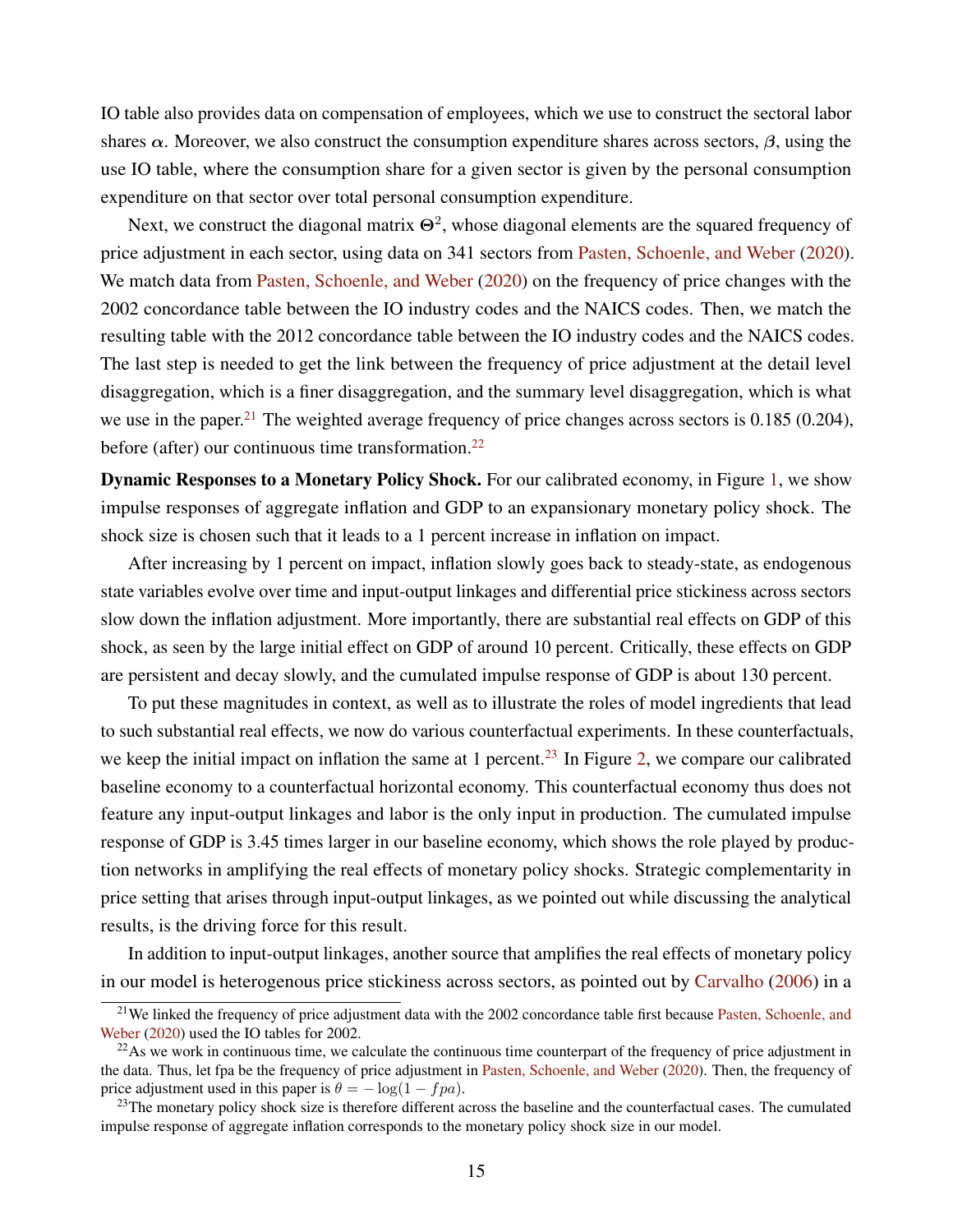New Keynesian model without production networks. To investigate the role of this channel, in Figure [3,](#page-22-0) we compare our calibrated baseline economy to a counterfactual economy that has homogenous price stickiness across sectors. We calibrate the common frequency of price changes in this economy to be the same as the weighted average of the frequency of price changes across sectors in our baseline economy.<sup>[24](#page-16-0)</sup> This economy therefore, still features input-output linkages, and through that, strategic complementarity in price setting. The cumulated impulse response of GDP is 1.862 times larger in our baseline economy, which shows that heterogeneity in price stickiness across sectors does play a quantitatively important role in magnifying monetary non-neutrality. The importance of this channel however, is not as high as that of input-output linkages that arise through our modelling of production networks.

Finally, shutting down both channels, in Figure [4,](#page-23-0) we compare our calibrated baseline economy to a counterfactual horizontal economy that also has homogenous price stickiness across sectors. This economy can be considered a textbook multi-sector New Keynesian model. The results show that compared to this economy, the cumulated impulse response of GDP is 5.179 times larger in our baseline economy.[25](#page-16-1)

Dynamic Responses to a Sectoral Supply Shock. Motivated by supply chain issues during the ongoing pandemic, we now consider implications of a negative supply (TFP) shock in the computers and electronics sector. For our calibrated economy, in Figure [5](#page-24-0) we show impulse responses of aggregate inflation, aggregate GDP, and sectoral inflation to a negative TFP shock in the computers and electronics sector. The shock size is chosen such that it leads to a 1 percent increase in inflation on impact in that sector, as shown in Figure [5.](#page-24-0) The average duration of the sectoral shock is 6 months in this experiment.

Given that the consumption expenditure share of this sector is 0.00663, in a basic model with no input-output linkages, we would expect the impact effect on aggregate inflation to be 0.00663. Moreover, in such an economy, we would expect the aggregate inflationary impact to last for about 7 months, the same duration for which there is inflationary effect on sectoral inflation.<sup>[26](#page-16-2)</sup> Instead, what we see in Figure [5](#page-24-0) is that the initial impact effect is almost double that and the inflationary impact lasts longer, for 10 months.<sup>[27](#page-16-3)</sup> The reason aggregate inflation increases by more and more persistently is that input-output linkages mean that sectors that are not directly hit by the negative supply shock see an increase in prices for their inputs that is provided by the computer and electronics sector. Moreover, this then has a ripple effect on input prices throughout the economy. This effect induces many sectors

<span id="page-16-1"></span><span id="page-16-0"></span><sup>&</sup>lt;sup>24</sup>As we mentioned above in the data description, the weighted average frequency of price adjustment is 0.2048.

<sup>&</sup>lt;sup>25</sup>Note that even in this textbook type multi-sector New Keynesian model, inflation effects are persistent because our modelling of monetary policy introduces an endogenous state variable in the model. This is a standard approach in the literature on sufficient statistics of monetary policy shocks, but is a different approach than assuming a Taylor rule where the interest rate feedback coefficient is on inflation.

<span id="page-16-2"></span><sup>&</sup>lt;sup>26</sup>The frequency of price adjustment in this sector is 0.0928, which is lower than the weighted average frequency of price adjustment across sectors of 0.2048.

<span id="page-16-3"></span> $^{27}$ Inflation eventually goes negative, but that is by construction, as in our model, in response to transitory shocks, the cumulated impulse response of aggregate inflation is zero.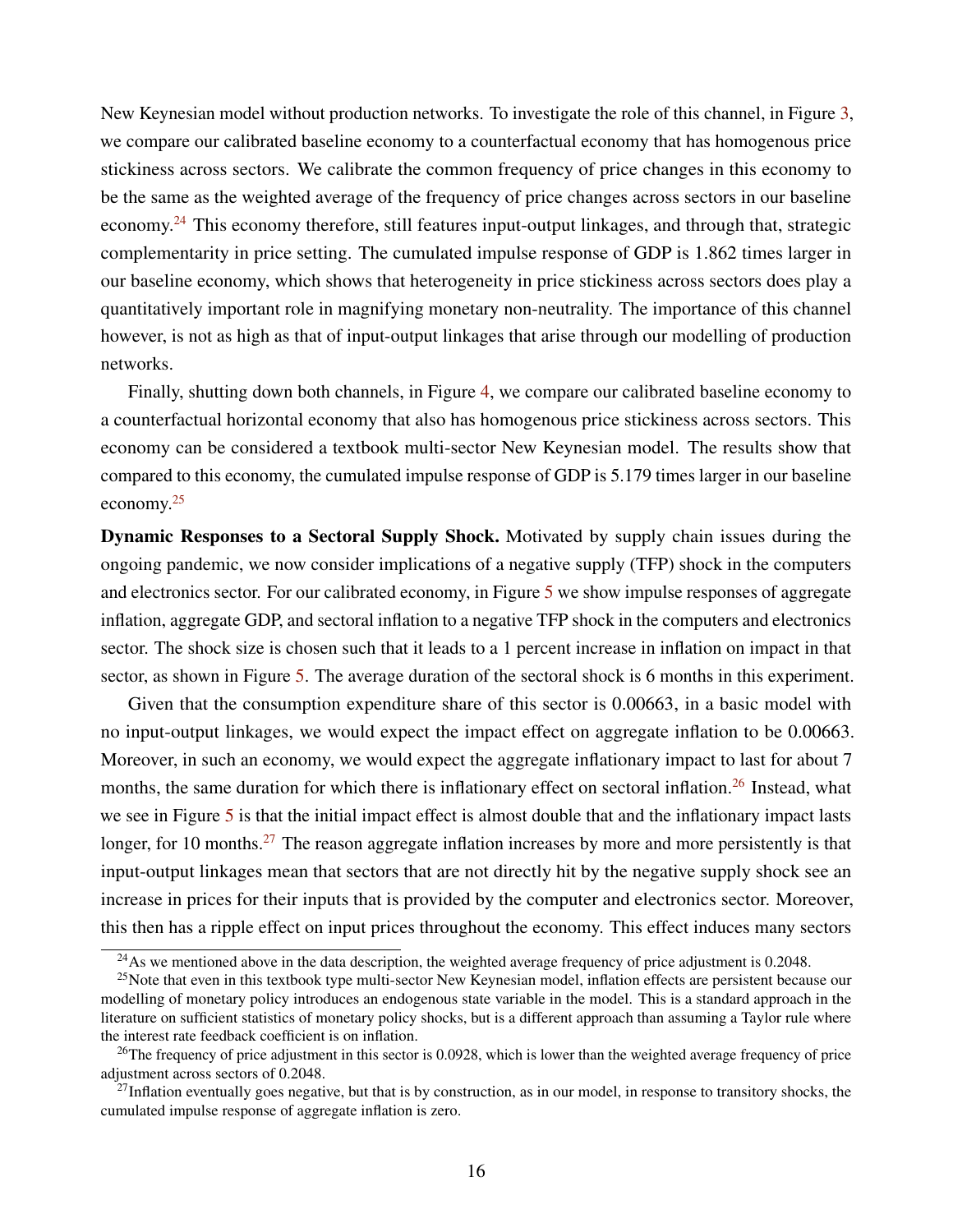to increase prices for their goods, leading to higher sectoral inflation, and which shows up in higher aggregate inflation.

Associated with this effect on aggregate inflation is a contraction in aggregate GDP, which is quite persistent over time. The cumulated impulse response of GDP is -1.169 percentage, as shown in Figure [5.](#page-24-0) In this sense, the negative sectoral supply shock acts like an aggregate markup shock, leading to an aggregate inflationary effect that goes together with a contraction in aggregate GDP. The reason there is a negative effect on aggregate GDP is that for sectors that increase prices without having directly faced a negative TFP shock, demand for their goods declines and sectoral GDP falls. Then in the aggregate, value-added production also declines. Put another way, with money supply constant, higher aggregate inflation leads to lower GDP.

To further show clearly these input-output mechanisms that lead to such spillover effects on sectoral inflation and GDP, Figure [6,](#page-25-0) we show how the impact effect on sectoral inflation and CIR of sectoral GDP correlate with the input share of the computers and electronics sector in various sectors in the economy. <sup>[28](#page-17-0)</sup> As is clear, the higher the input share of the computers and electronics sector, the higher the sectoral inflation and more negative the CIR of sectoral GDP.

Moreover, to show that the increased duration of aggregate inflationary effects and the aggregate contraction are not a numerical artifact, in Figure [7,](#page-26-0) we show impulse responses when the average duration of the sectoral shock is 12 months. As is clear, now as well, while inflationary effects in the sector last for 11 months, inflationary effects on the aggregate are longer, for 15 months. Moreover, the cumulative impulse response of GDP is now proportionately bigger, at -2.513 percentage.

Next, like with the aggregate monetary policy shock, to put magnitudes in context and to illustrate the roles of model ingredients that lead to the magnified aggregate inflationary effect, we now do a counterfactual experiment. In this experiment, we keep the initial impact on sectoral inflation the same, at 1 percent, and consider a counterfactual horizontal economy. In Figure [8,](#page-27-0) we compare our calibrated baseline economy to this counterfactual horizontal economy. In this horizontal economy, aggregate inflation increases by less on impact and it is also less persistent. That is, as can be seen, aggregate inflation just simply follows the path of sectoral inflation of this sector. The reason is that without input-output linkages, sectoral inflation dynamics become de-coupled across sectors. Moreover, note how sectoral inflation dynamics are indistinguishable between the two economies, and yet aggregate inflation dynamics are quite different between them. $^{29}$  $^{29}$  $^{29}$ 

As a result, the negative effect on aggregate GDP is lower in the horizontal economy, as now there is no mechanism that leads to a propagation of the negative sectoral shock as an aggregate markup shock. In particular, as Figure [8](#page-27-0) shows, the cumulated impulse response of GDP to the negative sectoral shock is 2.73 times larger in our baseline economy, which shows the role played by production

<span id="page-17-1"></span><span id="page-17-0"></span> $28$ To focus on the spillover effects, we exclude the computers and electronics sector itself from this Figure.

<sup>&</sup>lt;sup>29</sup>The sectoral inflation dynamics could be different in theory, depending on the input-output linkages, but for this sector, the input-output linkages clearly have a second-order effect in practice in this numerical example. Moreover, sectoral GDP responses are also extremely close between the counterfactual horizontal and baseline economies.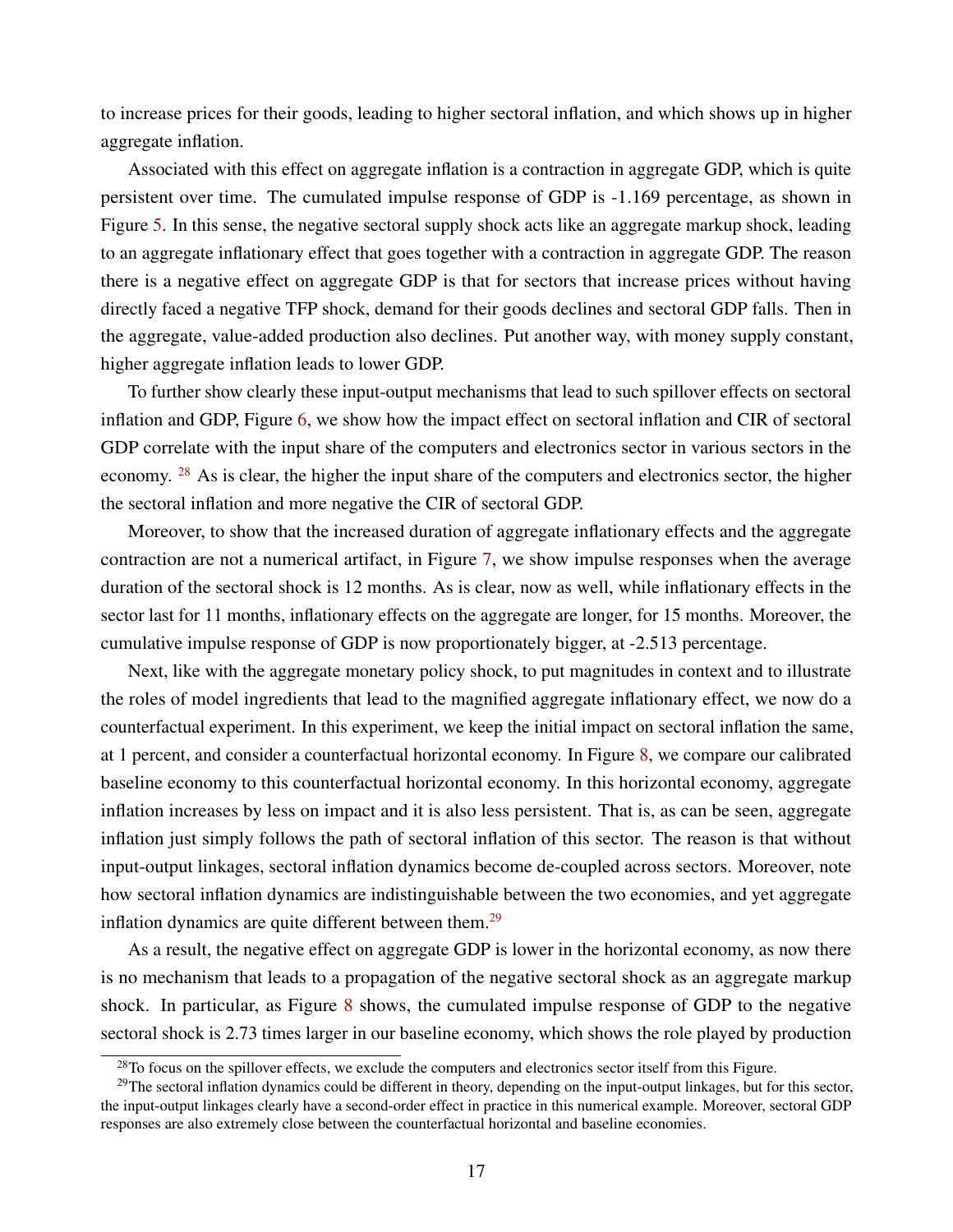networks in amplifying the aggregate GDP effects of negative sectoral shocks by affecting aggregate inflation dynamics.

Effects of Monetary Policy Response to a Negative Sectoral Supply Shock. Having shown how a negative TFP shock in the computers and electronics sector propagates like an aggregate markup shock above, we now consider a monetary policy response. In particular, we consider a case where money supply contracts exactly by the amount necessary to stabilize aggregate inflation fully on impact. This policy experiment is motivated by ongoing policy discussions on how and if monetary policy should respond to ongoing inflation pressures that are evident in the aggregate data. Figure [9](#page-28-0) shows that such a policy response would be non-trivially contractionary for aggregate GDP. In particular, the cumulated impulse response of GDP is roughly 2 times higher than the case in Figure [5](#page-24-0) where monetary policy does not respond in this manner to this shock.

## <span id="page-18-1"></span>5 Conclusion

We provide sufficient statistics for inflation and GDP *dynamics* in multi-sector dynamic New Keynesian economies with input-output linkages. We show that the sufficient statistic for these dynamic responses is the *principal square root* of the Leontief matrix appropriately adjusted for the sectoral frequencies of price adjustments.

We construct this sufficient statistic using data from input-output tables and frequencies of price adjustments across sectors in the U.S. In quantitative experiments on this calibrated economy, we find a significant role for production networks in the propagation of aggregate monetary and sectoral TFP shocks. First, monetary shocks lead to effects on GDP that are thrice as large, relative to a baseline multi-sector economy with a horizontal production network. Second, in response to a negative supply shock in the "computers and electronics industry," input-output linkages lead to a much bigger and more persistent increase in aggregate inflation than the increase predicted purely based on the expenditure share of this industry. It also leads to a greater aggregate output contraction compared to a horizontal economy. Negative supply shock in this sector thus manifests itself as an aggregate markup shock as it leads to aggregate inflation together with an aggregate GDP contraction.

In future work, we plan to extend our framework and analysis in several directions. For instance, it will be interesting to study welfare and optimal policy implications in our model. We also plan to extend the model to capture another important source of dynamics, through endogenous capital accumulation, to further develop the framework for business cycle analysis.

## References

<span id="page-18-0"></span>ACEMOGLU, D., V. M. CARVALHO, A. OZDAGLAR, AND A. TAHBAZ-SALEHI (2012): "The Network Origins of Aggregate Fluctuations," *Econometrica*, 80(5), 1977–2016.

<span id="page-18-2"></span>ALEFELD, G., AND N. SCHNEIDER (1982): "On Square Roots of M-Matrices," *Linear algebra and its applications*, 42, 119–132.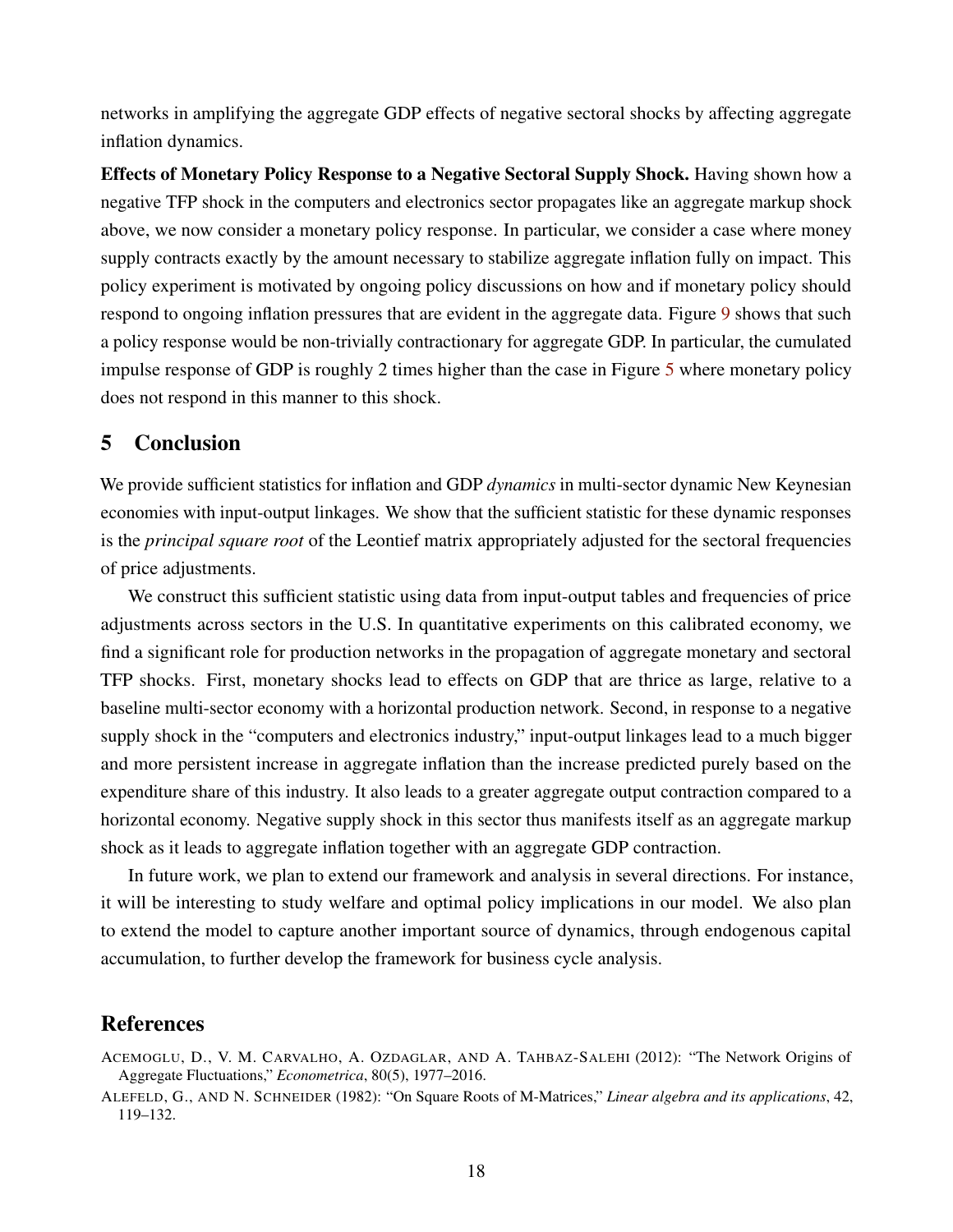- <span id="page-19-14"></span>ALVAREZ, F., H. LE BIHAN, AND F. LIPPI (2016): "The Real Effects of Monetary Shocks in Sticky Price Models: A Sufficient Statistic Approach," *American Economic Review*, 106(10), 2817–51.
- <span id="page-19-8"></span>ALVAREZ, F., F. LIPPI, AND P. SOUGANIDIS (2022): "Price Setting with Strategic Complementarities as a Mean Field Game," Manuscript.
- <span id="page-19-24"></span>APOSTOL, T. M. (1975): "Explicit Formulas for Solutions of the Second-Order Matrix Differential Equation Y"= Ay," *The American Mathematical Monthly*, 82(2), 159–162.
- <span id="page-19-15"></span>BALEY, I., AND A. BLANCO (2021): "Aggregate Dynamics in Lumpy Economies," *Econometrica*, 89(3), 1235–1264.
- <span id="page-19-9"></span>BAQAEE, D. R., AND E. FARHI (2020): "Productivity and Misallocation in General Equilibrium," *The Quarterly Journal of Economics*, 135(1), 105–163.
- <span id="page-19-5"></span>BASU, S. (1995): "Intermediate Goods and Business Cycles: Implications for Productivity and Welfare," *The American Economic Review*, pp. 512–531.
- <span id="page-19-21"></span>BERMAN, A., AND R. J. PLEMMONS (1994): *Nonnegative Matrices in the Mathematical Sciences*. Society for Industrial and Applied Mathematics.
- <span id="page-19-10"></span>BIGIO, S., AND J. LA'O (2020): "Distortions in Production Networks," *The Quarterly Journal of Economics*, 135(4), 2187–2253.
- <span id="page-19-22"></span>CARVALHO, C. (2006): "Heterogeneity in Price Stickiness and the Real Effects of Monetary Shocks," *Frontiers in Macroeconomics*, 2(1).
- <span id="page-19-0"></span>CARVALHO, C., J. W. LEE, AND W. Y. PARK (2021): "Sectoral Price Facts in a Sticky-Price Model," *American Economic Journal: Macroeconomics*, 13(1), 216–56.
- <span id="page-19-11"></span>CARVALHO, V. M. (2014): "From Micro to Macro via Production Networks," *Journal of Economic Perspectives*, 28(4), 23–48.
- <span id="page-19-12"></span>CARVALHO, V. M., AND A. TAHBAZ-SALEHI (2019): "Production Networks: A Primer," *Annual Review of Economics*, 11, 635–663.
- <span id="page-19-19"></span>GALÍ, J. (2015): *Monetary Policy, Inflation, and the Business Cycle: An Introduction to the New Keynesian Framework and Its Applications*. Princeton University Press.
- <span id="page-19-18"></span>GOLOSOV, M., AND R. E. LUCAS (2007): "Menu Costs and Phillips Curves," *Journal of Political Economy*, 115(2), 171–199.
- <span id="page-19-16"></span>GUERRIERI, V., G. LORENZONI, L. STRAUB, AND I. WERNING (2020): "Macroeconomic Implications of Covid-19: Can Negative Supply Shocks Cause Demand Shortages?," American Economic Review (Forthcoming).
- <span id="page-19-23"></span>HORN, R. A., AND C. R. JOHNSON (2012): *Matrix Analysis*. Cambridge University Press, 2 edn.

<span id="page-19-20"></span>HULTEN, C. R. (1978): "Growth Accounting with Intermediate Inputs," *The Review of Economic Studies*, 45(3), 511–518.

- <span id="page-19-1"></span>LA'O, J., AND A. TAHBAZ-SALEHI (2021): "Optimal Monetary Policy in Production Networks," Econometrica (Forthcoming).
- <span id="page-19-17"></span>LIU, E., AND A. TSYVINSKI (2021): "Dynamical Structure and Spectral Properties of Input-Output Networks," Manuscript.
- <span id="page-19-4"></span>PASTEN, E., R. SCHOENLE, AND M. WEBER (2020): "The propagation of monetary policy shocks in a heterogeneous production economy," *Journal of Monetary Economics*, 116, 1–22.
- <span id="page-19-3"></span>RUBBO, E. (2020): "Networks, Phillips Curves and Monetary Policy," Manuscript.
- <span id="page-19-13"></span>TASCHEREAU-DUMOUCHEL, M. (2020): "Cascades and Fluctuations in an Economy with an Endogenous Production Network," Manuscript.
- <span id="page-19-7"></span>WANG, O., AND I. WERNING (2021): "Dynamic Oligopoly and Price Stickiness," Manuscript.

<span id="page-19-6"></span>WOODFORD, M. (2003): *Interest and Prices: Foundations of a Theory of Monetary Policy*. Princeton University Press.

<span id="page-19-2"></span>(2021): "Effective Demand Failures and the Limits of Monetary Stabilization Policy," Manuscript.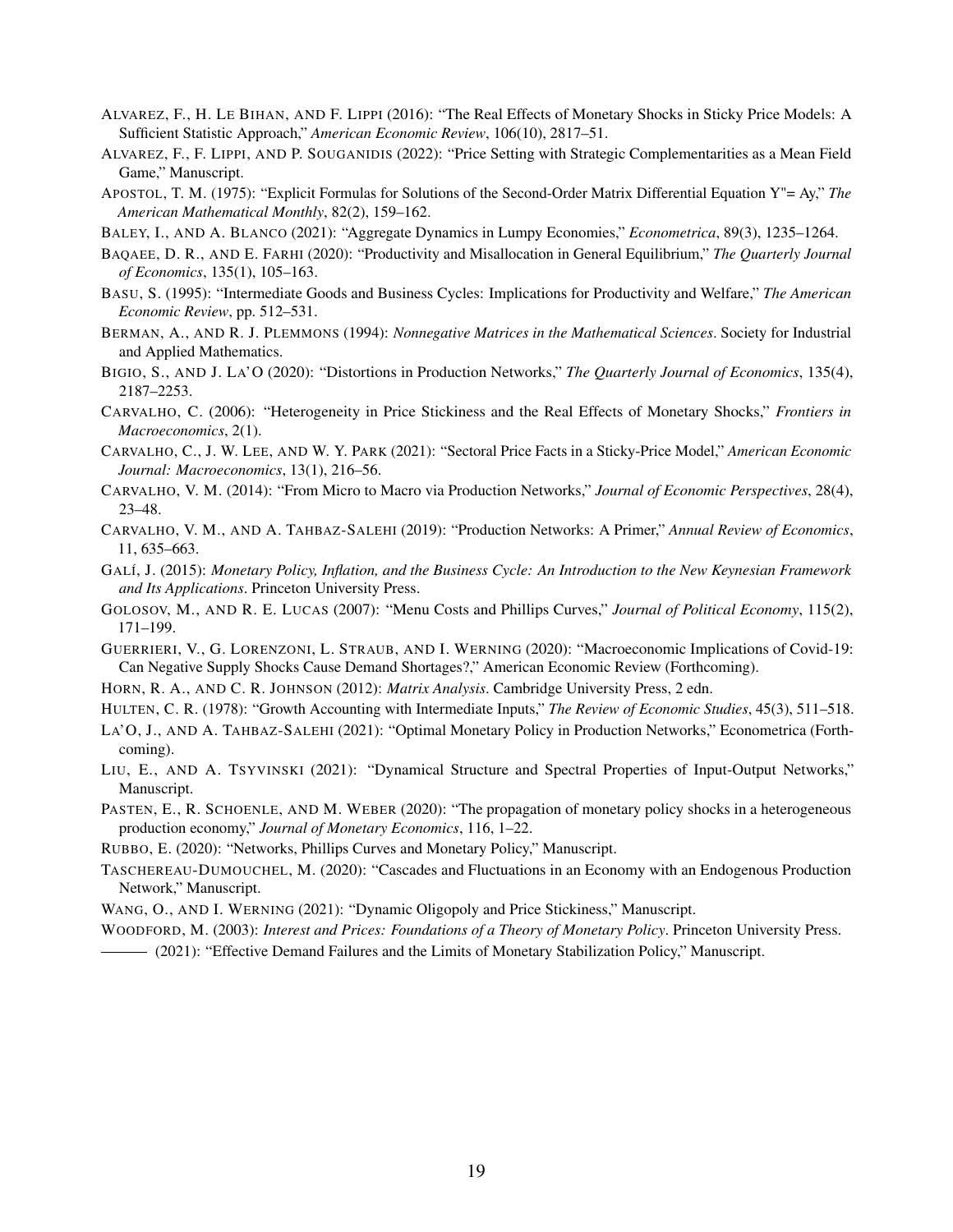## <span id="page-20-0"></span>6 Figures



Figure 1: Impulse response functions to a monetary policy shock

*Notes:* This figure plots the impulse response functions for inflation and GDP to a monetary shock that generates a one percentage increase in inflation on impact. The calibration of the model is at a monthly frequency. CIR denotes the cumulative impulse response.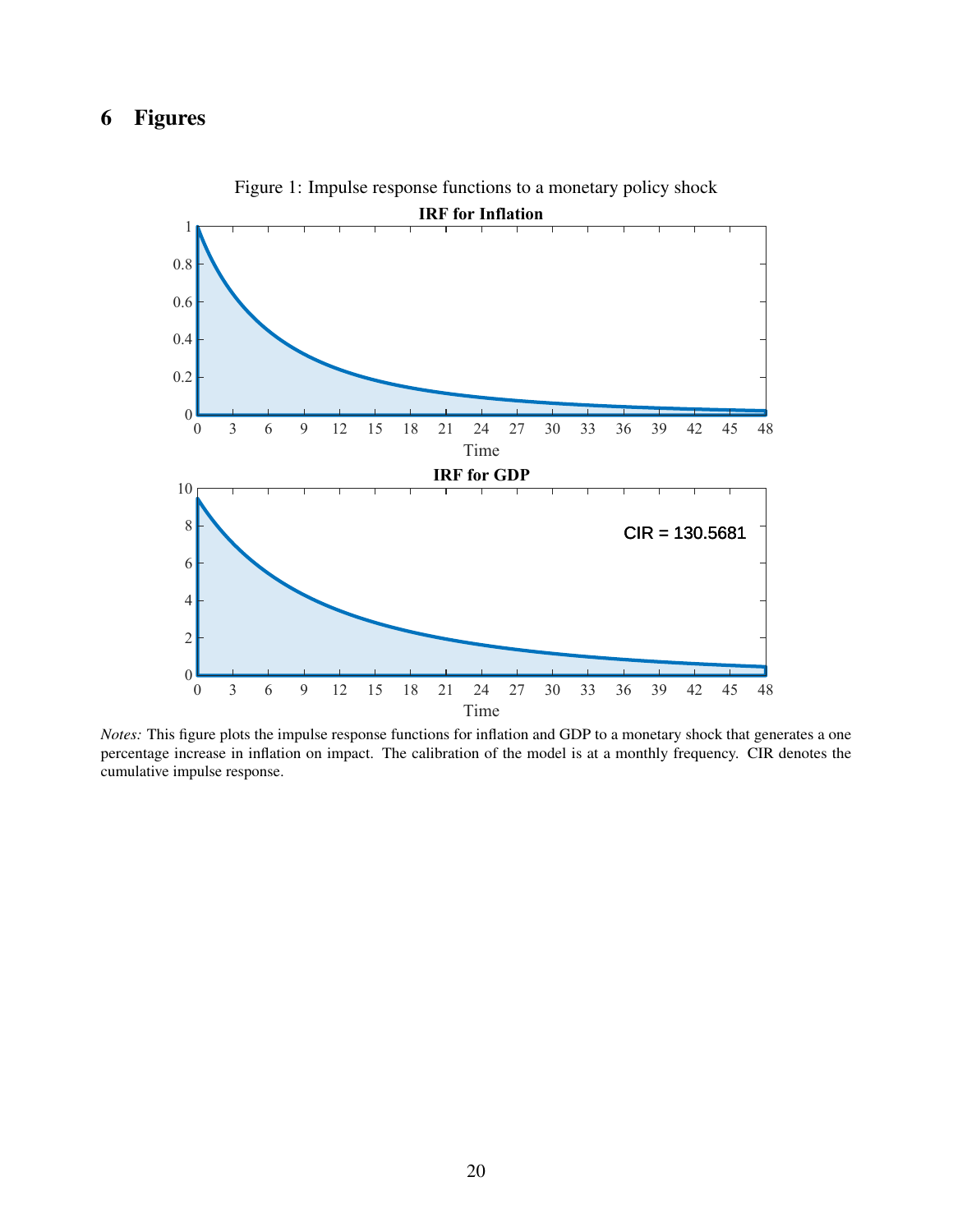

<span id="page-21-0"></span>Figure 2: Impulse response functions to a monetary policy shock in two economies

*Notes:* This figure plots the impulse response functions for inflation and GDP to a monetary shock that generates a one percentage increase in inflation on impact. It compares our baseline economy that has production networks with an economy that has a horizonal production structure where only labor is used as an input for production. The calibration of the model is at a monthly frequency. CIR denotes the cumulative impulse response.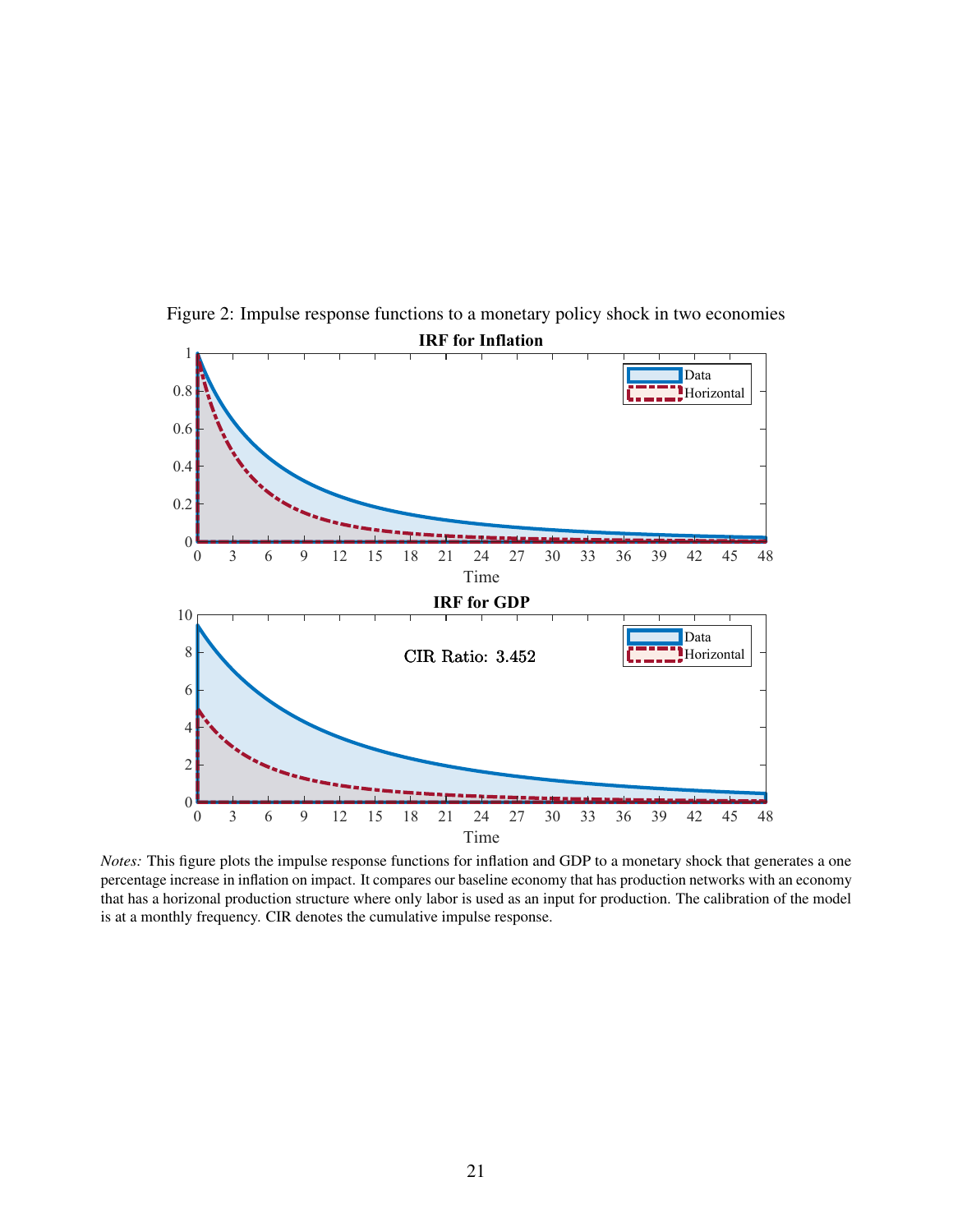

<span id="page-22-0"></span>Figure 3: Impulse response functions to a monetary policy shock in two economies

*Notes:* This figure plots the impulse response functions for inflation and GDP to a monetary shock that generates a one percentage increase in inflation on impact. It compares our baseline economy that has heterogeneous price stickiness across sectors with an economy that has homogeneous price stickiness across sectors. The homogeneous price adjustment frequency is calibrated to be the weighted average of the price adjustment frequencies across sectors. The calibration of the model is at a monthly frequency. CIR denotes the cumulative impulse response.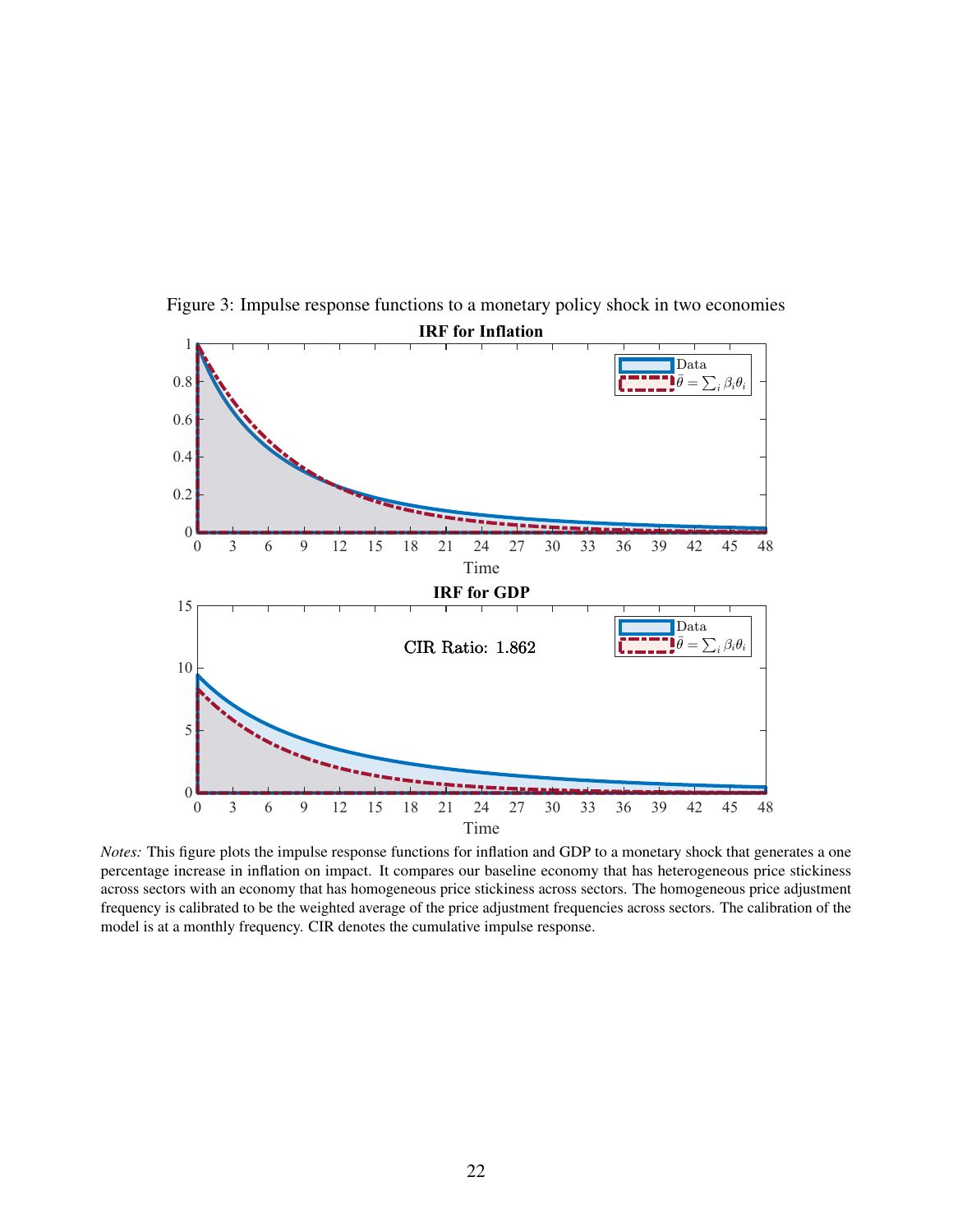

<span id="page-23-0"></span>Figure 4: Impulse response functions to a monetary policy shock in two economies

*Notes:* This figure plots the impulse response functions for inflation and GDP to a monetary shock that generates a one percentage increase in inflation on impact. It compares our baseline economy that has production networks and heterogeneous price stickiness across sectors with an economy that has both a horizonal production structure where only labor is used as an input for production as well as homogeneous price stickiness across sectors. The homogeneous price adjustment frequency is calibrated to be the weighted average of the price adjustment frequencies across sectors. The calibration of the model is at a monthly frequency. CIR denotes the cumulative impulse response.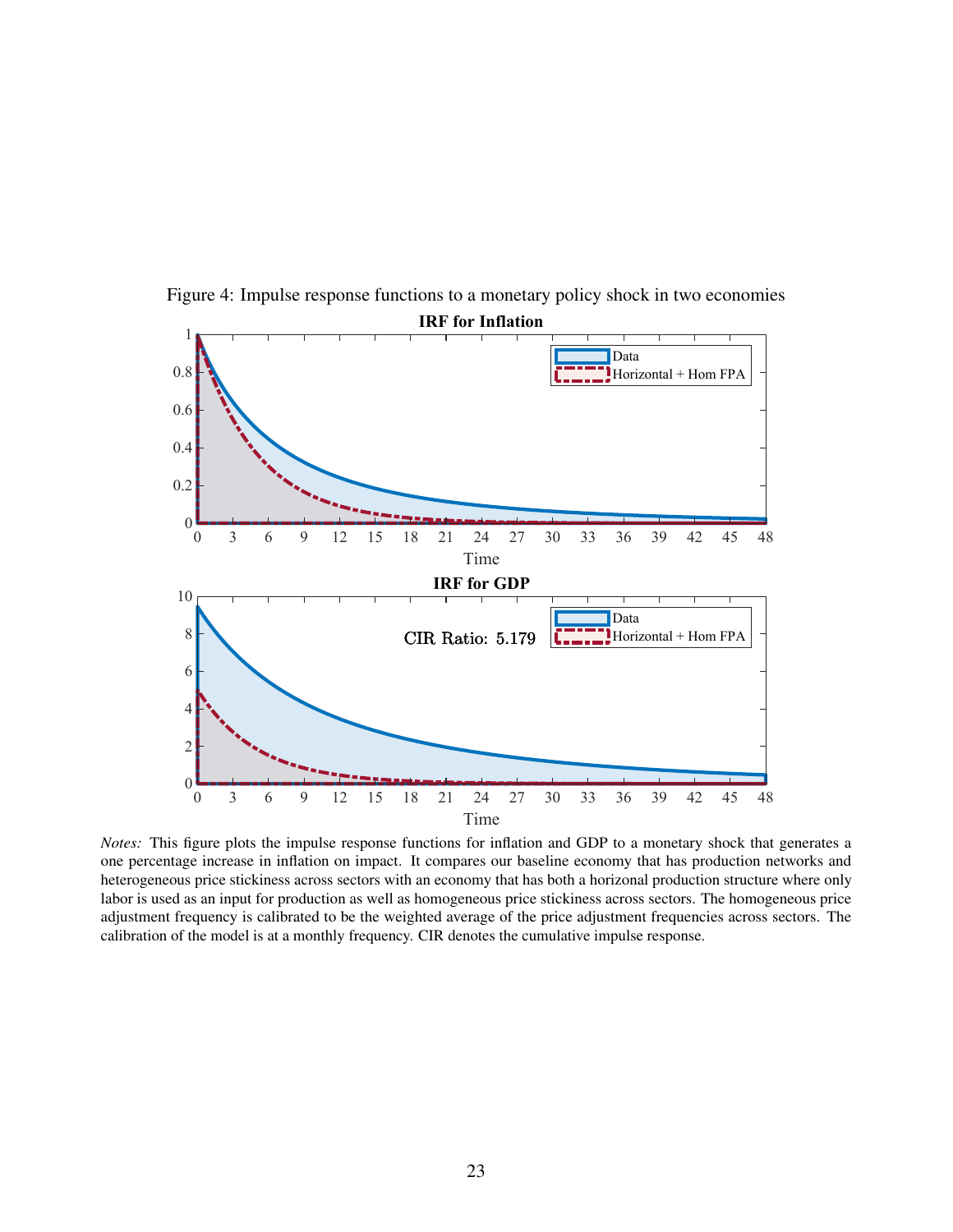<span id="page-24-0"></span>

Figure 5: Impulse response functions to a sectoral TFP shock

*Notes:* This figure plots the impulse response functions for aggregate inflation, GDP, and sectoral inflation to a negative sectoral TFP shock that generates a one percentage increase in sectoral inflation on impact. The sectoral shock is in the "computers and electronics industry" and the average duration of the shock is six months. The calibration of the model is at a monthly frequency. CIR denotes the cumulative impulse response.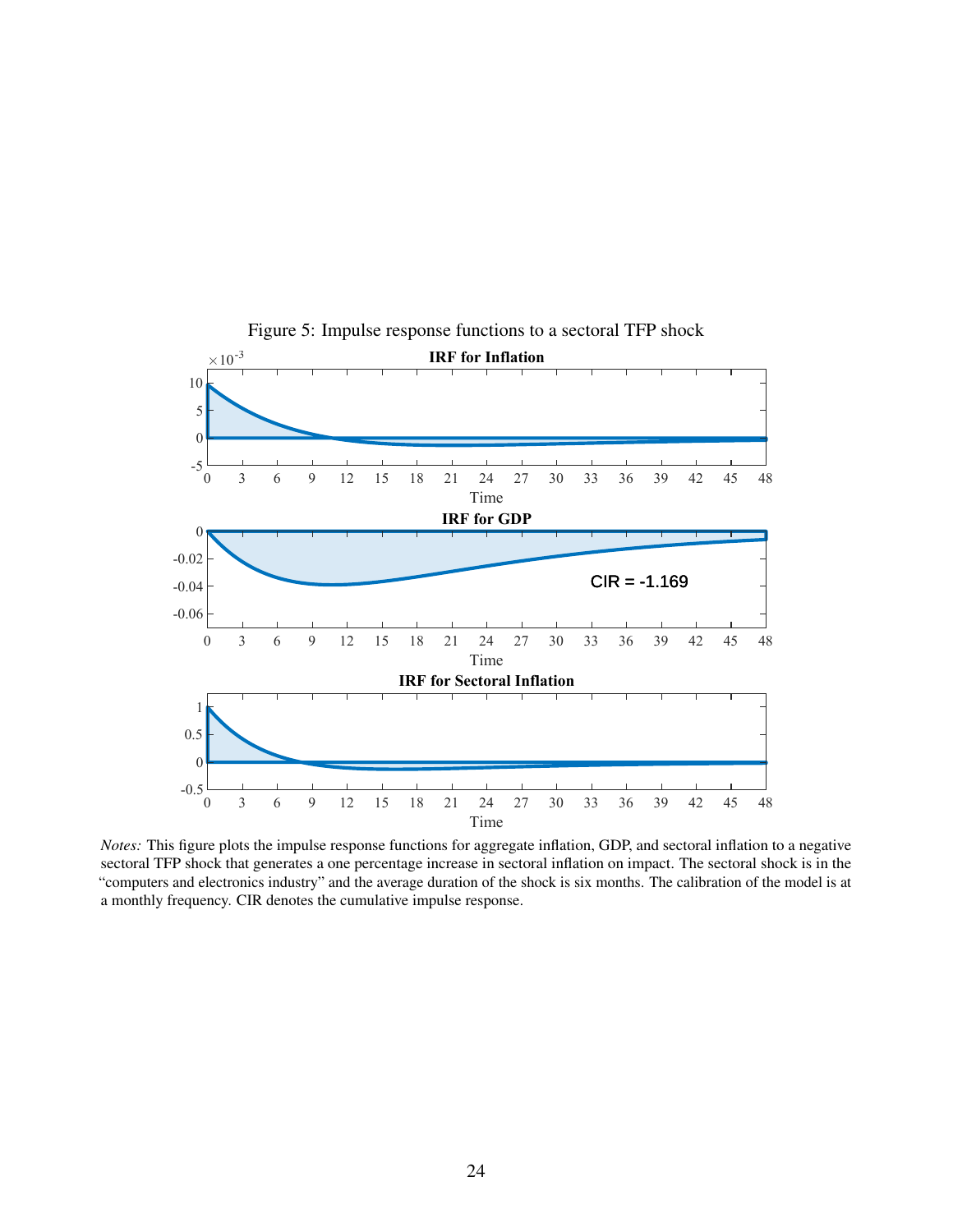

<span id="page-25-0"></span>Figure 6: Relationship between input share and response of inflation and GDP of other sectors

*Notes:* This figure plots how the impact response of inflation and CIR of GDP of other sectors depend on the input share of the "computers and electronics industry" in those sectors. The shock considered is a negative sectoral TFP shock in the "computers and electronics industry" that generates a one percentage increase in that sector's inflation on impact. The calibration of the model is at a monthly frequency. CIR denotes the cumulative impulse response.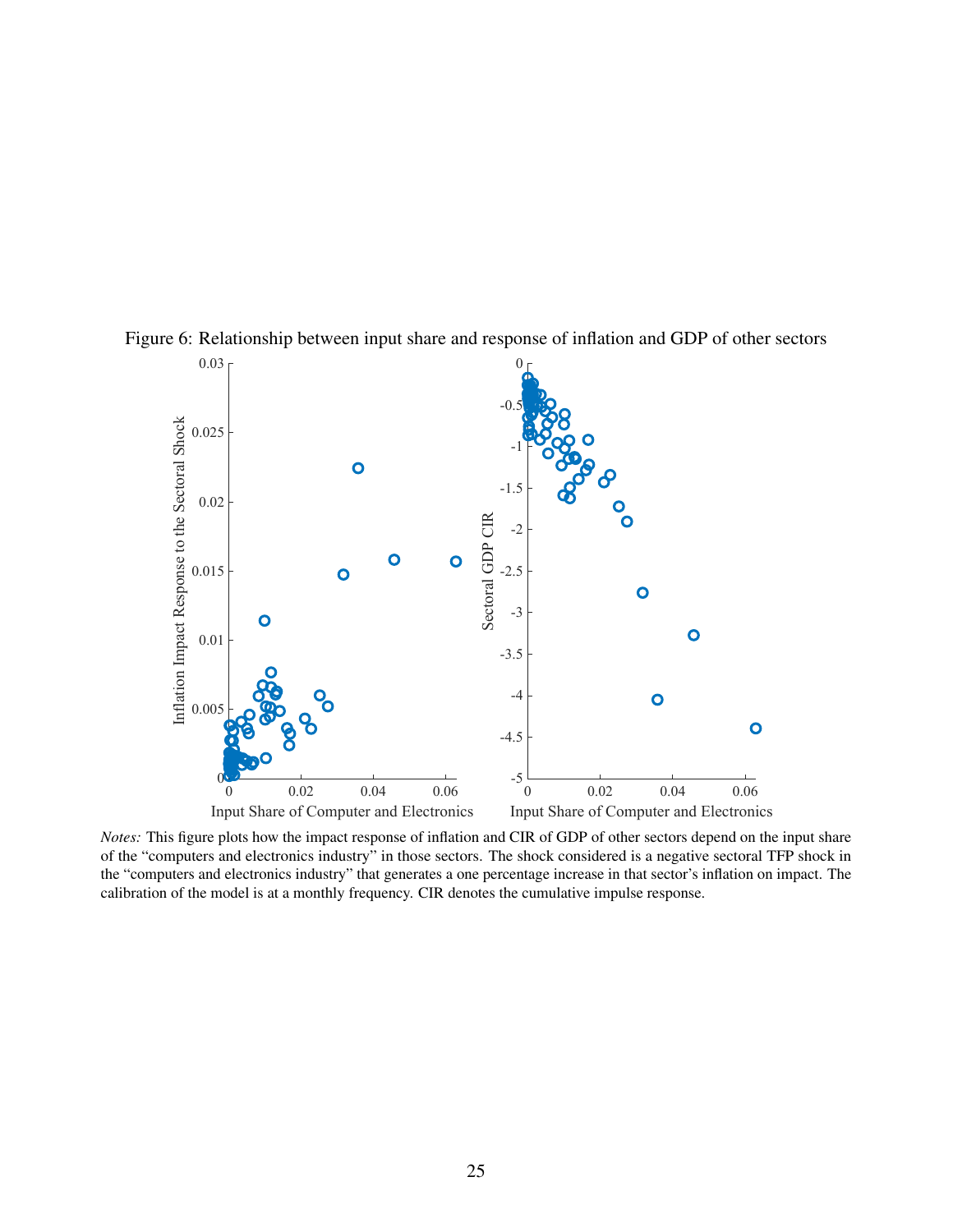<span id="page-26-0"></span>

Figure 7: Impulse response functions to a sectoral TFP shock

*Notes:* This figure plots the impulse response functions for aggregate inflation, GDP, and sectoral inflation to a negative sectoral TFP shock that generates a one percentage increase in sectoral inflation on impact. The sectoral shock is in the "computers and electronics industry" and the average duration of the shock is twelve months. The calibration of the model is at a monthly frequency. CIR denotes the cumulative impulse response.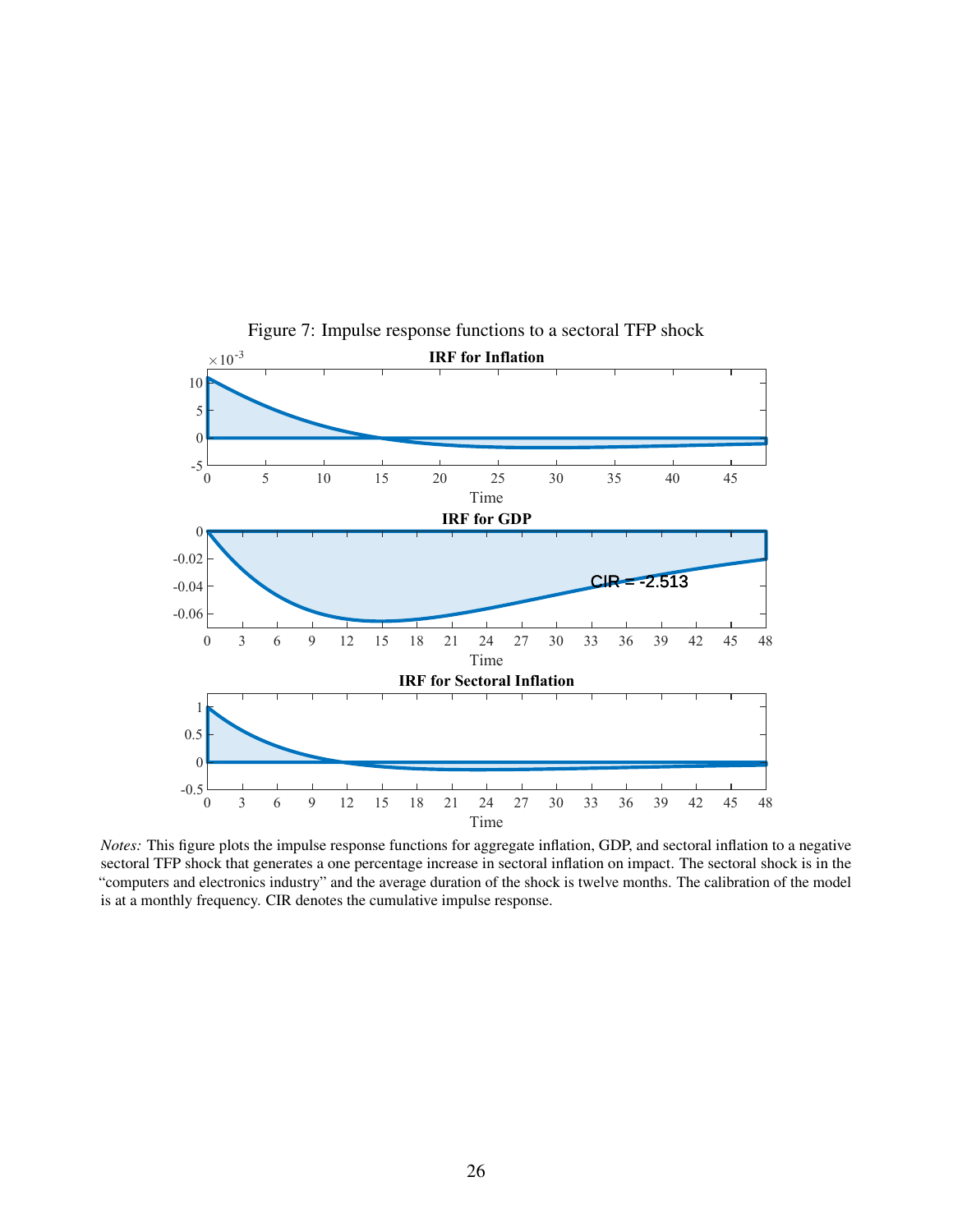<span id="page-27-0"></span>

Figure 8: Impulse response functions to a sectoral TFP shock in two economies

*Notes:* This figure plots the impulse response functions for aggregate inflation, GDP, and sectoral inflation to a negative sectoral TFP shock that generates a one percentage increase in sectoral inflation on impact. The sectoral shock is in the "computers and electronics industry" and the average duration of the shock is six months. It compares our baseline economy that has production networks with an economy that has a horizonal production structure where only labor is used as an input for production. The calibration of the model is at a monthly frequency. CIR denotes the cumulative impulse response.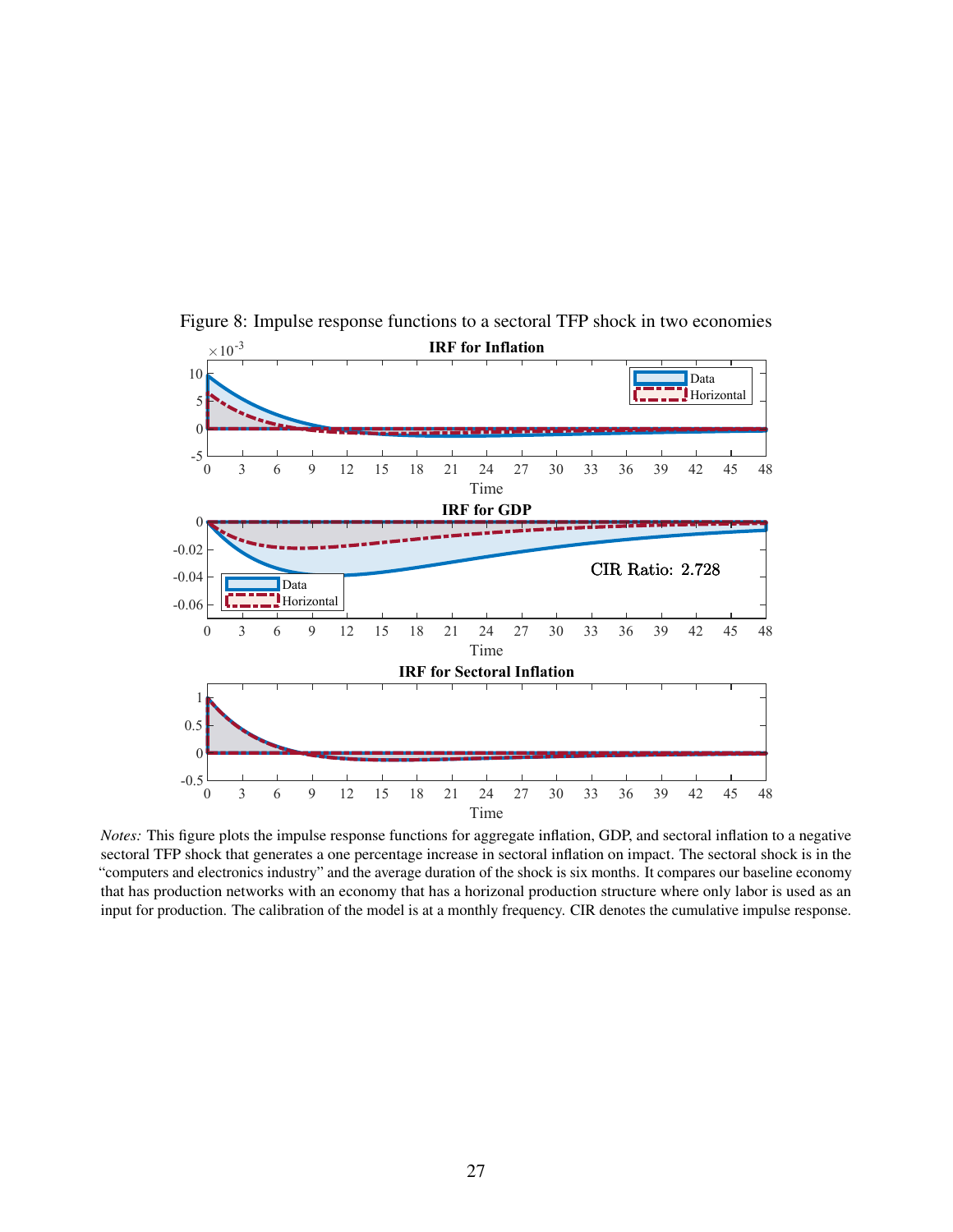<span id="page-28-0"></span>Figure 9: Impulse response functions to a sectoral TFP shock together with a monetary policy response to offset inflation



*Notes:* This figure plots the impulse response functions for aggregate inflation, GDP, and sectoral inflation to a joint shock: a negative sectoral TFP shock that generates a one percentage increase in sectoral inflation on impact together with a monetary policy that responds with a contractionary shock to fully offset the aggregate inflation on impact. The sectoral shock is in the "computers and electronics industry" and the average duration of the shock is six months. The calibration of the model is at a monthly frequency. CIR denotes the cumulative impulse response.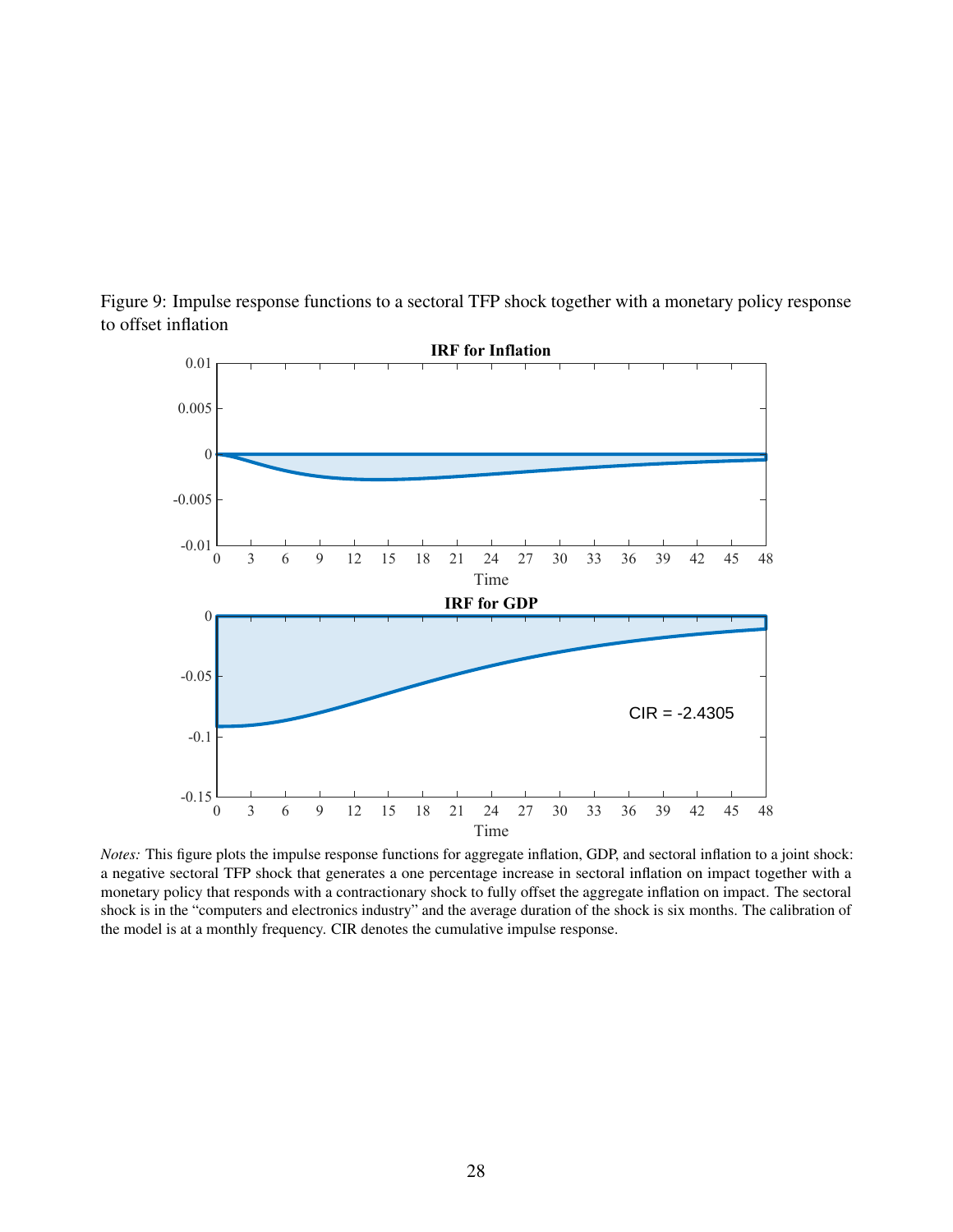## Appendices

## A Proofs

## A.1 Proof of Proposition [1](#page-11-3)

Differentiating Equation [\(23\)](#page-10-5) with respect to time and substituting Equation [\(22\)](#page-10-6) we arrive at

$$
\frac{\mathrm{d}}{\mathrm{d}t}\vec{\pi}_t = \frac{\mathrm{d}^2}{\mathrm{d}t^2}\mathbf{p}_t = \Theta(\vec{\pi}_t^{\#} - \vec{\pi}_t) = \Theta(\rho\mathbf{I} + \Theta)(\mathbf{p}_t^{\#} - \mathbf{p}_t^*) - \Theta\vec{\pi}_t
$$
\n
$$
= \Theta(\rho\mathbf{I} + \Theta)(\mathbf{p}_t - \mathbf{p}_t^*) + \underbrace{\Theta(\rho\mathbf{I} + \Theta)(\mathbf{p}_t^{\#} - \mathbf{p}_t) - \Theta\vec{\pi}_t}_{= \rho\vec{\pi}_t \text{ by Equation (23)}}\tag{A.1}
$$

Now using the definition of  $p_t^*$  from Equation [\(13\)](#page-8-3) observe that:

$$
\mathbf{p}_t - \mathbf{p}_t^* = \mathbf{p}_t - \boldsymbol{\omega}_t + \boldsymbol{z}_t - m_t^s \boldsymbol{\alpha} + \boldsymbol{\Omega} \mathbf{p}_t = -(\mathbf{I} - \boldsymbol{\Omega}) \underbrace{(m_t^s \mathbf{1} + \boldsymbol{\Psi}(\boldsymbol{\omega}_t - \boldsymbol{z}_t)}_{=\mathbf{p}_t^f \text{ by Equation (19)}} - \mathbf{p}_t)
$$
(A.2)

Combining Equations [\(A.1\)](#page-29-0) and [\(A.2\)](#page-29-1) gives us the desired result.

## A.2 Proof of Lemma [1](#page-11-5)

Since Γ is a nonsignular M-matrix, it satisfies the assumptions of Theorem 5 in [Alefeld and Schneider](#page-18-2) [\(1982\)](#page-18-2) which states that  $\Gamma$  has a unique square root matrix that is also an M-matrix. Let us denote this square root by  $\sqrt{\Gamma}$ . Since the real parts of all the eigenvalues of a M-matrix are non-negative,  $\sqrt{\Gamma}$  is also the principal square root of Γ.  $\blacksquare$ 

### A.3 Proof of Proposition [2](#page-12-4)

For  $\rho = 0$ , the differential equation in Equation [\(24\)](#page-11-1) is

$$
\frac{\mathrm{d}}{\mathrm{d}t}\vec{\pi}_t = \frac{\mathrm{d}^2}{\mathrm{d}t^2}\mathbf{p}_t = \mathbf{\Gamma}(\mathbf{p}_t - \mathbf{p}_t^f)
$$
\n(A.3)

<span id="page-29-2"></span><span id="page-29-1"></span><span id="page-29-0"></span>П

Since  $\mathbf{p}_t^f$  $t \atop t$  is piece-wise continuous and bounded, it has a Laplace transform for any  $s \geq 0$ . Let  $\mathbf{P}^f(s) \, = \, \mathcal{L}_s(\mathbf{p}^f_t$  $t(t) \equiv \int_0^\infty e^{-st} \mathbf{p}_t^f dt$  denote the Laplace transform of  $\mathbf{p}_t^f$  $t_t^t$ . Similarly, let  $P(s) = \mathcal{L}_s(\mathbf{p}_t)$ denote the Laplace transform of  $p_t$ . Then, applying the Laplace transform to the differential equation above, we have:

$$
\mathbf{P}(s) = (s^2 \mathbf{I} - \mathbf{\Gamma})^{-1} (s \mathbf{p}_{0^+} + \vec{\boldsymbol{\pi}}_{0^+}) - (s^2 \mathbf{I} - \mathbf{\Gamma})^{-1} \mathbf{\Gamma} \mathbf{P}^f(s)
$$
(A.4)

Thus,

$$
\mathbf{p}_t = \sqrt{\mathbf{\Gamma}}^{-1} \sinh(\sqrt{\mathbf{\Gamma}}t)\vec{\boldsymbol{\pi}}_{0^+} + \cosh(\sqrt{\mathbf{\Gamma}}t)\mathbf{p}_{0^+} - \mathcal{L}_t^{-1} \left[ (s^2 \mathbf{I} - \mathbf{\Gamma})^{-1} \mathbf{\Gamma} \mathbf{P}^f(s) \right]
$$
(A.5)

where  $c_0$  and  $c_1$  are vectors in  $\mathbb{R}^n$  and are appropriate linear transformations of  $\mathbf{p}_{0+}$  and  $\vec{\pi}_{0+}$ . Moreover, the last terms is the inverse Laplace transform of the product of  $(s^2I - \Gamma)^{-1}\Gamma$  and  $P^f(s)$ . Since the inverse Laplace transform of a product is the convolution of inverse Laplace of individual functions,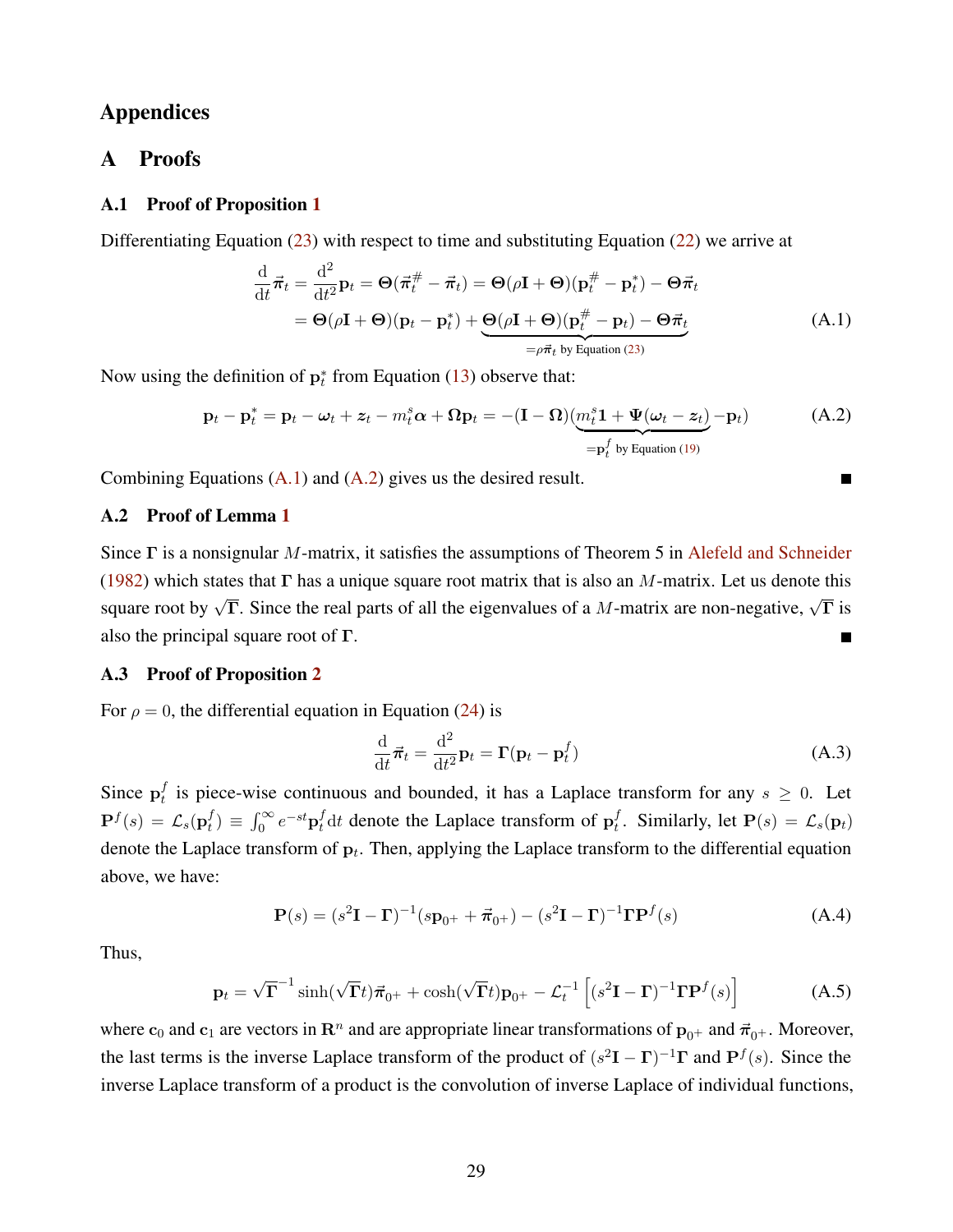we have:

$$
\mathcal{L}_t^{-1} \left[ (s^2 \mathbf{I} - \mathbf{\Gamma})^{-1} \mathbf{\Gamma} \mathbf{P}^f(s) \right] = \int_0^t \mathcal{L}_{t-h}^{-1} \left[ (s^2 \mathbf{I} - \mathbf{\Gamma})^{-1} \mathbf{\Gamma} \right] \mathbf{p}_h^f \mathrm{d}h
$$

$$
= \sqrt{\mathbf{\Gamma}} \int_0^t \sinh(\sqrt{\mathbf{\Gamma}}(t-h)) \mathbf{p}_h^f \mathrm{d}h \tag{A.6}
$$

Combining Equations  $(A.5)$  and  $(A.6)$  and using the definitions of  $sinh(.)$  and  $cosh(.)$  we arrive at

<span id="page-30-0"></span>
$$
\mathbf{p}_t = \frac{1}{2} e^{\sqrt{\mathbf{\Gamma}}t} \left[ \sqrt{\mathbf{\Gamma}}^{-1} \vec{\pi}_{0^+} + \mathbf{p}_{0^+} - \sqrt{\mathbf{\Gamma}} \int_0^t e^{-\sqrt{\mathbf{\Gamma}}h} \mathbf{p}_h^f \mathrm{d}h \right] -\frac{1}{2} e^{-\sqrt{\mathbf{\Gamma}}t} \left[ \sqrt{\mathbf{\Gamma}}^{-1} \vec{\pi}_{0^+} - \mathbf{p}_{0^+} - \sqrt{\mathbf{\Gamma}} \int_0^t e^{\sqrt{\mathbf{\Gamma}}h} \mathbf{p}_h^f \mathrm{d}h \right]
$$
(A.7)

Now, in terms of boundary conditions  $p_t$  satisfies the following two: (1) it is continuous at  $t = 0$ , since the probability of price change opportunities arriving at a short interval around any point is arbitrarily small—i.e.,  $\mathbf{p}_{0+} = \mathbf{p}_{0-}$  because no firm changes their price exactly at  $t = 0$  as it is a measure zero event, (2) we are looking for the solution in which prices are non-explosive; in fact bounded because  $\mathbf{p}_t^f$ f is bounded. So the term multiplying  $e^{\sqrt{\Gamma}t}$  has to be zero as  $t \to \infty$  and we have:

$$
\sqrt{\Gamma}^{-1}\vec{\pi}_{0^{+}} + \mathbf{p}_{0^{-}} = \sqrt{\Gamma} \int_{0}^{\infty} e^{-\sqrt{\Gamma}h} \mathbf{p}_{h}^{f} dh
$$
 (A.8)

Plugging these boundary conditions into the solution we have:

$$
\mathbf{p}_t = e^{-\sqrt{\mathbf{\Gamma}}t} \mathbf{p}_{0-} + \frac{\sqrt{\mathbf{\Gamma}}}{2} e^{\sqrt{\mathbf{\Gamma}}t} \int_t^{\infty} e^{-\sqrt{\mathbf{\Gamma}}h} \mathbf{p}_h^f \mathrm{d}h - \frac{\sqrt{\mathbf{\Gamma}}}{2} e^{-\sqrt{\mathbf{\Gamma}}t} \int_0^{\infty} e^{-\sqrt{\mathbf{\Gamma}}h} \mathbf{p}_h^f \mathrm{d}h + \frac{\sqrt{\mathbf{\Gamma}}}{2} e^{-\sqrt{\mathbf{\Gamma}}t} \int_0^t e^{\sqrt{\mathbf{\Gamma}}h} \mathbf{p}_h^f \mathrm{d}h
$$

$$
= e^{-\sqrt{\mathbf{\Gamma}}t} \mathbf{p}_{0-} + \sqrt{\mathbf{\Gamma}}e^{-\sqrt{\mathbf{\Gamma}}t} \int_0^t \sinh(\sqrt{\mathbf{\Gamma}}h) \mathbf{p}_h^f \mathrm{d}h + \sqrt{\mathbf{\Gamma}}\sinh(\sqrt{\mathbf{\Gamma}}t) \int_t^{\infty} e^{-\sqrt{\mathbf{\Gamma}}h} \mathbf{p}_h^f \mathrm{d}h \tag{A.9}
$$

#### A.4 Proof of Proposition [3](#page-13-2)

This can be derived from Proposition [2](#page-12-4) by solving explicitly for the integrals in Equation [\(26\)](#page-12-5) but it is more convenient to guess a particular solution for the differential equation in Equation [\(24\)](#page-11-1) for the particular path of flexible prices specified in Equation [\(28\)](#page-13-0): with  $\rho = 0$ , a path of non-explosive prices,  $\mathbf{p}_t$ , is uniquely characterized by

$$
\frac{\mathrm{d}}{\mathrm{d}t}\vec{\pi}_t = \frac{\mathrm{d}^2}{\mathrm{d}t^2}\mathbf{p}_t = -\mathbf{\Gamma}(\mathbf{p}_{0^-} + \delta_m \mathbf{1} + \Psi e^{-\Phi t}\delta_z - \mathbf{p}_t) \quad \text{with} \quad \mathbf{p}_0 = \mathbf{p}_{0^-}^f \quad (A.10)
$$

Noting that this is a system of non-homogenous differential equations, the *general* solution to this system can be written as  $\mathbf{p}_t = \mathbf{p}_t^p + \mathbf{p}_t^g$  $t^g$ , where  $\mathbf{p}_t^p$  $_t^p$  is a particular solution to the non-homogenous system of differential equations above and  $p_t^g$  $\frac{g}{t}$  is the general solution to the homogenous system,  $\frac{d^2}{dt^2}$  $\frac{\mathrm{d}^2}{\mathrm{d}t^2} \mathbf{p}^g_t = \mathbf{\Gamma} \mathbf{p}^g_t.$ To obtain the solution we start with the guess that a candidate for the particular solution is

<span id="page-30-1"></span>
$$
\mathbf{p}_t^p = \mathbf{p}_{0-}^f + \delta_m \mathbf{1} + \mathbf{A} e^{-\Phi t} \delta_z \tag{A.11}
$$

for some  $A \in \mathbb{R}^{n \times n}$ . Plugging this into Equation [\(A.10\)](#page-30-1) we obtain  $(\Gamma A - A\Phi^2 - \Gamma \Psi)e^{-\Phi t}\delta_z = 0$ . Since we want this equation to hold for any  $t \ge 0$  and any  $\delta_z$ , and noting that  $\Gamma \Psi = \Theta^2 (\mathbf{I} - \mathbf{\Omega})(\mathbf{I} - \mathbf{\Omega})^{-1} = \Theta^2$ ,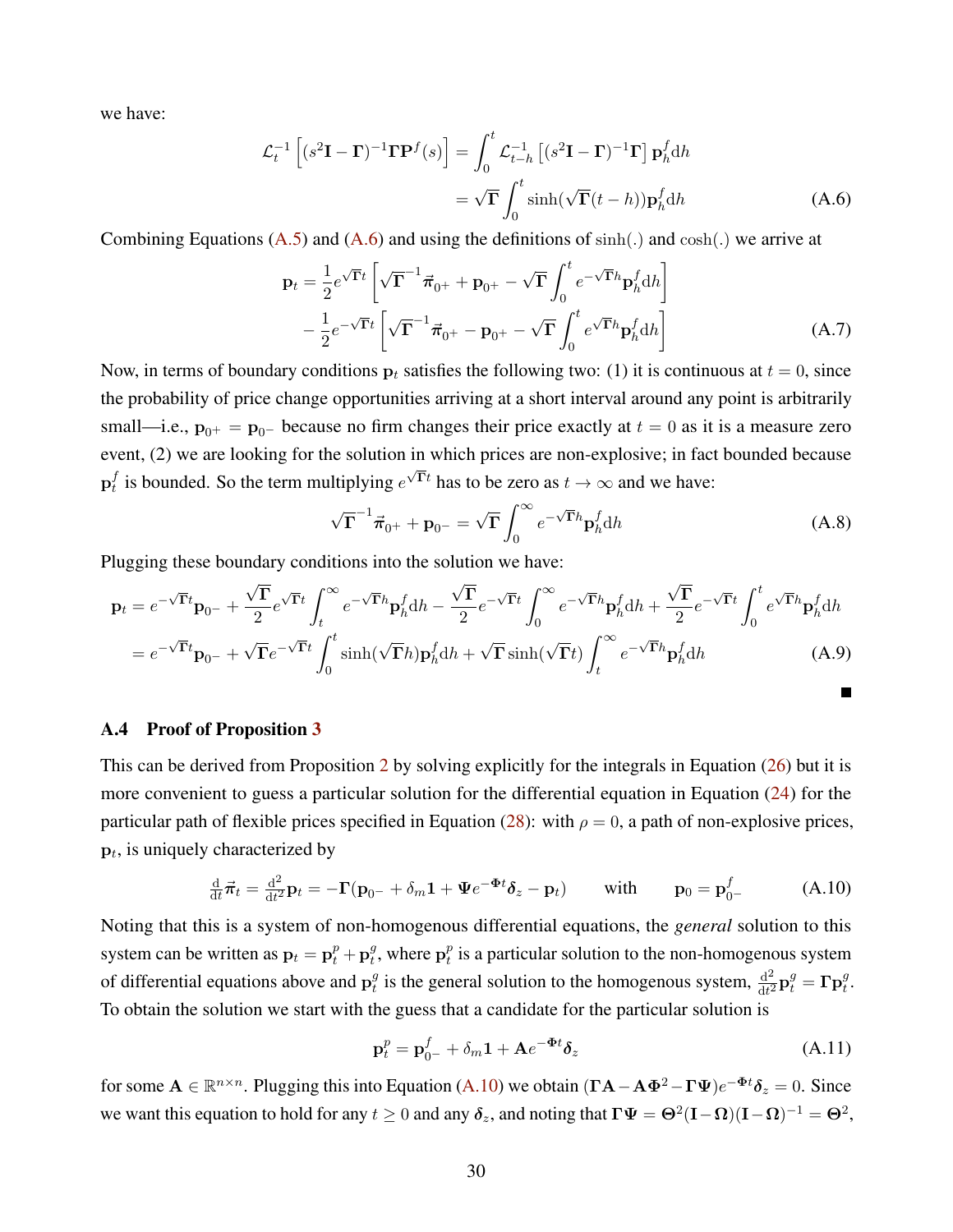it follows that our guess is verified when A is the solution to the Sylvester equation

$$
\Gamma A - A\Phi^2 = \Theta^2 \tag{A.12}
$$

which is unique because we assumed that  $\Gamma$  and  $\Phi^2$  do not have any common eigenvalues (see, e.g., [Horn and Johnson,](#page-19-23) [2012,](#page-19-23) Theorem 2.4.4.1). As for the general solution,  $p_t^g$  $t<sup>g</sup>$ , one can solve this differential equation by the method of undetermined coefficients for second-order matrix differential equations (see [Apostol,](#page-19-24) [1975\)](#page-19-24). In particular, one can easily confirm that such a solution has the form:

$$
\mathbf{p}_t^g = \sum_{k=0}^{\infty} \frac{\mathbf{\Gamma}^k t^{2k}}{(2k)!} \mathbf{c}_0 + \sum_{k=0}^{\infty} \frac{\mathbf{\Gamma}^k t^{2k+1}}{(2k+1)!} \mathbf{c}_1
$$
 (A.13)

whose domain of convergence in t includes our time domain  $[0, \infty)$  and  $c_0, c_1$  are constant vectors in  $\mathbb{R}^n$ . Now, letting  $\sqrt{\Gamma}$  denote the principal square root of  $\Gamma$ , which exists and is a non-singular M-matrix by Lemma [1,](#page-11-5) we can write the equation above as

$$
\mathbf{p}_t^g = \underbrace{\sum_{k=0}^{\infty} \frac{(\sqrt{\mathbf{\Gamma}} t)^k}{k!} (\underbrace{\mathbf{c}_0 + \sqrt{\mathbf{\Gamma}}^{-1} \mathbf{c}_1}_{\equiv \tilde{\mathbf{c}}_0})}_{= \tilde{\mathbf{c}}_0} + \underbrace{\sum_{k=0}^{\infty} \frac{(-\sqrt{\mathbf{\Gamma}} t)^k}{k!} (\underbrace{\mathbf{c}_0 - \sqrt{\mathbf{\Gamma}}^{-1} \mathbf{c}_1}_{\equiv \tilde{\mathbf{c}}_1})}{\sum_{k=0}^{\infty} \frac{(\sqrt{\mathbf{\Gamma}} t)^k}{k!} (\mathbf{A}.14)}
$$

Thus, the general solution to the non-homogenous system is given by

$$
\mathbf{p}_t = \mathbf{p}_t^p + \mathbf{p}_t^g = \mathbf{p}_{0-}^f + \delta_m \mathbf{1} + \mathbf{A} e^{-\Phi t} \delta_z + e^{\sqrt{\Gamma} t} \tilde{\mathbf{c}}_0 + e^{-\sqrt{\Gamma} t} \tilde{\mathbf{c}}_1
$$
(A.15)

Now, to determine the constant vectors  $\tilde{c}_0$ ,  $\tilde{c}_1$ , we have the two sets of boundary conditions. (1)  $\mathbf{p}_0 = \mathbf{p}_{0-}^f$  (notice with positive and finite frequencies of price changes, no firm gets an opportunity to change their prices at instant zero so the left and right limits are the same). (2) With zero trend inflation (which is the assumption here), prices converge to a steady-state level as  $t \to \infty$ —i.e., the price function is non-explosive over time. The second set of boundary conditions immediately imply  $\tilde{c}_0 = 0$  because all of the eigenvalues of  $\Gamma$  have strictly positive real parts by Lemma [1.](#page-11-5) The first set of boundary conditions imply:  $\tilde{c}_0 = -\delta_m \mathbf{1} - \mathbf{A} \delta_z$ . Thus,

$$
\mathbf{p}_t = \mathbf{p}_{0-}^f + \delta_m (\mathbf{I} - e^{-\sqrt{\mathbf{\Gamma}}t}) \mathbf{1} + \mathbf{A} e^{-\Phi t} \delta_z - e^{-\sqrt{\mathbf{\Gamma}}t} \mathbf{A} \delta_z \tag{A.16}
$$

$$
\blacksquare
$$

#### A.5 Proof of Corollary [1](#page-13-3)

By Equation [\(18\)](#page-9-1):

$$
y_t = m_t^s - p_t = m_{0^-}^s + \delta_m - \beta^{\mathsf{T}} \mathbf{p}_t
$$
  
=  $m_{0^-}^s - \beta^{\mathsf{T}} \mathbf{p}_{0^-}^f + \delta_m \beta^{\mathsf{T}} e^{-\sqrt{\mathsf{T}}t} \mathbf{1} - \beta^{\mathsf{T}} \mathbf{A} e^{-\Phi t} \delta_z + \beta^{\mathsf{T}} e^{-\sqrt{\mathsf{T}}t} \mathbf{A} \delta_z$  (A.17)  
=  $y^f$  (steady-state output)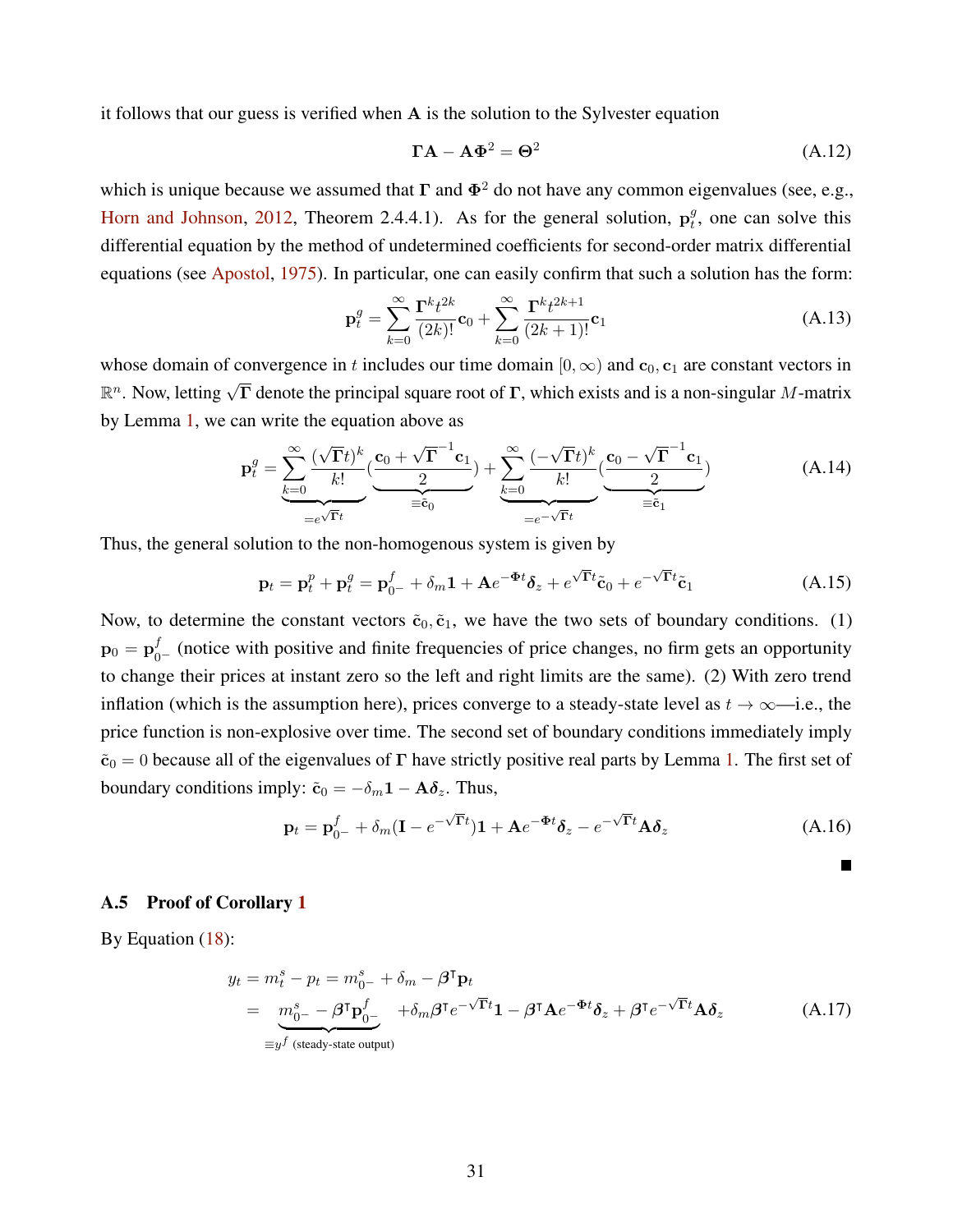For inflation, we start by differentiating Equation [\(29\)](#page-13-4) with respect to time to get the impulse response function of sectoral inflation rates:

$$
\vec{\pi}_t = \delta_m(\sqrt{\Gamma}e^{-\sqrt{\Gamma}t})\mathbf{1} + (\sqrt{\Gamma}e^{-\sqrt{\Gamma}t}\mathbf{A} - \mathbf{A}e^{-\Phi t}\Phi)\delta_z
$$
 (A.18)

<span id="page-32-0"></span>Now, since  $\pi_t = \beta^{\dagger} \vec{\pi}_t$ , multiplying the equation above by  $\beta^{\dagger}$  from left gives us the desired result.

## B Derivations of Optimality Conditions in the Model

We now turn to charachterizing the flexible- and sticky-price stationary equilibrium of this economy.

#### B.1 Households' Optimality Conditions

**Demand for Sectoral Goods.** We can decompose the household's consumption problem into two stages, where for a *given* level of  $C_t$  the household minimizes her expenditure on sectoral goods (compensated demand) and then decides on the optimal level of  $C_t$  as a function of life-time income (uncompensated demand). The compensated demand of the household for sectoral goods given the vector of sectoral prices  $P_t = (P_{1,t}, \ldots, P_{n,t})$  gives us the expenditure function:

$$
\mathcal{E}(C_t; \mathbf{P}_t) \equiv \min_{C_{1,t}, \dots, C_{n,t}} \sum_{i \in [n]} P_{i,t} C_{i,t} \quad \text{subject to} \quad \Phi(C_{1,t}, \dots, C_{n,t}) \ge C_t
$$

$$
= P_t C_t, \quad P_t \equiv \mathcal{E}(1, \mathbf{P}_t)
$$
(B.1)

where the second line follows from the first degree homogeneity of the function  $\Phi(.)$  and  $P_t$  is the cost of a *unit* of  $C_t$  and, or in short, the price of  $C_t$ . Note that due to first degree homogeneity of  $\Phi(.)$ ,  $P_t$ does not depend on household's choices and is *just* a function of the sectoral prices,  $P_t$ . Applying Shephard's lemma, we obtain that the household's expenditure share of sectoral good  $i$  is proportional to the elasticity of the expenditure fuction with respect to the price of  $i$ :

$$
P_{i,t}C_{i,t}^* = \beta_i(\mathbf{P}_t) \times P_t C_t \quad \text{where} \quad \beta_i(\mathbf{P}_t) \equiv \frac{\partial \log(\mathcal{E}(C_t, \mathbf{P}_t))}{\partial \log(P_{i,t})}
$$
(B.2)

It is important to note that due to the first degree homogeneity of the expenditure function these elasticities are independent of aggregate consumption  $C_t$  and only depend on sectoral prices,  $P_t$ . Moreover, it is easy to verify that they are also a homongeous of degree zero in these prices so that the vector of household's expenditure shares, denoted by  $\beta_t \in \mathbb{R}^n$ , can be written as a function of sectoral prices relative to wage:

<span id="page-32-2"></span><span id="page-32-1"></span>
$$
\beta_t = \beta(\mathbf{P}_t / W_t) \tag{B.3}
$$

Notably, a vector of constant expenditure shares corresponds to  $\Phi(.)$  being a Cobb-Douglas aggregator where sectoral goods are neither complements nor substitutes.

Household's Other Decisions. Given the household's expenditure function and the aggregate price index  $P_t$  in Equation [\(B.1\)](#page-32-1), it is straightforward to derive the labor supply and Euler equations for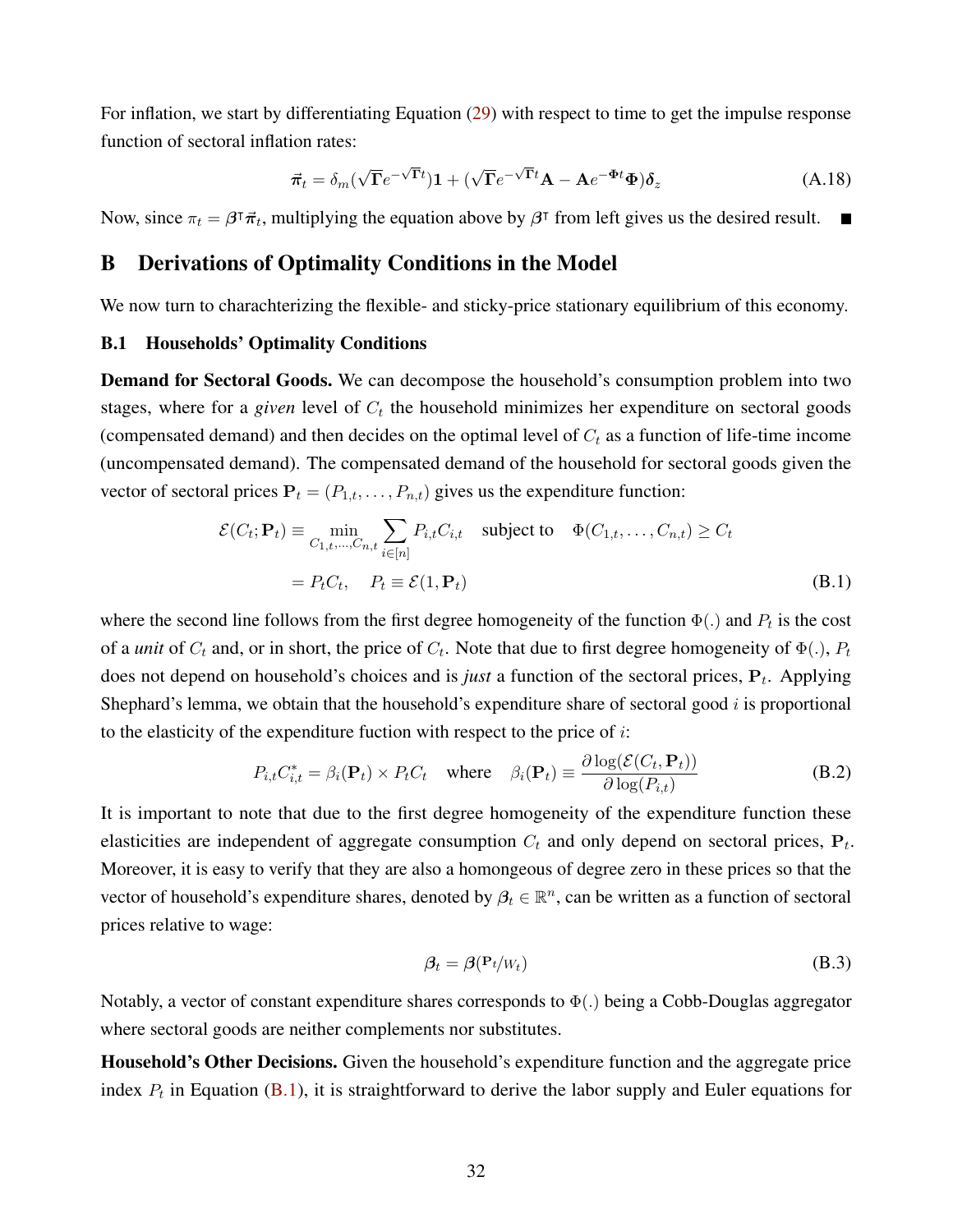bonds:

 $\widetilde{\mathrm{MRS}_{LC}}$ 

$$
\frac{\gamma(C_t)\frac{\dot{C}_t}{C_t}}{\text{marginal loss from saving}} = \underbrace{i_t - \rho - \frac{\dot{P}_t}{P_t}}_{\text{marginal gain from saving}} \quad \text{where} \quad \underbrace{\gamma(C_t)}_{\text{inverse elasticity of intertemporal substitution}} = \underbrace{V''(C_t)}_{\text{UV}(C_t)} = \underbrace{\frac{V''(L_t)}{P_t}}_{\text{MRS}_{LC}} = \underbrace{\frac{V'}(C_t)}{\frac{P_t}{P_t}} \Rightarrow \psi(L_t)\frac{\dot{L}_t}{L_t} + \gamma(C_t)\frac{\dot{C}_t}{C_t} = \frac{\dot{W}_t}{W_t} - \frac{\dot{P}_t}{P_t} \quad \text{where} \quad \psi(L_t) \equiv \frac{V''(L_t)L_t}{V'(L_t)} \quad \text{(B.5)}
$$
\n
$$
\underbrace{\text{mars}_{LC}}_{\text{mRS}_{LC}} = \underbrace{\text{real wage}}_{\text{real wage}} \quad \text{(B.6)}
$$

<span id="page-33-2"></span><span id="page-33-1"></span><span id="page-33-0"></span>inverse Frisch elasticity of labor supply

Moreover, as long as the interest rate  $i_t > 0$ , which we will confirm is the case in the stationary equilibria as well as in small enough neighborhoods around them, the cash-in-advance constraint binds. Combined with the money supply rule, this implies that nominal demand grows at the same rate as money supply:

$$
\frac{\dot{P}_t}{P_t} + \frac{\dot{C}_t}{C_t} = \frac{\dot{M}_t}{M_t} = \mu
$$
\n(B.6)

Note that by combining Equations  $(B.4)$  to  $(B.6)$  we can write the growth rate of wages as well as the nominal interest rates as a function of consumption and labor supply growths:

$$
\frac{\dot{W}_t}{W_t} = \mu + \psi(L_t)\frac{\dot{L}_t}{L_t} + (\gamma(C_t) - 1)\frac{\dot{C}_t}{C_t}, \qquad i_t = \rho + \mu + (\gamma(C_t) - 1)\frac{\dot{C}_t}{C_t}
$$
(B.7)

As shown and utilized by [Golosov and Lucas](#page-19-18) [\(2007\)](#page-19-18) and more recenty by [Wang and Werning](#page-19-7) [\(2021\)](#page-19-7), a convenient set of preferences that simplify these conditions tremendously are  $U(C_t) = \log(C_t)$  and  $V(L_t) = L_t$  which imply  $\gamma(C_t) = 1$  and  $\psi(L_t) = 0$ . Plugging these elasticities into Equation [\(B.7\)](#page-33-2), we can see how these preferences simplifiy aggregate dynamics by setting wage growth to the constant rate of  $\mu$  and interest rates to a constant rate at  $\rho + \mu$ .

#### B.2 Firms' Optimality Conditions

Cost Minimization and the Input-Output Matrices. We start by characterizing firms' expenditure shares on inputs by first solving their expenditure minimization problems. Since expenditure minimization is a static decision within every period, our characterization of these expenditure shares closely follow [Bigio and La'O](#page-19-10) [\(2020\)](#page-19-10); [Baqaee and Farhi](#page-19-9) [\(2020\)](#page-19-9), and we refer the reader to these papers for more detailed treatments.

Let us start with the observation that the firms' cost function in Equation [\(8\)](#page-6-0), given the wage  $W_t$ and sectoral prices  $P_t = (P_{i,t})_{i \in [n]}$ , is homogenous of degree one in production:

$$
C_i(Y_{ij,t}^s; W_t, \mathbf{P}_t) = \min_{L_{jk,t}, (X_{ij,k,t})_{k \in [n]} W_t L_{ij,t} + \sum_{k \in [n]} P_{k,t} X_{ij,k,t} \text{ subject to } Z_i F_i(L_{ij,t}, (X_{ij,k,t})_{k \in [n]}) \ge Y_{ij,t}^s
$$
  
= MC<sub>i</sub>(W<sub>t</sub>,  $\mathbf{P}_t$ ) × Y<sub>ij,t</sub>, MC<sub>i</sub>(W<sub>t</sub>,  $\mathbf{P}_t$ ) ≡ C<sub>i</sub>(1; W<sub>t</sub>,  $\mathbf{P}_t$ ) (B.8)

where the second line follows from the first degree homogeneity of the production function  $Z_iF_i(.)$ and  $MC_i(W_t, P_t)$  is the cost of producing a *unit* of output, or in short, the firm's marginal cost of production. Note that due to the first degree homogeneity of the production function, marginal costs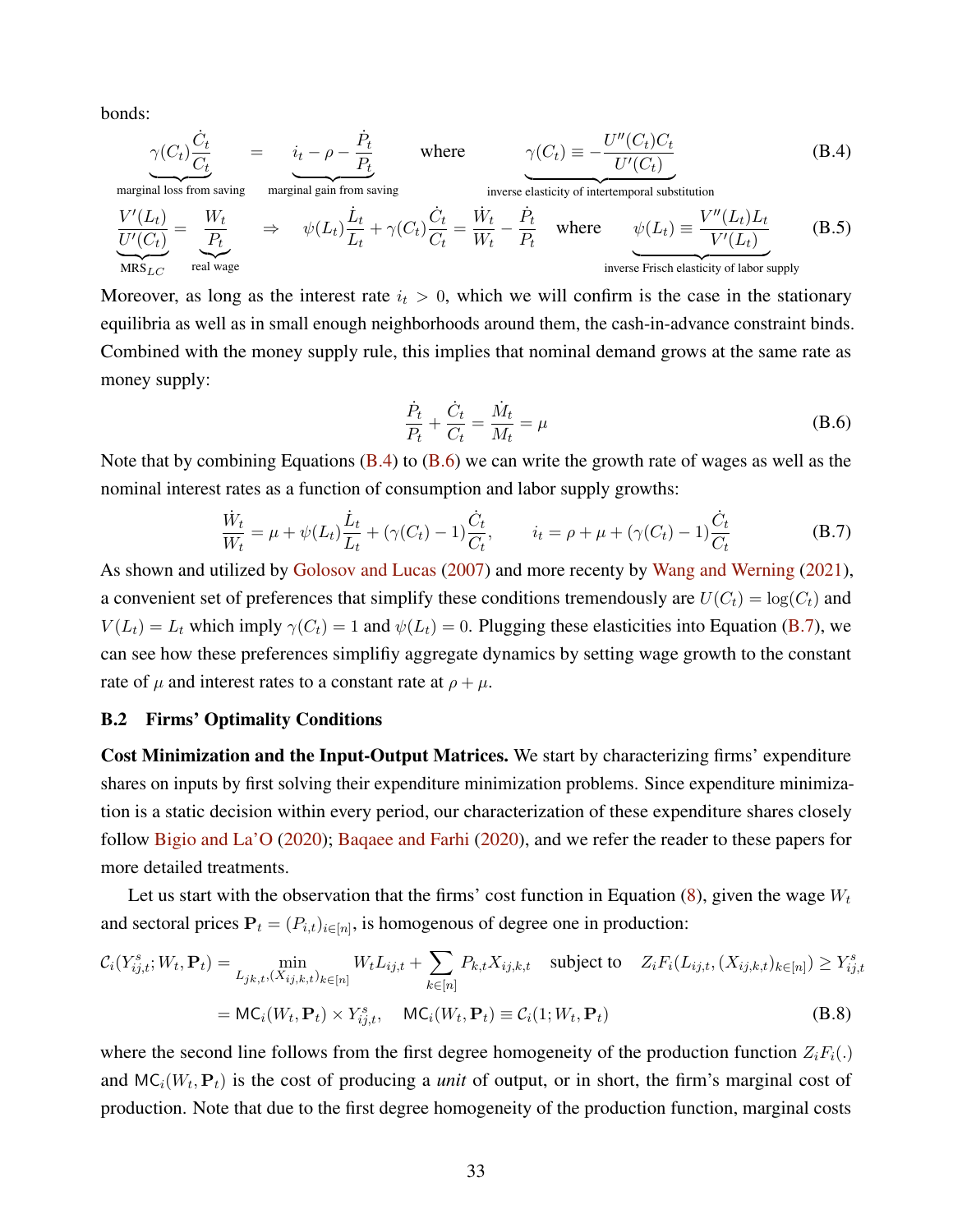are independent of level of production and depend only on the sector's production function and input prices. Applying Shephard's lemma and re-arranging firms' optimal demand for inputs gives us the result that firms' expenditure share of any input is the elasticity of the cost function with respect to that input:

$$
W_t L_{ij,t}^* = \alpha_i(W_t, \mathbf{P}_t) \times \mathsf{MC}_i(W_t, \mathbf{P}_t) Y_{ij,t}^s, \quad P_{k,t} X_{ij,k,t}^* = a_{ik}(W_t, \mathbf{P}_t) \times \mathsf{MC}_i(W_t, \mathbf{P}_t) Y_{ij,t}^s, \quad \forall k \in [n]
$$
\n(B.9)

where  $\alpha_i(W_t, P_t)$  and  $a_{ik}(W_t, P_t)$  are the elasticities of the sector *i*'s cost function with respect to labor and sector  $k$ 's final good respectively:

<span id="page-34-0"></span>
$$
\alpha_i(W_t, \mathbf{P}_t) \equiv \frac{\partial \log(\mathcal{C}_i(Y; W_t, \mathbf{P}_t))}{\partial \log(W_t)}, \qquad a_{ik}(W_t, \mathbf{P}_t) \equiv \frac{\partial \log(\mathcal{C}_i(Y; W_t, \mathbf{P}_t))}{\partial \log(P_{k,t})} \quad \forall k \in [n]
$$
 (B.10)

with the property that  $\alpha_i(W_t, \mathbf{P}_t) + \sum_{k \in [n]} a_{ik}(W_t, \mathbf{P}_t) = 1$ . It is important to note that the first degree homogeneity of the cost function in Equation [\(8\)](#page-6-0) also implies that these elasticities are only functions of the aggregate wage and sectoral prices. It is also well-known that these elasticities are directly related to the *cost-based* input-output matrix, denoted by  $\Omega_t \in \mathbb{R}^{n \times n}$ , and the labor share vector, denoted by  $\boldsymbol{\alpha}_t \in \mathbb{R}^n$ :

$$
[\mathbf{\Omega}_t]_{i,k} \equiv \frac{\text{total expenditure of sector } i \text{ on sector } k}{\text{total expenditure on inputs in sector } i} = a_{ik}(W_t, \mathbf{P}_t), \quad \forall (i,k) \in [n]^2
$$
 (B.11)

$$
[\alpha_t]_i \equiv \frac{\text{total expenditure of sector } i \text{ on labor}}{\text{total expenditure on inputs in sector } i} = \alpha_i(W_t, \mathbf{P}_t), \quad \forall i \in [n]
$$
 (B.12)

where the second equality holds *only* under firms' optimal expenditure shares and follows from integrating Equation [\(B.9\)](#page-34-0). Since these elasticities are also homogenous of degree zero in the price vector  $(W_t, P_t)$ , Equations [\(B.11\)](#page-34-1) and [\(B.12\)](#page-34-2) imply that in *any equilibrium*, the cost-based input-output matrix and the vector of sectoral labor shares are only a function of the sectoral prices relative to the nominal wage; i.e.,

<span id="page-34-2"></span><span id="page-34-1"></span>
$$
\mathbf{\Omega}_t = \mathbf{\Omega}(\mathbf{P}_t|W_t) = [a_{ik}(1, \mathbf{P}_t|W_t)], \qquad \mathbf{\alpha}_t = \mathbf{\alpha}(\mathbf{P}_t|W_t) = [\alpha_i(1, \mathbf{P}_t|W_t)]
$$
(B.13)

A notable example is Cobb-Douglas production functions, which imply constant elasticities for the cost function—because inputs are neither substitutes nor complements—and lead to a constant input-output matrix and constant vector of labor shares over time.

Optimal Prices. Having characterized firms' cost functions, we now derive the optimal *desired prices*,  $P_{ij,t}^*$ , in Equation [\(10\)](#page-7-3) and *reset prices*,  $P_{ij,t}^{\#}$  in Equation [\(B.15\)](#page-35-0). It follows that the optimal desired price is a markup over the marginal cost of production and proporitional to the wedge introduced through taxes/subsidies:

$$
P_{ij,t}^{*} = P_{i,t}^{*} \equiv \underbrace{\frac{1}{1 - \tau_i}}_{\text{tax/subsidy wedge}} \times \underbrace{\frac{\sigma_i}{\sigma_i - 1}}_{\text{markup}} \times \underbrace{\text{MC}_i(W_t, \mathbf{P}_t)}_{\text{marginal cost}}
$$
(B.14)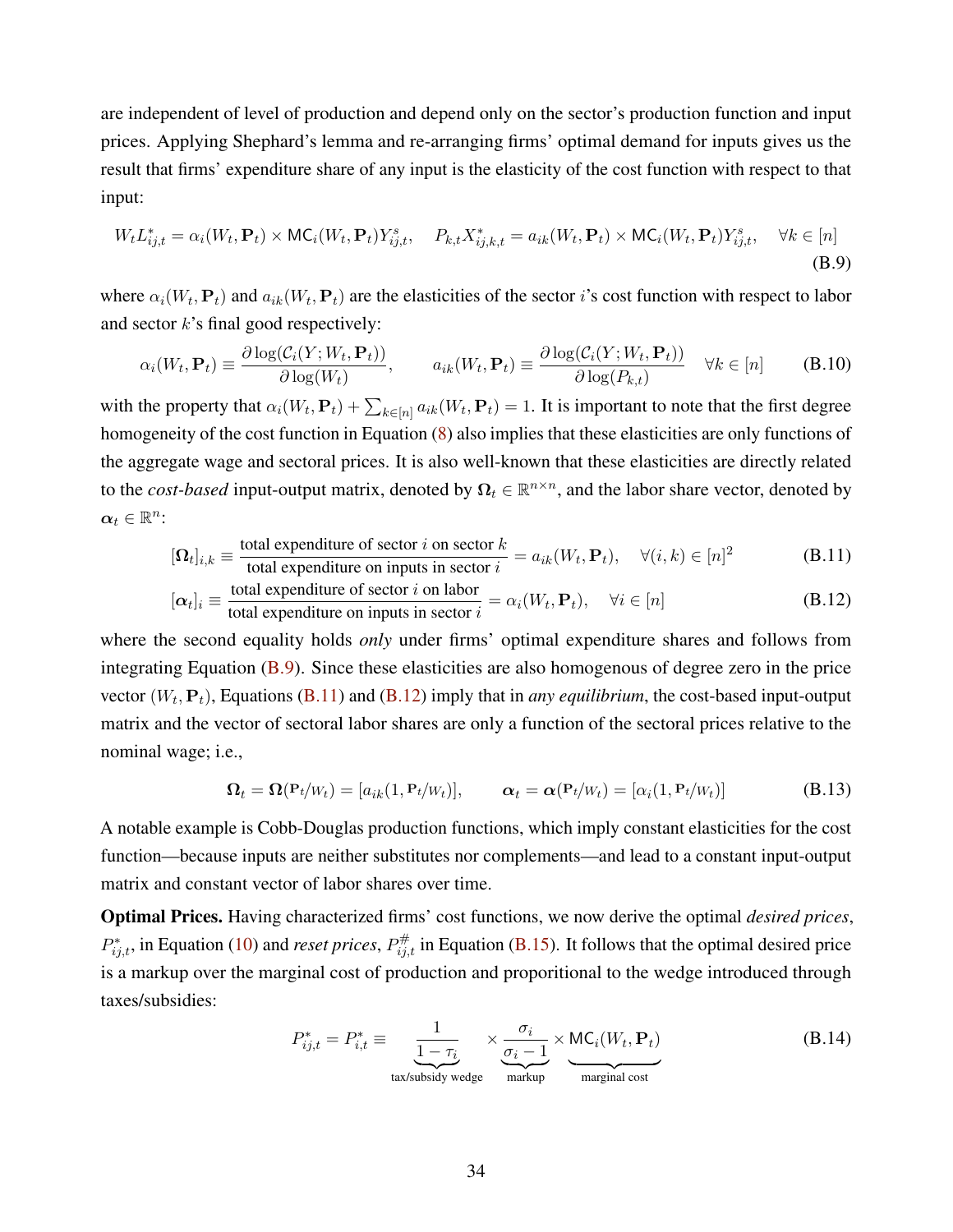It is then straightforward to show that the firms' optimal reset prices are a weighted average of all future desired prices in industry  $i$ :

$$
P_{ij,t}^{\#} = P_{i,t}^{\#} \equiv \underbrace{\int_0^\infty \underbrace{e^{-(\theta_i h + \int_0^h i_{t+s} ds)} Y_{i,t+h} P_{i,t+h}^{\sigma_i}}_{\text{weighted average of all future desired prices}} \times P_{i,t+h}^* dh} \times P_{i,t+h}^* dh
$$
\n(B.15)

Given this reset price, we can then calculate the aggregate price of sector  $i$  from Equation [\(6\)](#page-6-1) as:

$$
P_{i,t}^{1-\sigma_i} = \int_0^1 P_{ij,t}^{1-\sigma_i} \mathrm{d}j = \theta_i \int_0^t e^{-\theta_i h} (P_{i,t-h}^{\#})^{1-\sigma_i} \mathrm{d}h + e^{-\theta_i t} \int_0^1 P_{ij,0}^{1-\sigma_i} \mathrm{d}j \tag{B.16}
$$

where the second equality follows from the observation that at time  $t$  the density of firms that reset their prices h periods ago to  $P_{i,t}^{\#}$  is governed by the exponential distribution of time between price changes and is equal to  $\theta_i e^{-\theta_i h}$ .

## B.3 Market Clearing and Total Value Added

Define the sales-based Domar weight of sector  $i \in [n]$  at time t as the ratio of the final producer's sales relative to the households total expenditure on consumption:

<span id="page-35-2"></span><span id="page-35-0"></span>
$$
\lambda_{i,t} \equiv P_{k,t} Y_{k,t} / (P_t C_t) \tag{B.17}
$$

Now, substituting optimal consumption of the household from sector  $k \in [n]$  in Equation [\(B.2\)](#page-32-2) and optimal demand of firms for the final good of sector  $k \in [n]$  in Equation [\(B.9\)](#page-34-0) into the market clearing condition for final good of sector  $k$  and dividing by household's total expenditure, we get

$$
\lambda_{k,t} = \beta_i (\mathbf{P}_t / w_t) + \sum_{i \in [n]} a_{ik} (1, \mathbf{P}_t / w_t) \lambda_{i,t} \Delta_{i,t} / \mu_{i,t}
$$
\n(B.18)

where  $\mu_{i,t} \equiv P_{i,t}/MC_i(\mathbf{P}_t, W_t)$  is the markup of sector i and  $\Delta_{i,t}$  is the well-known measure of price dispersion in the New Keynesian literature defined as

$$
\Delta_{i,t} = \int_0^1 (P_{ij,t}/P_{i,t})^{-\sigma_i} \mathrm{d}j \ge 1 \tag{B.19}
$$

Where the inequality follows from applying Jensen's inequality to the definion of the aggregate price index  $P_{i,t}$ .<sup>[30](#page-35-1)</sup> Thus, letting  $\lambda_t \equiv (\lambda_{i,t})_{i \in [n]}$  denote the vector of sales-based domar weights at time t across sectors and  $\mathcal{M}_t \equiv \text{diag}(\mu_{i,t}/\Delta_{i,t})$  as the diagonal matrix whose *i*'th diagonal entry is the price dispersion adjusted markup wedge of sector i, we can write Equation  $(B.18)$  in the following matrix form:

$$
\lambda_t = (\mathbf{I} - \mathbf{\Omega}_t^{\mathsf{T}} \mathcal{M}_t^{-1})^{-1} \beta_t \tag{B.20}
$$

<span id="page-35-1"></span>30 Note that  $1 = [\int_0^1 (P_{ij,t}/P_{i,t})^{1-\sigma_i} dy]_0^{\frac{\sigma_i}{\sigma_i-1}} dy = [\int_0^1 ((P_{ij,t}/P_{i}, t)^{-\sigma_i})^{\frac{\sigma_i-1}{\sigma_i}} dy]_0^{\frac{\sigma_i}{\sigma_i-1}} dy \leq \int_0^1 (P_{i,t}/P_{t})^{-\sigma_i} dy.$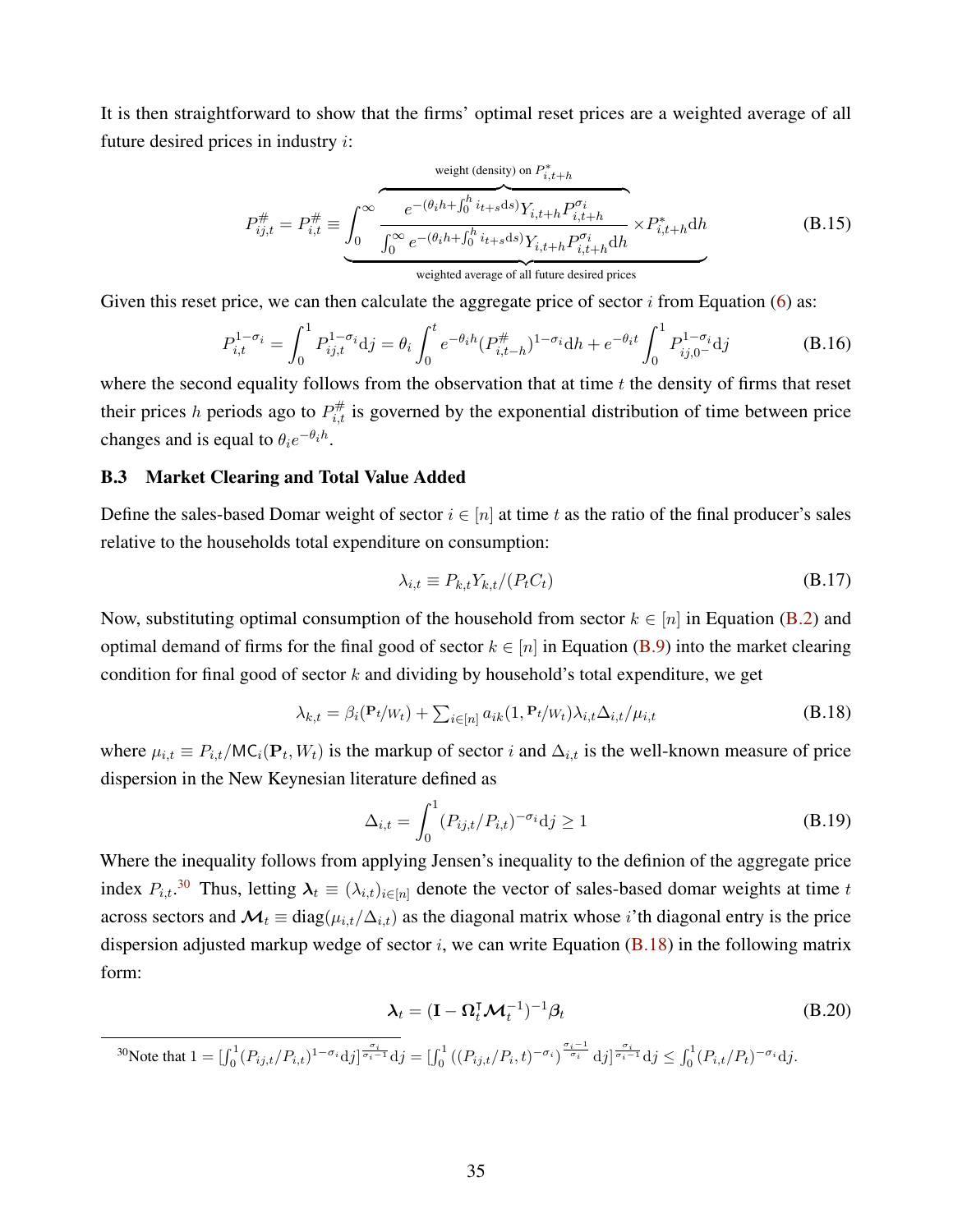Finally, substituting firms labor demand into the labor market clearing condition, we arrive at the following expression for the labor share:

$$
\frac{W_t L_t}{P_t C_t} = \alpha_t^{\mathsf{T}} \mathcal{M}_t^{-1} \lambda_t
$$
\n(B.21)

## <span id="page-36-0"></span>C Data and Calibration

Proposition [3](#page-13-2) shows that the sufficient statistics for inflation and output dynamics in response to shocks in our model are the frequency-adjusted Leontief matrix, as given by  $\Gamma \equiv \Theta^2(I - \Omega)$ , and the consumption expenditure shares across sectors, as given by the vector  $\beta$ . We now describe in detail how we construct  $\Gamma$  and  $\beta$  using detailed sectoral US data.

First, we use the IO tables from the BEA to construct the input-output linkages across sectors, given by the matrix  $\Omega$ ; the consumption expenditure shares across sectors, given by the vector  $\beta$ ; and the sectoral labor shares, given by the vector  $\alpha$ . We construct these objects using the tables from 2019 at the summary-level disaggregation, excluding the government sectors, which implies 66 sectors in our sample. In particular, to construct  $\Omega$  we use both the make and use input-output tables. The make table shows the value of the production of goods by industries. Each row represents an industry and the columns for that row represent the commodities produced by this industry. Therefore, given a row, adding up its columns gives the value of the total production of the sector associated with this row. The use table shows the value of each commodity used by industry or by final use. Each column represents an industry and the rows for that column represent the commodities used by this industry. Figure [C.1](#page-37-0) presents the matrix  $\Omega$  we construct from the data, in a heat-map version.

Next, the use IO table shows the components of value added used by a industry. In particular, it provides data on compensation of employees, which is also used to construct the sectoral labor shares  $\alpha$ . Figure [C.2](#page-38-0) shows the distribution of labor share across sectors in our data. Moreover, we also construct the consumption expenditure shares across sectors  $\beta$  using the use IO table, where the consumption share for a given sector is given by the share of the personal consumption expenditure on that sector over the total personal consumption expenditure. Figure [C.3](#page-39-0) presents the distribution of consumption expenditure share across sectors in our data.

For the final component, we construct the diagonal matrix  $\Theta^2$ , whose diagonal elements are the squared frequency of price adjustment in each sector using data on 341 sectors from [Pasten, Schoenle,](#page-19-4) [and Weber](#page-19-4) [\(2020\)](#page-19-4). We match data from [Pasten, Schoenle, and Weber](#page-19-4) [\(2020\)](#page-19-4) on frequency of price changes with the 2002 concordance table between IO industry codes and the related 2002 NAICS codes. Then, we match the resulting table with the 2012 concordance table between IO industry codes and the related 2012 NAICS codes. The last step is performed in order to get the link between the frequency of price adjustment at the detail level disaggregation, which is a finer disaggregation, and the summary level disaggregation, which is what we use in the paper.<sup>[31](#page-36-1)</sup> In order to aggregate the frequency

<span id="page-36-1"></span> $31$ We linked the frequency of price adjustment data with the 2002 concordance table first because [Pasten, Schoenle, and](#page-19-4)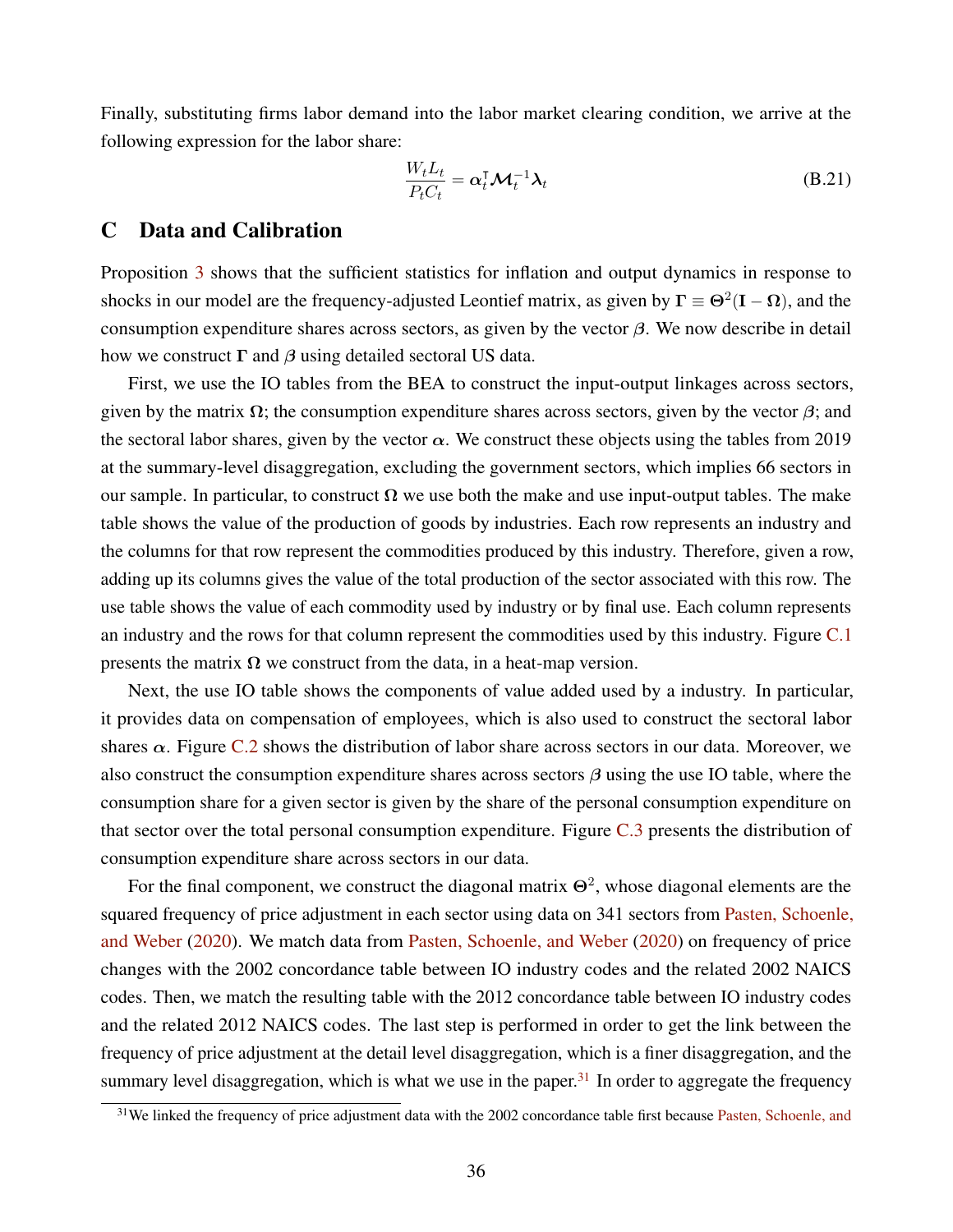<span id="page-37-0"></span>

Figure C.1: U.S. sectoral input-output matrix (heat map) in 2019

*Notes:* This figure presents the sectoral input-output matrix in a heat map version, using data from the make and use input-otput tables produced by the BEA in 2019. The industry classification is at the summary-level disaggregation, for a total of 66 sectors.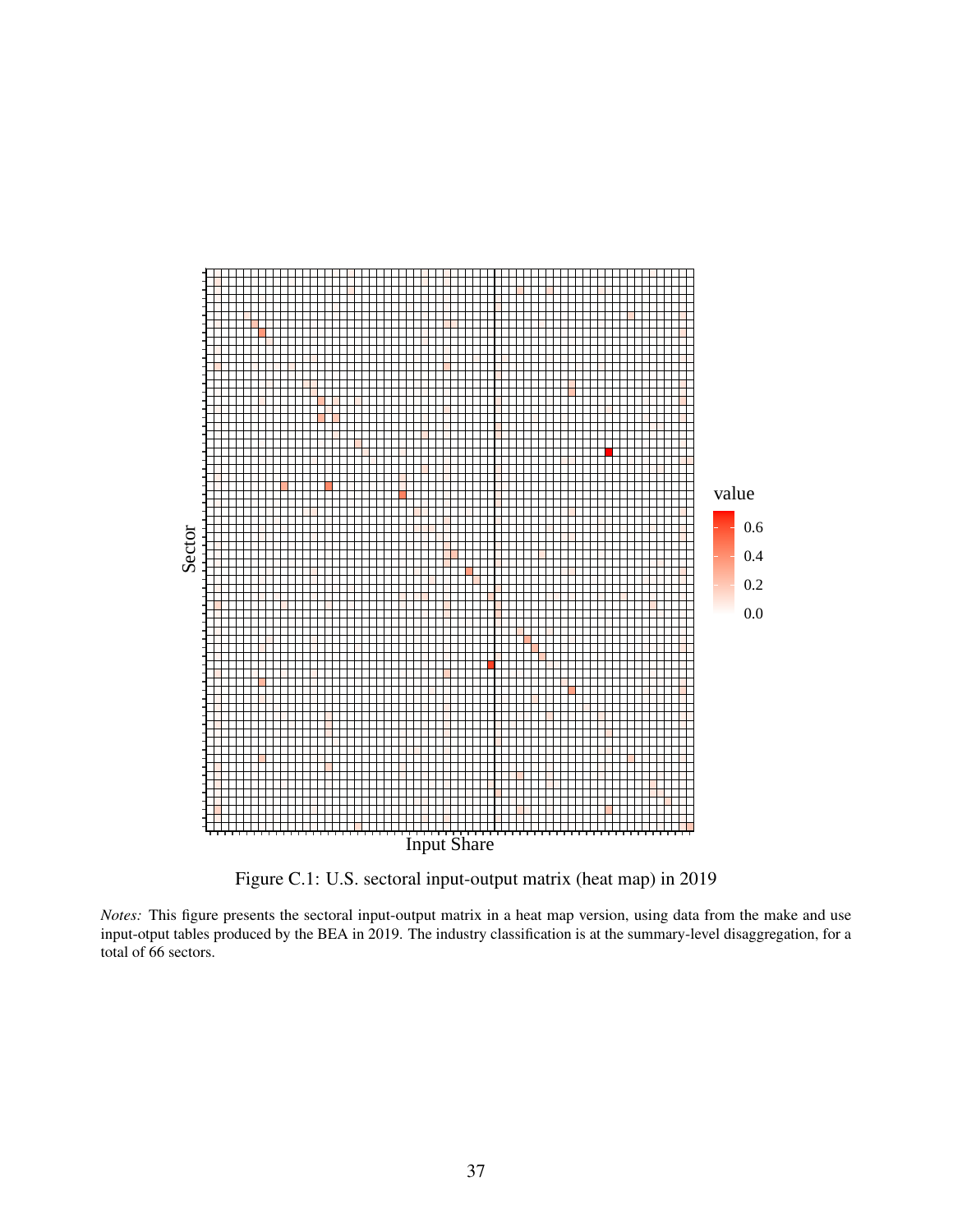<span id="page-38-0"></span>

Figure C.2: U.S. sectoral labor share in 2019

*Notes:* This figure presents the sectoral labor share, using compensation of employees data from the use input-otput tables produced by the BEA in 2019. The industry classification is at the summary-level disaggregation, for a total of 66 sectors.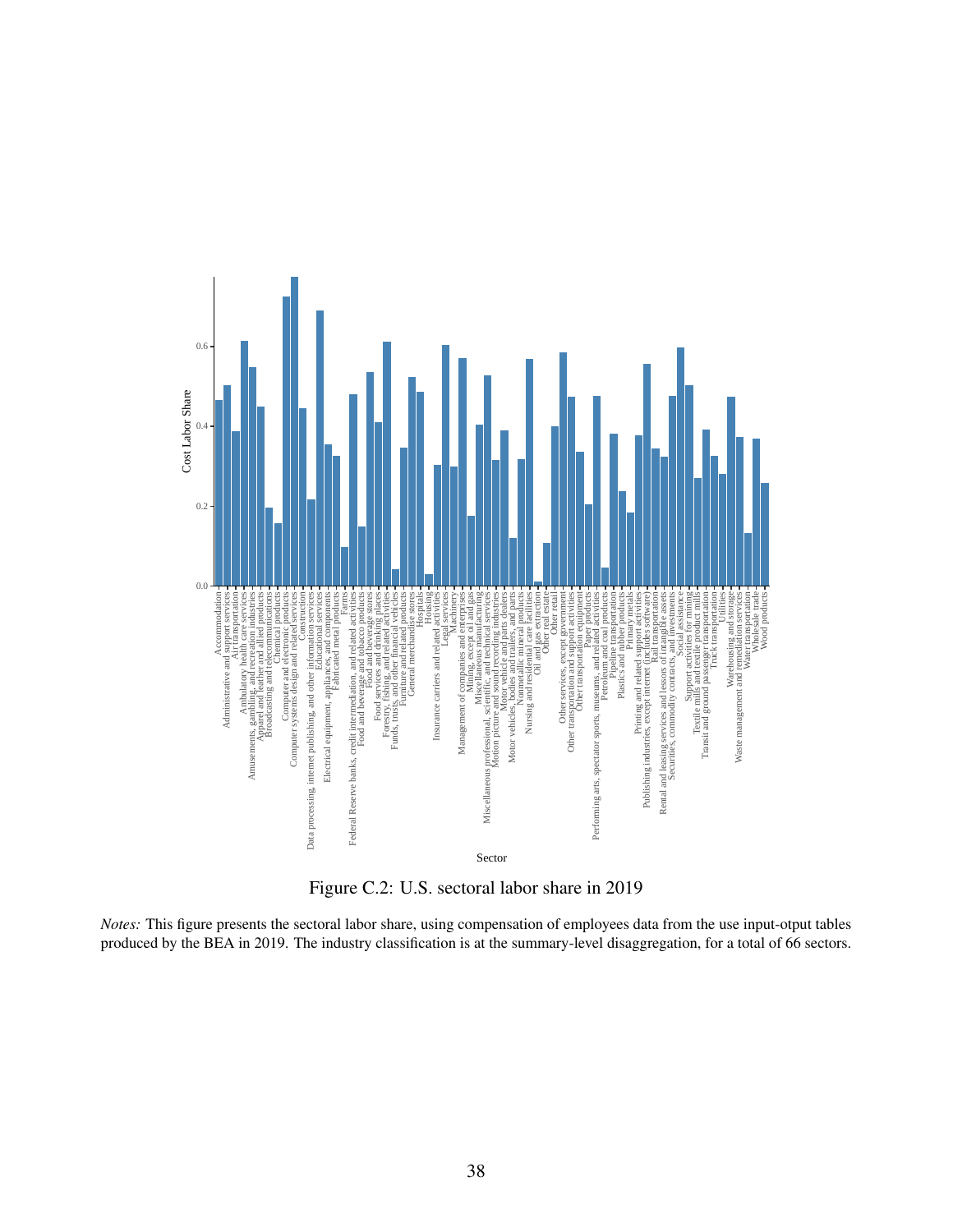<span id="page-39-0"></span>

Figure C.3: U.S. sectoral consumption expenditure share in 2019

*Notes:* This figure presents the sectoral consumption expenditure share, using data from the use input-otput tables produced by the BEA in 2019. The industry classification is at the summary-level disaggregation, for a total of 66 sectors.